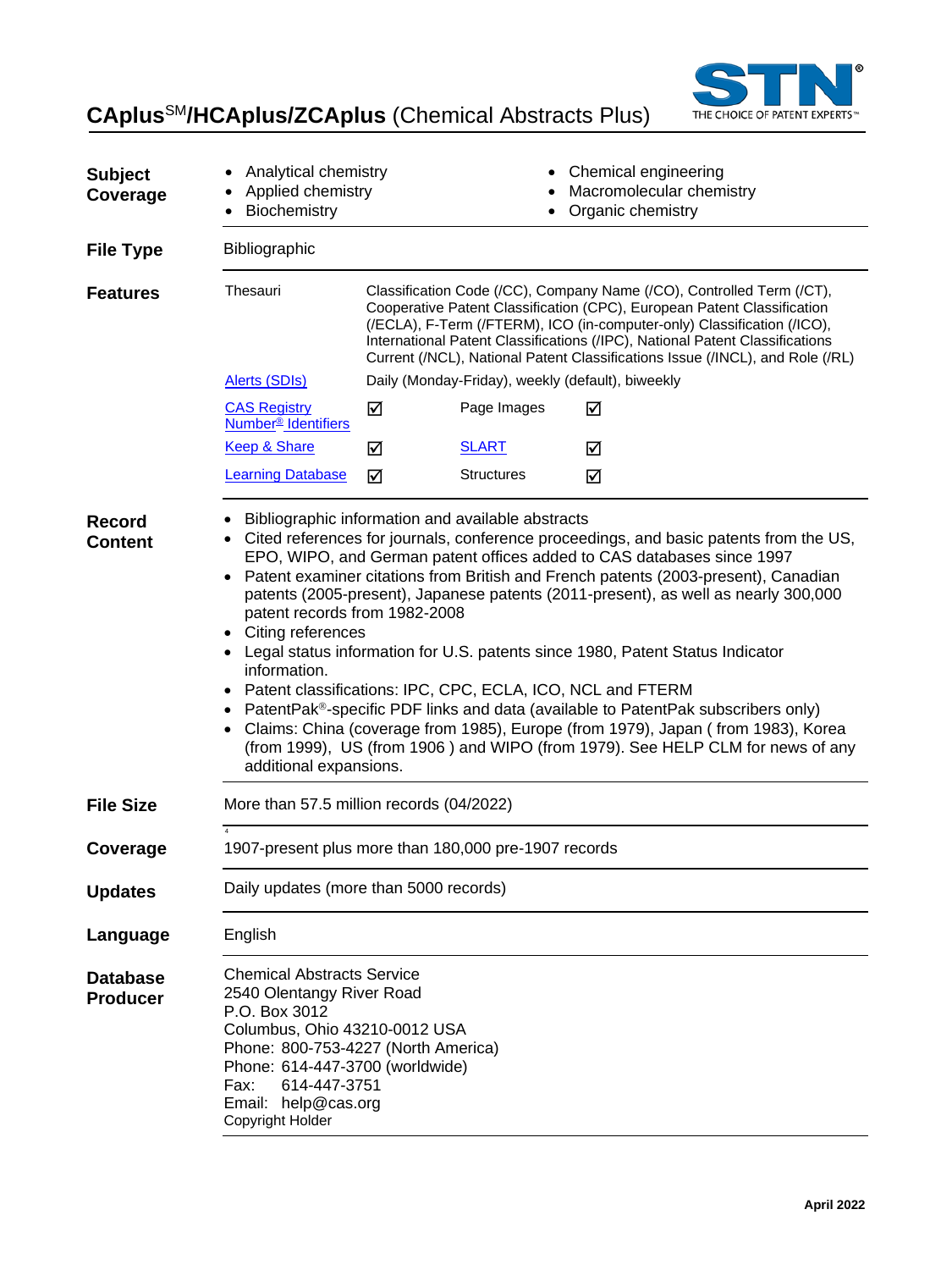| <b>Sources</b>                     | records are added daily.<br>Patents<br>$\bullet$<br>Conference proceedings<br>Electronic-only journals<br><b>Books</b><br><b>Dissertations</b><br><b>Reviews</b><br><b>Technical disclosures</b><br>Web pre-prints<br>Meeting abstracts | Journals: Thousands of journals are monitored. All articles, including biographical items,<br>book reviews, editorials, errata, letters to the editor, news announcements, product<br>reviews, meeting abstracts, and miscellaneous items, from nearly 1500 key chemical<br>journals covered since 1994. Bibliographic information and available abstracts for the<br>articles from key journals are added within 1 week of journal receipt. New bibliographic |                                                                                                                                                                                                           |
|------------------------------------|-----------------------------------------------------------------------------------------------------------------------------------------------------------------------------------------------------------------------------------------|----------------------------------------------------------------------------------------------------------------------------------------------------------------------------------------------------------------------------------------------------------------------------------------------------------------------------------------------------------------------------------------------------------------------------------------------------------------|-----------------------------------------------------------------------------------------------------------------------------------------------------------------------------------------------------------|
| <b>User Aids</b>                   | Training materials are available on the<br>$\bullet$<br>CAS website at www.cas.org<br><b>STNGUIDE</b>                                                                                                                                   |                                                                                                                                                                                                                                                                                                                                                                                                                                                                | • Online Helps (HELP DIRECTORY lists<br>all help messages available)                                                                                                                                      |
| <b>Clusters</b>                    | <b>AEROTECH</b><br><b>AGRICULTURE</b><br><b>ALLBIB</b><br><b>AUTHORS</b><br><b>BIOSCIENCE</b><br>$\bullet$<br><b>CASLINK</b><br><b>CASRNS</b><br><b>CHEMENG</b><br><b>CHEMISTRY</b><br><b>CORPSOURCE</b>                                | <b>ENGINEERING</b><br><b>ENVIRONMENT</b><br><b>FOOD</b><br><b>FORMULATIONS</b><br><b>FUELS</b><br><b>GEOSCIENCE</b><br><b>GOVREGS</b><br><b>HEALTH</b><br><b>MATERIALS</b><br><b>MEDICINE</b>                                                                                                                                                                                                                                                                  | METALS<br><b>PATENTS</b><br>PETROLEUM<br>PHARMACOLOGY<br><b>PHYSICS</b><br>$\bullet$<br><b>POLYMERS</b><br>PV<br><b>SAFETY</b><br><b>TOXICOLOGY</b><br><b>STN Database Clusters</b><br>information (PDF). |
| <b>Related</b><br><b>Databases</b> | CA<br><b>LCA</b>                                                                                                                                                                                                                        |                                                                                                                                                                                                                                                                                                                                                                                                                                                                |                                                                                                                                                                                                           |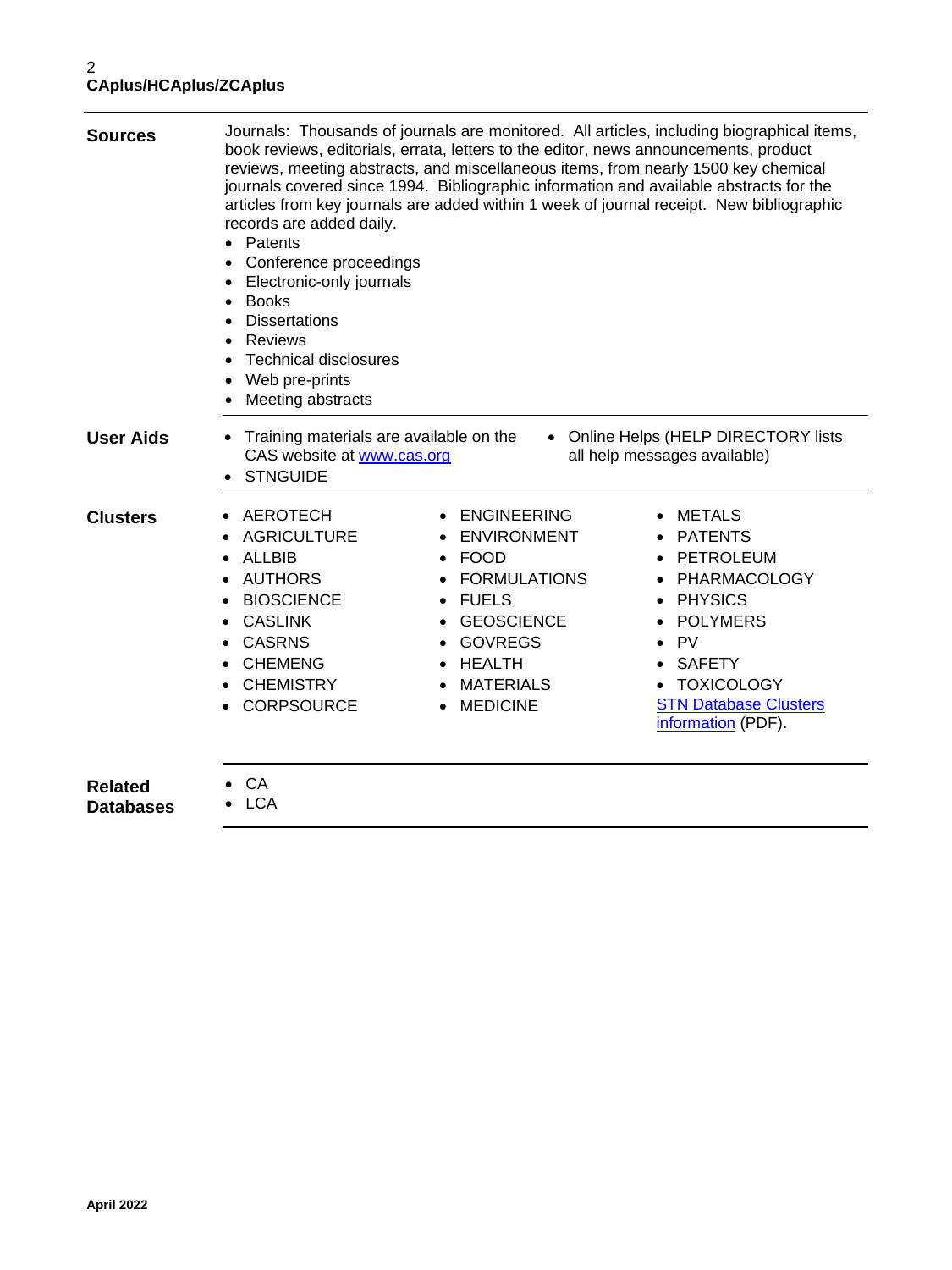# **Search and Display Field Codes**

Fields that allow left truncation are indicated by an asterisk (\*). The minimum stem length for left truncation is three (3) characters.

## **General Search Fields**

| <b>Search Field Name</b>                                                                                                                                                                 | Search<br>Code                                        | <b>Search Examples</b>                                                                                                                          | <b>Display</b><br><b>Codes</b>                       |
|------------------------------------------------------------------------------------------------------------------------------------------------------------------------------------------|-------------------------------------------------------|-------------------------------------------------------------------------------------------------------------------------------------------------|------------------------------------------------------|
| Basic Index * (contains single<br>words from title (TI),<br>supplementary term (ST), index<br>term (IT), and abstract (AB)<br>fields, as well as CAS Registry<br>Numbers)                | None<br>(or / $BI$<br>or $/IA$ )                      | S 50-21-5<br>S TRANSGENIC COTTON<br>S ?FLUOROCARBON?<br>S (WATER(S)OIL)/BI                                                                      | AB, IT, ST, TI                                       |
| Basic Index plus Claims *                                                                                                                                                                | /BI, BIEX or<br>/BI,CLM                               | S ALLOPURINOL/BI, BIEX<br>S TRANSGENIC/BI,CLM(W)COTTON/BI,CLM                                                                                   | <b>BIB CLM</b><br>ALL CLM                            |
| Abstract *                                                                                                                                                                               | /AB                                                   | S (WATER(1W)OIL)/AB<br>S LD50/AB<br>S HIGH TEMP?/AB                                                                                             | AB                                                   |
| <b>Accession Number</b><br>Author (inventor)                                                                                                                                             | /AN<br>/AU                                            | S (HIV(S)TREAT?)/AB<br>S 1966:508061/AN<br>S LEHNINGER A?/AU<br>S (DUCHEYNE P?(S)EDITOR#)/AU<br>S ANON/AU                                       | AN, DN<br>AU, IN                                     |
| <b>CA Section Cross Reference</b><br>(number and title) (1,2)                                                                                                                            | /SX                                                   | S <sub>1</sub> /SX<br>S ANALYTICAL/SX<br>S RADIATION CHEMISTRY/SX                                                                               | CC                                                   |
| Classification Code (contains CA<br>section-subsection number, if<br>available, section title, and section<br>group codes) (2,3)                                                         | /CC (or /SC)                                          | S <sub>1</sub> /CC<br>S 80-6/CC<br>S RADIATION CHEMISTRY/CC<br>S L1 AND BIO/CC                                                                  | CC                                                   |
| <b>Classification Code Section</b><br>Descriptor (2)<br>Company Name (3)<br>Controlled Term (3,4)<br>Controlled Word (4)<br>Corporate Source (organization<br>name, patent assignee) (2) | /CCN (or /SCN)<br>/CO<br>/CT<br>/CW<br>/CS            | S TOXICOLOGY/SCN<br>S RADIATION CHEMISTRY/CCN<br>E DOW CHEMICAL/CO<br>S ANTITUMOR AGENTS/CT<br>S OPTIC?/CW<br>S DOW/CS<br>S DOW CHEM MIDLAND/CS | SCN, CCN<br>CO, CS, PA<br>CT, IT<br>CT, IT<br>CS, PA |
| Country of Author<br>Digital Object Identifier<br>Document Number<br>Document Type (code and text)                                                                                       | /CYA<br>/DOI (or /FTDOI)<br>/DN<br>/DT<br>(or $/TC$ ) | S "DOW CORNING"?/CS<br>S USA/CYA<br>S 10.1101?/DOI<br>S 41:39650/DN<br>S P/DT<br>S PATENT/DT                                                    | CS, CYA, PA<br>DOI, FTDOI<br>DN<br>DT                |
| Entry Date (5)                                                                                                                                                                           | /ED                                                   | S NEWS ANNOUNCEMENT/DT<br>S ED>20060211<br>S ED>FEB 11, 2006                                                                                    | ED                                                   |
| <b>Field Availability</b><br>File Segment                                                                                                                                                | /FA<br>/FS                                            | S L1 AND ABS/FA<br>S L1 NOT NONINDEXED/FS<br>S NOSECTION/FS                                                                                     | Not displayed<br>FS                                  |
| Index Term * (6)<br>International Standard(Document)<br>Number (contains CODEN,<br>ISBN, and ISSN) (7)                                                                                   | $/$  T<br>/ISN                                        | S 75-28-5(2W)CRACKING OF/IT<br>S JOCRAM/ISN<br>S 0021-9673/ISN                                                                                  | ΙT<br>ISN, SO                                        |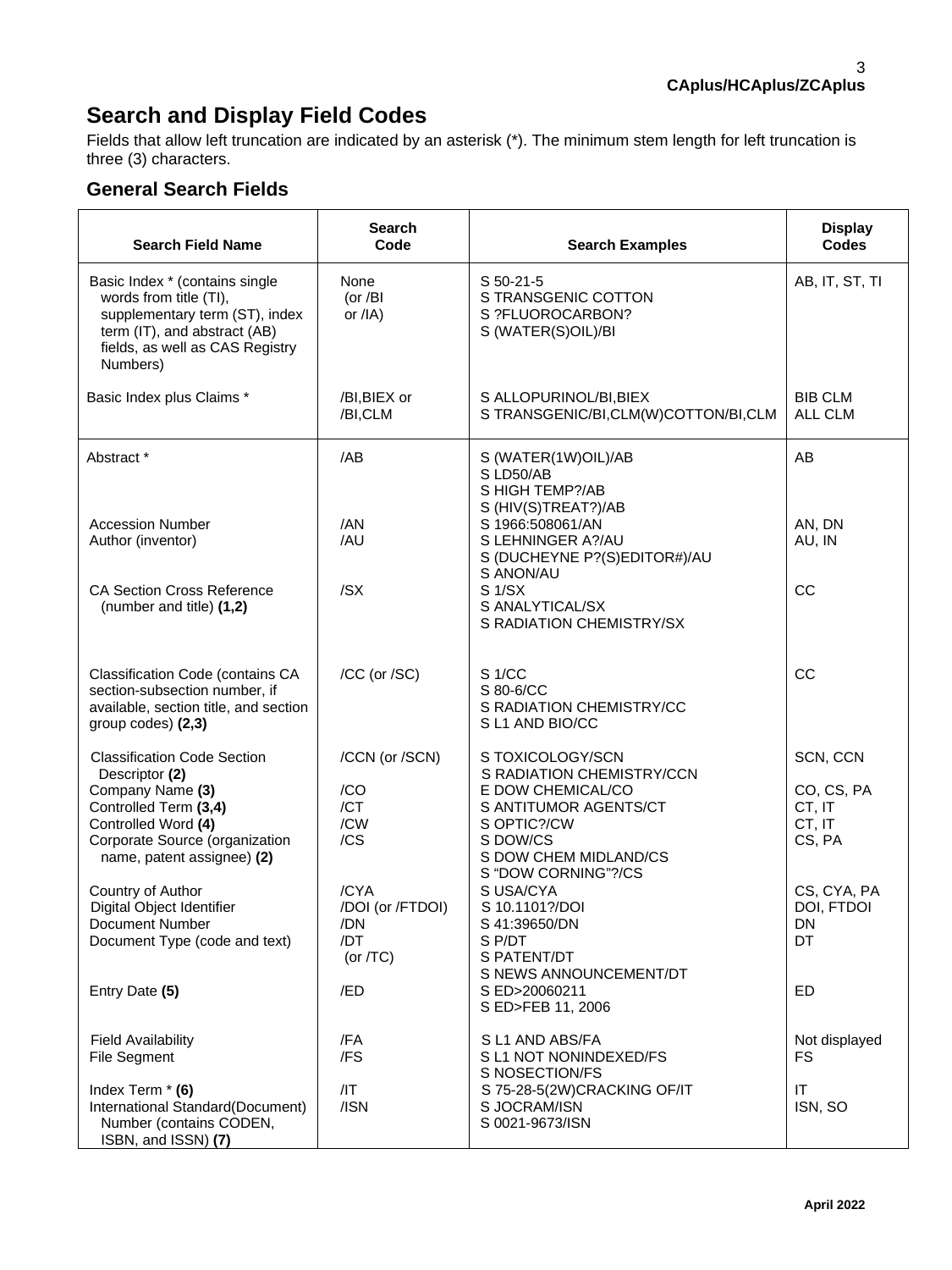### **General Search Fields (cont'd)**

| <b>Search Field Name</b>                                                                                                                                                                                                | <b>Search</b><br>Code     | <b>Search Examples</b>                                                                                                                | <b>Display</b><br><b>Codes</b>              |
|-------------------------------------------------------------------------------------------------------------------------------------------------------------------------------------------------------------------------|---------------------------|---------------------------------------------------------------------------------------------------------------------------------------|---------------------------------------------|
| Issue Number of Publication (5,8)<br>Journal Title                                                                                                                                                                      | $/$ IS<br>/JT             | S 1-3/IS and 30/VL<br>S J CHROMA TOGR/JT<br>S COMPT REND?/JT<br>S IP.COM JOURNAL/JT                                                   | SO<br>JT, SO                                |
| Journal Title Keyword<br>Language (code and text) (9)                                                                                                                                                                   | /JTW<br>/LA               | S NANO/JTW<br>S L1 AND EN/LA or S L1 AND ENGLISH/LA<br>S L1 NOT DE/LA                                                                 | <b>SO</b><br>LA                             |
| Original Reference Number (10)                                                                                                                                                                                          | /OREF                     | S 63:5967A/OREF                                                                                                                       | <b>OREF</b>                                 |
| Other sources (1)<br>Publication Date (5)                                                                                                                                                                               | /OS<br>/PD                | S L1 and MARPAT/OS<br>S PD>20010400<br>S JUNE 1992-SEPT 1993/PD                                                                       | <b>OS</b><br>PI, SO                         |
| Publication Year (5)<br>Publisher (2)<br>Publisher Item Identifier (1)<br>CAS Registry Number (CAS RN)<br>(12)                                                                                                          | /PY<br>/PB<br>/PUI<br>/RN | S 1947-1949/PY<br>S ACADEMIC/PB<br>S "S 0014-5793(96)01227-6"/PUI<br>S 50-78-2/RN<br>S 50-78-2D/RN<br>S 50-78-2DP/RN<br>S 50-78-2P/RN | PI, PY, SO<br><b>PB</b><br>PUI<br><b>RN</b> |
| Role (1,3)                                                                                                                                                                                                              | /RL                       | S 99685-96-8(L)SPN/RL<br>S 99685-96-8/SPN<br>S FULLERENES(L)SPN/RL<br>S FULLERENES/SPN                                                | IT, RL                                      |
| Source (contains publication title,<br>date, publisher, conference title,<br>meeting date, volume, issue,<br>pagination, CODEN, ISBN,<br>ISSN, URL, and access to<br>prepublication articles in ACS<br>journals) (7,11) | /SO                       | S INORG CHEM/SO<br>S JOCRAM/SO<br>S 0021-9673/SO<br>S AM CERAM SOC/SO<br>S 1992/SO<br>S ACS ASAP/SO<br>S IP COM JOURNAL/SO            | SO                                          |
| Supplementary Term * (1)<br>Title *                                                                                                                                                                                     | /ST<br> T                 | S LIVER METAB?/ST<br>S LIVER/TI<br>S SPIN SPIN/TI                                                                                     | <b>ST</b><br><b>TI</b>                      |
| Uniform Resource Locator (1)                                                                                                                                                                                            | /URL                      | S (METABOLISME(S)VEGETAUX)/TI<br>S "HTTP://WWW.BIOSCIENCE.ORG/<br>BIOSCIENCE/1996/V1/D/CHINTALL/<br>/HTMLS/324-339.HTM"/URL           | SO, URL                                     |
| Update Date (5)                                                                                                                                                                                                         | /UP                       | S L1 AND UP>20060400<br>S UP>APRIL 1, 2006                                                                                            | Not displayed                               |
| Update Date, Addition of<br>Registered Substance (5)                                                                                                                                                                    | /UPIT                     | S L2 AND UPIT>20080200                                                                                                                | Not displayed                               |
| Update Date, CA Abstract Number<br>and Indexing (5)                                                                                                                                                                     | /UPI                      | S L1 AND UPI>=200800                                                                                                                  | Not displayed                               |
| Update Date, Maximum (5)<br>Volume and Issue of CA                                                                                                                                                                      | /UPM<br>/VI               | S L1 AND UPM>=200803<br>S 41-17/VI                                                                                                    | Not displayed<br>DN.                        |
| Volume Number of Publication (5)                                                                                                                                                                                        | N <sub>L</sub>            | S 105-106/VL AND SCIENCE/JT                                                                                                           | VL, SO                                      |

**(1)** Content of this field is available for records from 1967 to the present except for the PREP (Preparation) role that has been assigned back to 1907.

**(2)** Search with implied (S) proximity is available in this field.

**(3)** A thesaurus is available in this field.

**(4)** Pre-1967 subject index headings are searchable in the /CT and /CW field only if they match the index headings in the CA Lexicon. Unmatched pre-1967 subject headings are searchable as single words in the /IT and /BI fields.

**(5)** Numeric search field that may be searched with numeric operators or ranges.

**(6)** Stopwords are not removed from this field. **(7)** ISBNs are included only for records added since December 17, 2001.

**(8)** Content available only for records from 1963 to the present.

**(9)** Language is available only for records from 1967 to the present and for some journals prior to 1967.  **Continued on next page**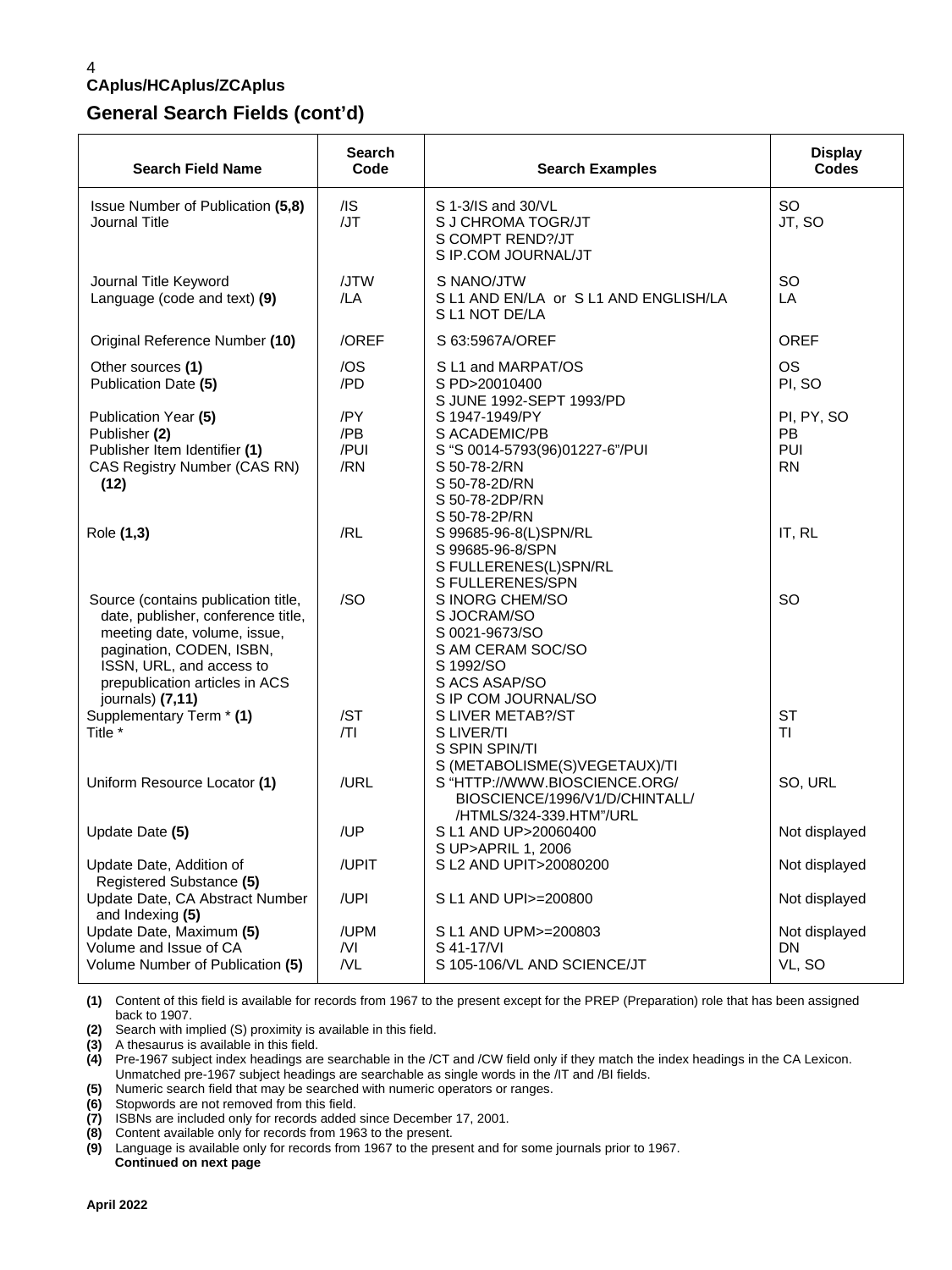- **(10)** OREF contains the CA volume number and page location information for abstracts published 1907-1998.
- **(11)** Searching ACS ASAP/SO gives access to the ACS journal references prior to those articles being published in the printed ACS journals. Starting on July 29, 1998, the bibliographic data and the abstracts for ACS documents are added to CAplus records as soon as they become available on the ACS Publications web site (pubs.acs.org). Once the document receives the volume, issue, and pagination, the record is updated with this bibliographic information in the Source (SO) field and the ACS ASAP notation is removed.
- **(12)** Search for a non-specific derivative of a substance, a non-specific derivative's preparation, or a preparation by placing a "D", "DP", or "P" following the CAS RN. A non-specific derivative (D) is a compound that is not fully described in the source document. A "P" designation following a CAS RN means that the source document describes preparation of the specific compound. A "DP" denotes the preparation of the non-specific derivative.

## **Patent Search Fields**

| <b>Search Field Name</b>                                                                | <b>Search</b><br>Code                 | <b>Search Examples</b>                                              | <b>Display</b><br>Codes                  |
|-----------------------------------------------------------------------------------------|---------------------------------------|---------------------------------------------------------------------|------------------------------------------|
| Claim * (16)<br><b>Cooperative Patent Classification</b>                                | /CLM or /BIEX<br>/CPC                 | S COBALT (L) SALT#/CLM<br>S C12N0009/CPC                            | <b>CLM</b>                               |
| (3, 14)<br>Cooperative Patent Classification,                                           | /CPC.ACD                              | S 20121113/CPC.ACD                                                  | CPC.TAB                                  |
| <b>Action Date</b><br>Cooperative Patent Classification,                                | /CPC.CS                               | S (H01L2224-48091 (S) H01L2924-<br>00014)/CPC.CS                    | CPC.TAB                                  |
| <b>Combination Sets</b><br>Cooperative Patent Classification,<br>Keywords (14)          | /CPC.KW                               | S C12N0009/CPC (S) I/CPC.KW                                         | CPC.TAB                                  |
| Cooperative Patent Classification,<br>Version                                           | /CPC.VER                              | S 20130101/CPC.VER                                                  | CPC.TAB                                  |
| <b>Cooperative Patent Initial</b><br>Classification                                     | /CPCI                                 | SA61K0006-0014/CPCI                                                 | <b>CPCI</b>                              |
| Country Number Count (1)<br>Designated States (2)                                       | /CYC (or CY.CNT)<br>/DS               | S L1 AND 4-5/CYC<br>S FR/DS<br>S R DE/DS                            | CY.CNT<br>DS, PI                         |
| Designated States, Basic (2)<br>European Classifications (3)                            | /DS.B<br>/ECLA (or /EPC or<br>/EPCLA) | S DE/DS.B<br>S C01B003/ECLA<br>S C01B003/00D2/ECLA                  | DS, PI<br>CLASS, ECLA,<br>EPC, EPCLA     |
| European Classification Keywords                                                        | /ECLA.KW (or /EPC.KW<br>or /EPCLA.KW) | S A1F1/ECLA.KW                                                      | CLASS, ECLA,<br>EPC, EPCLA               |
| Exemplary Claim * (16)<br><b>Extended Basic Index</b><br><b>Family Accession Number</b> | /ECLM<br>/BIEX or /CLM<br>/FAN        | S COBALT (L) MIXTURE/ECLM<br>S ALLOPURINOL/BIEX<br>S 1998:98369/FAN | <b>ECLM</b><br><b>CLM</b>                |
| Family Accession Number Count (1)<br>F-Terms (Patent Classifications from               | /FAN.CNT (or FAM.CNT)<br>/FTERM       | S L1 AND FAN.CNT>1<br>S 4C002/BB03/FTERM                            | <b>FAN</b><br>CLASS, FTERM,              |
| the Japanese Patent Office) (4)<br>ICO (in-computer-only)<br>Classification (3)         | (or /FTCLA or /JPCLA)<br>/ICO         | S 4C002/FTERM<br>S K61B0010:00L10/ICO                               | FTCLA, JPCLA<br>ECLA, EPC,<br>EPCLA, ICO |
| International Patent Classification,<br>Action Date (1)                                 | /IPC.ACD                              | S 20050101/IPC.ACD                                                  | <b>IPC.TAB</b>                           |
| International Patent Classification,<br>Additional or Supplementary (2,7)               | $/$ ICA                               | S B01J/ICA<br>S B01J027/ICA<br>S CYANOGEN/ICA                       | ICA, CLASS                               |
| International Patent Classification,<br>All (5)                                         | IPC                                   | SA61K/IPC<br>S A61K0031-473/IPC                                     | IPC, CLASS                               |
| International Patent Classification,<br>Basic Patent (6)                                | IPC.B                                 | S G01N0001-28/IPC.B                                                 | IPC.B, CLASS                             |
| International Patent Classification,<br>Index or Complementary (2,6)                    | / Cl                                  | SA61K/ICI<br>S A61K031/ICI<br>S AMMONIA/ICI                         | ICI, CLASS                               |
| International Patent Classification,<br>Keywords                                        | /IPC.KW                               | S G01N000128/IPC(S)BASIC/IPC.KW                                     | <b>IPC.TAB</b>                           |
| International Patent Classification,<br>Main (2,6)                                      | /ICM                                  | S A01N/ICM<br>S A01N025/ICM<br>S AMMONIA/ICM                        | IC, ICM, CLASS                           |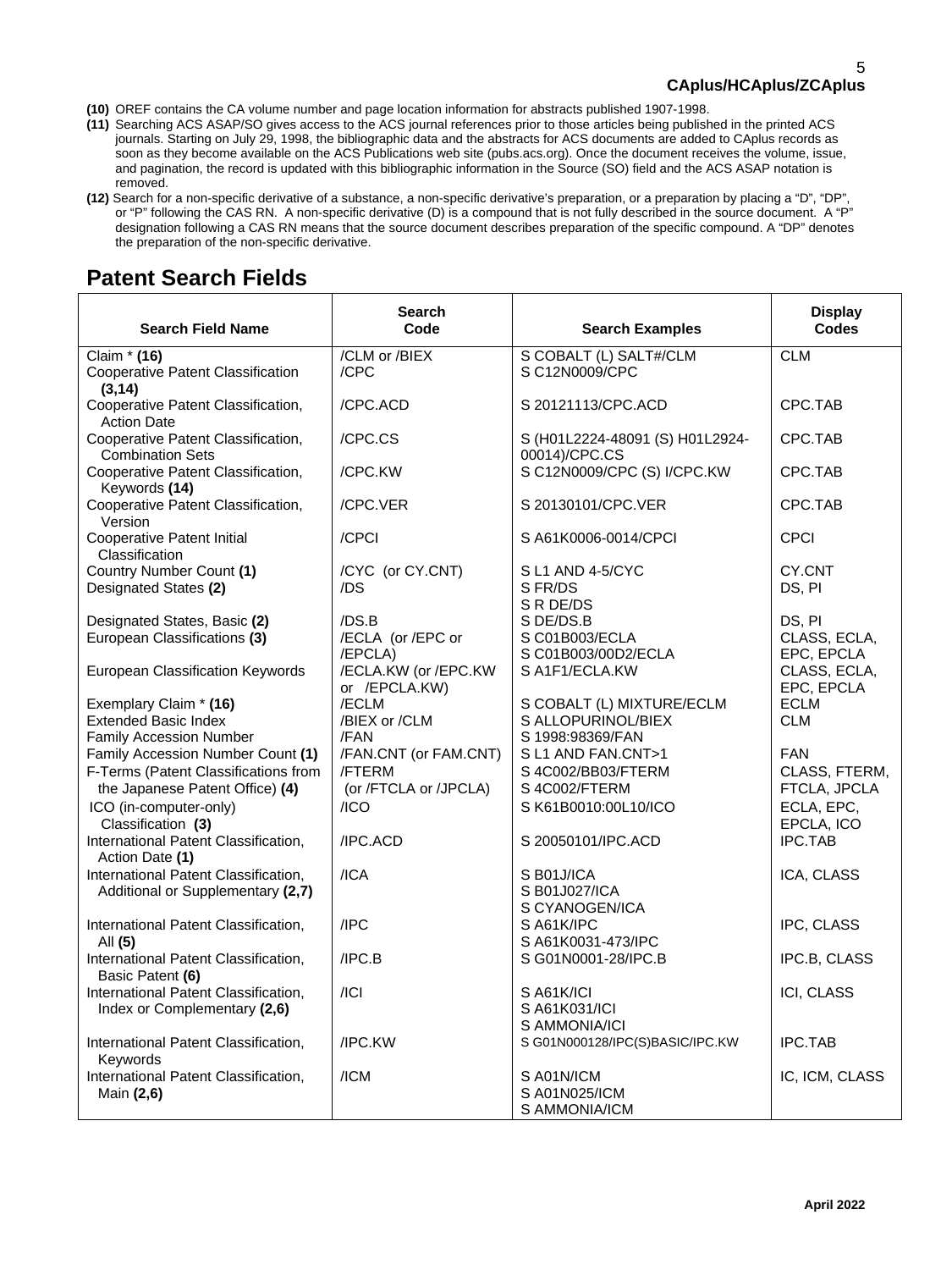# **Patent Search Fields (cont'd)**

| <b>Search Field Name</b>                                                        | Search<br>Code                | <b>Search Examples</b>                                                                                                      | <b>Display</b><br><b>Codes</b> |
|---------------------------------------------------------------------------------|-------------------------------|-----------------------------------------------------------------------------------------------------------------------------|--------------------------------|
| International Patent Classification,<br>Main and Secondary (2,6)                | $\overline{AC}$               | S C07C/IC<br>S C07C015/IC<br>S C07C015-04/IC<br>S CYANOGEN/IC                                                               | IC, CLASS                      |
| International Patent Classification,<br>Main Group, Range Searchable<br>(1,2,6) | /MGR                          | S 10-20/MGR(S)C07C/IC                                                                                                       | IC, CLASS                      |
| International Patent Classification,<br>Secondary (2,6)                         | /ICS                          | S C02F/ICS<br>S AMMONIA/ICS                                                                                                 | IC, ICS, CLASS                 |
| International Patent Classification,<br>Subgroup, Range Searchable<br>(1,2,7)   | /SGR                          | S SGR=>30000(S)C01B031/IC                                                                                                   | IC, CLASS                      |
| International Patent Classification,<br>Version                                 | /IPC.VER                      | S 6/IPC.VER                                                                                                                 | <b>IPC.TAB</b>                 |
| International Patent Initial<br>Classification                                  | /IPCI                         | S H01L0023-29/IPCI                                                                                                          | IPCI, CLASS                    |
| International Patent Reclassification<br>.Inventor                              | /IPCR<br>/IN                  | S C08L0061-00/IPCR<br>S PATTON JERRY R/IN                                                                                   | IPCR, CLASS<br>IN              |
| National Patent Classification,<br>Current (8)                                  | /NCL (or /USNCL or<br>/USCLA) | S 106035000/NCL<br>S 106/035.000/NCL<br>S 433/227-433/229/NCL<br>S ZEOLITES/NCL                                             | NCL, CLASS                     |
| National Patent Classification, Issue<br>(9)                                    | /INCL                         | S 433228000/INCL<br>S 433/227-433/229/INCL<br>S 433/228.000/INCL                                                            | <b>INCL, CLASS</b>             |
| National Patent Classification, Issue,<br>Range Searchable (1,8)                | /NCLR                         | S 106020000-106040000/NCLR                                                                                                  | NCL, CLASS                     |
| Number of Claims (16)<br>Patent Application Country, Basic                      | /CLMN<br>/AC.B                | S CLMN>20                                                                                                                   | <b>CLMN</b><br>AI, PI          |
| Patent Application Date (1,10)                                                  | /AD                           | S AD>19920100<br>S AD>JANUARY 20, 1993                                                                                      | AI, PI                         |
| Patent Application Date, Basic (1,10)                                           | /AD.B<br>/AP                  | S 19970220/AD.B                                                                                                             | AI, PI                         |
| Patent Application Number (2,11,15)                                             |                               | S EP83-304630/AP<br>S 83EP-0304630/AP<br>S JP87-10001/AP<br>S 87JP-0010001/AP<br>S US2013-13261341/AP<br>S US2013-261341/AP | AI, PI                         |
| <b>Patent Application Number Count</b>                                          | /AP.CNT                       | S 4/AP.CNT                                                                                                                  | Not displayed                  |
| Patent Application Number, Basic<br>(2, 11, 15)                                 | /AP.B                         | S JP87-10001/AP.B                                                                                                           | AI, PI                         |
| Patent Application Year (1,10)<br>Patent Application Year, Basic (1,10)         | /AY<br>/AY.B                  | S 1990-1992/AY<br>S AY.B>1997                                                                                               | AI, PI<br>AI, PI               |
| Patent Assignee (12)                                                            | /PA                           | S PFIZER/PA<br>S PFIZER CORP/PA<br>S BADISCHE ANILIN/PA OR<br><b>BASF/PA</b>                                                | <b>PA</b>                      |
| <b>Patent Country</b><br>Patent Country, Basic                                  | /PC<br>/PC.B                  | S WO/PC<br>S JP/PC.B                                                                                                        | PI<br>PI                       |
| Patent Kind Code (2)                                                            | /PK                           | S DEA1/PK                                                                                                                   | PI                             |
| Patent Kind Code, Basic (2)                                                     | /PK.B                         | S DEA1/PK.B                                                                                                                 | PI                             |
| Patent Number (11)                                                              | /PN                           | S EP536930/PN                                                                                                               | PI                             |
|                                                                                 |                               | S EP-536930/PN<br>S WO8402426/PN                                                                                            |                                |
|                                                                                 |                               | S JP04000104/PN                                                                                                             |                                |
|                                                                                 |                               | S JP62000031/PN                                                                                                             |                                |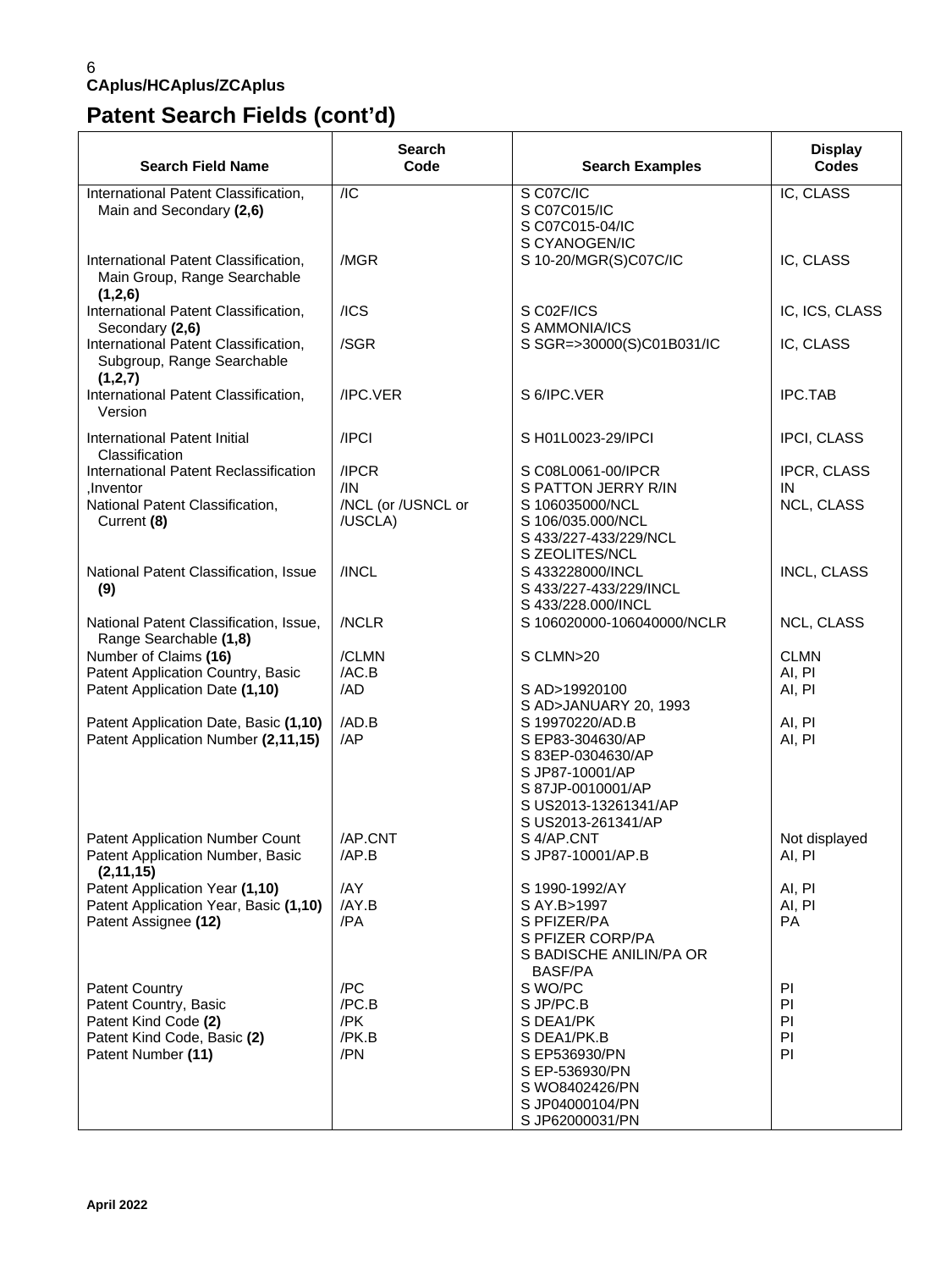## **Patent Search Fields (cont'd)**

| <b>Search Field Name</b>                              | <b>Search</b><br>Code | <b>Search Examples</b> | <b>Display</b><br><b>Codes</b> |
|-------------------------------------------------------|-----------------------|------------------------|--------------------------------|
|                                                       |                       | S IP6243D/PN           |                                |
| Patent Number, Basic (11)                             | /PN.B                 | S JP60008341/PN.B      | PI.                            |
| Patent Number Count (1)                               | /PNC (or PN.CNT)      | S <sub>3</sub> /PNC    | PN.CNT                         |
| Patent Number/Kind Code                               | /PNK                  | S US20050136407/PNK    | <b>PNK</b>                     |
| Patent Number/Kind Code of the<br><b>Basic Patent</b> | /PNK.B                | S US20050136407/PNK.B  | PNK.B                          |
| Patent Status Established Date (1)                    | /STED                 | S 20210204/STED        | <b>STED</b>                    |
| Patent Status Established Year (1)                    | /STEY                 | S 2021/STEY            | <b>STEY</b>                    |
| <b>Patent Status Indicator</b>                        | /STI or /PSPI         | S DEAD/STI             | <b>STI</b>                     |
|                                                       |                       | S D/PSPI               | <b>PSPI</b>                    |
| <b>Patent Status Indicator Basic</b>                  | /STI.B or /PSPI.B     | S ALIVE/STI.B          | PSPI.B                         |
|                                                       |                       | S A/PSPI.B             |                                |
| Patent Status Update Date (1)                         | /STUP                 | S 20210204/STUP        | Not displayed                  |
| Patent Status Update Year (1)                         | /STUY                 | S 2021/STUY            | Not displayed                  |
| <b>Priority Application Country</b>                   | /PRC                  | S US/PRC               | <b>PRAI</b>                    |
| Priority Application Country, Basic                   | /PRC.B                | S US/PRC.B             | PRAI                           |
| Priority Application Date (1,10)                      | /PRD                  | S PRD>19910600         | <b>PRAI</b>                    |
|                                                       |                       | S June 20 1991/PRD     |                                |
| Priority Application Date, Basic<br>(1, 10)           | /PRD.B                | S PRD.B>19940100       | PRAI                           |
| <b>Priority Application Number</b>                    | /PRN                  | S US91-635890/PRN      | <b>PRAI</b>                    |
| (2, 11, 13, 15)                                       |                       | S 91US-0635890/PRN     |                                |
|                                                       |                       | S IP2002-6243D/PRN     |                                |
|                                                       |                       | S US2013-61686038/PRN  |                                |
|                                                       | /PRN.B                | S US2013-686038P/PRN   | <b>PRAI</b>                    |
| Priority Application Number, Basic<br>(2, 11, 13, 15) |                       | S US91-721765/PRN.B    |                                |
| Priority Application Year (1,10)                      | /PRY                  | S 1990-1992/PRY        | PRAI                           |
|                                                       |                       |                        |                                |
| Priority Application Year, Basic                      | PRY.B                 | S 1997/PRY.B           | PRAI                           |
| (1, 10)                                               |                       |                        |                                |
| Publication Date (Patent, Basic) (1)                  | /PD.B                 | S 19980109/PD.B        | <b>PI</b>                      |
| Publication Year (Patent, Basic) (1)                  | /PY.B                 | S 1990-1991/PY.B       | PI                             |
| Update Date Patent Family (1,2)                       | /UPP                  | S US5837509/PN AND     | UPP, PI                        |
|                                                       |                       | UPP>19990100           |                                |
| Update Date, Maximum (contains<br>/UP and /UPP) (1,2) | /UPM                  | S L1 and UPM>=20040400 | <b>UPP</b>                     |

**(1)** Numeric search field that may be searched with numeric operators or ranges.

**(2)** Content of this field is available only for records starting in 1967.

**(3)** A thesaurus is available in this field.

**(4)** Content of this field is available only for records from January 2004 to the present. A thesaurus is available in this field.

**(5)** This field contains all IPCs (pre-IPC Reform and post-IPC Reform) for the basic patents and family members. A thesaurus is available in this field.

**(6)** This field contains pre-IPC Reform and post-IPC Reform IPCS for the basic patents.

**(7)** This field contains the IPCs only for the basic patents published with pre-IPC Reform codes. This field will not be updated with the IPC Reform codes. Use the /IPC field to search all IPCs (pre-IPC Reform and post-IPC Reform) for the basic patent documents and family members.

**(8)** This field contains current US Patent Classifications applied to records for basic and family U.S. patents from 1907 to the present. An online thesaurus is available. Current National Patent Classifications may be range-searchable in Manual of Classification order. However, the /NCL field is not a numeric field and may not be searched using numeric operators.

**(9)** This field contains U.S. Patent Classifications that were in effect when the patent was originally published. Content is available for basic patents only. An online thesaurus is available. Issued National Patent Classifications may be range-searchable in Manual of Classification order. However, the /INCL field is not a numeric field and may not be searched using numeric operators.

**(10)** Data are available from 1962 (Volume 56) to the present.

**(11)** Either STN or Derwent format may be used.

**(12)** Search with implied (S) proximity is available in this field.

**(13)** U.S. provisional priority numbers are searched only with the P appended, e.g., US1999-121903P/PRN.  **Continued on next page**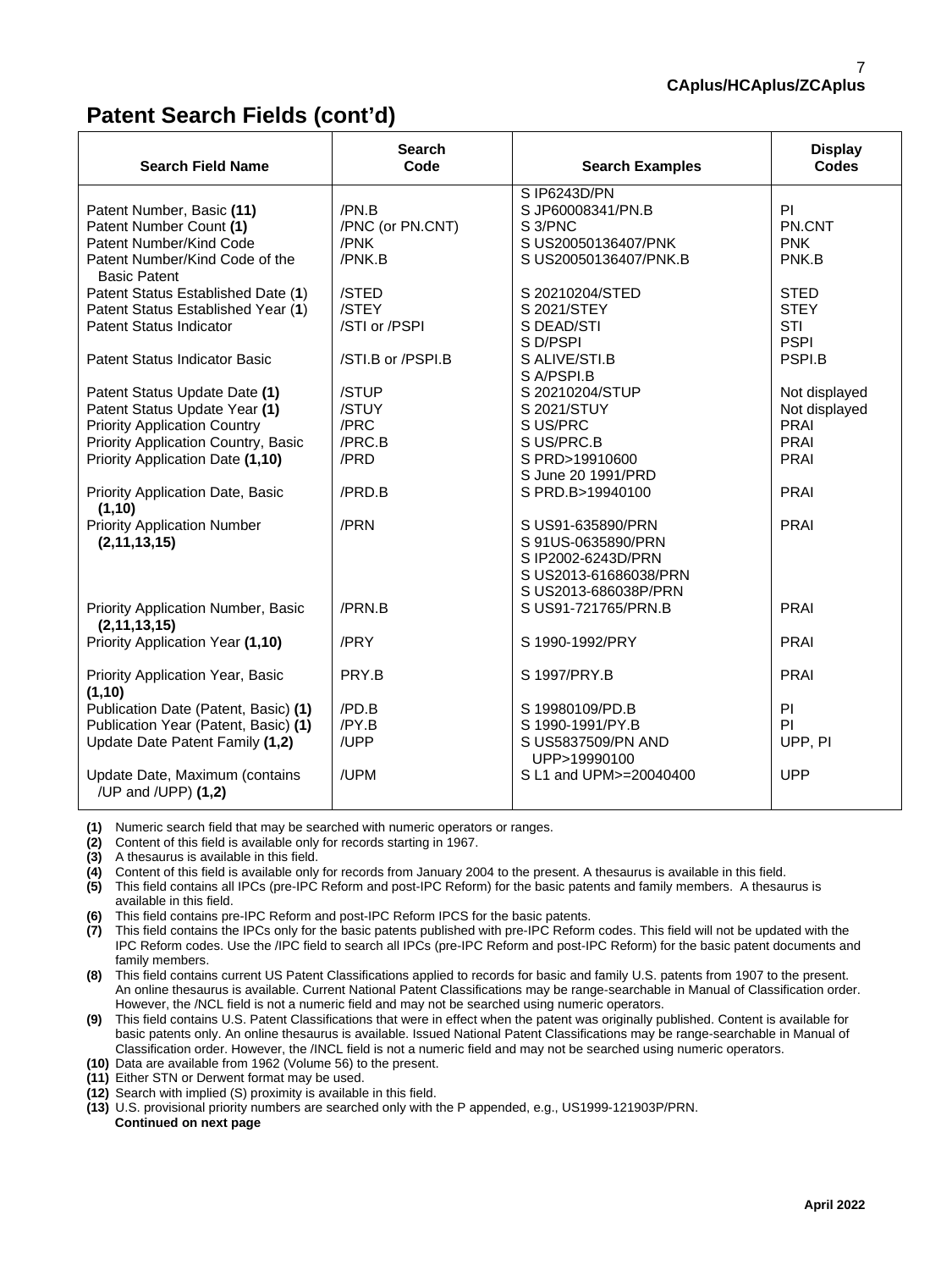- **(14)** When searching combinations of CPC and CPC.KW data, use (T) proximity operator.
- **(15)** Application numbers for U.S. utility patents from series code 13 forward, design patents (series code 29) and provisional patent applications (series code 60 and 61) may be searched either with or without their series code. Include the series code if known to ensure precision. Note that provisional patent application numbers searched without their series codes must have a P appended to the end of the number (e.g., US2013-686038P). Series code information is not available for U.S. patent application numbers with series codes below 13.
- **(16)** Coverage includes PCT (WO), US, and China, from 1999 to present (November 2020).

## **Super Search Fields**

Enter a super search code to execute a search in one or more fields that may contain the desired information. Super search fields facilitate crossfile and multifile searching. EXPAND may not be used with super search fields. Use EXPAND with the individual field codes instead.

| <b>Search Field Name</b>                                                                   | <b>Search</b><br>Code | <b>Fields</b><br><b>Searched</b>        | <b>Search Examples</b>                                                                            | <b>Display</b><br>Codes         |
|--------------------------------------------------------------------------------------------|-----------------------|-----------------------------------------|---------------------------------------------------------------------------------------------------|---------------------------------|
| Cooperative Patent Classification (3)<br>Old version of the /IPC super<br>search field (1) | /CPC<br>/IPC.OLD      | /CPCI, /CPCR<br>$/IC$ , $/ICA$ , $/ICI$ | S C09K2200-0655/CPC<br>SA01B/IPC.OLD<br>SA01B001/IPC.OLD                                          | CPC, CPCI, CPCR<br>IC, ICA, ICI |
| Patent Application and Priority<br>Number (2,3,4)                                          | /APPS                 | /AP, /PRN                               | S DE84-3400052/APPS<br>S 84DE-3400052/APPS<br>S US2013-13261341/APPS<br>S US2013-261341/APPS      | APPS, AI, PI, PRAI              |
| Patent Application and Priority<br>Number, Basic (2,3,4)                                   | /APPS.B               | /AP.B. /PRN.B                           | S DE84-3400052/APPS.B                                                                             | APPS.B, AI, PI, PRAI            |
| <b>Patent Countries</b>                                                                    | /PCS                  | /PC, /DS                                | S DE/PCS                                                                                          | DS, PI                          |
| Patent Countries, Basic                                                                    | /PCS.B                | /PC.B, /DS.B                            | S AT/PCS.B                                                                                        | DS, PI                          |
| Patent Numbers (3)                                                                         | /PATS                 | /PN                                     | S EP536930/PATS<br>S EP-536930/PATS<br>S WO8402426/PATS<br>S JP04000104/PATS<br>S JP62000031/PATS | PI, SO                          |
| Patent Numbers, Basic (3)                                                                  | /PATS.B               | /PN.B                                   | S WO9850074/PATS.B                                                                                | PATS.B, PI, SO                  |

**(1)** Numeric search field that may be searched with numeric operators or ranges.

**(2)** Content of this field is available only for records from 1967 to the present.

**(3)** Either STN or Derwent format may be used.

**(4)** Application numbers for U.S. utility patents from series code 13 forward, design patents (series code 29) and provisional patent applications (series code 60 and 61) may be searched either with or without their series code. Include the series code if known to ensure precision. Note that provisional patent application numbers searched without their series codes must have a P appended to the end of the number (e.g., US2013-686038P). Series code information is not available for U.S. patent application numbers with series codes below 13.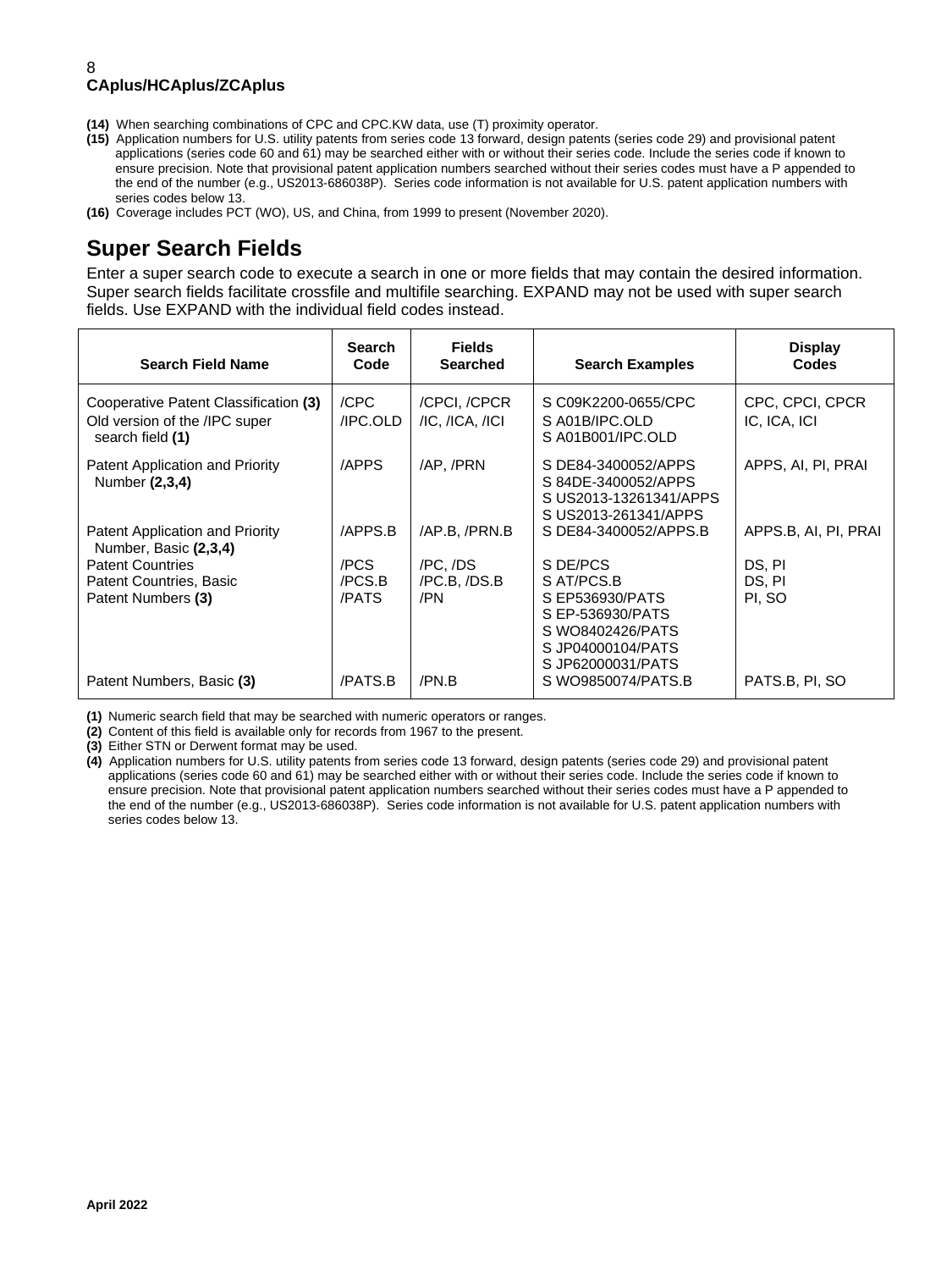## **Cited References Search Fields**

| <b>Search Field Name</b>                                                                                                     | <b>Search</b><br>Code  | <b>Search Examples</b>                                | <b>Display</b><br><b>Codes</b> |
|------------------------------------------------------------------------------------------------------------------------------|------------------------|-------------------------------------------------------|--------------------------------|
| Cited Reference (contains referenced author,<br>inventor, or assignee, year, volume, page, work<br>title, and patent number) | /RE (or /CIT)          | S BLONDELLE S, 1999?/RE<br>S DE 3604874?/RE           | <b>RE</b>                      |
| Cited Reference Accession Number in CA<br>Cited Reference Accession Number in CAPLUS                                         | /RAN.CA<br>/RAN.CAPLUS | S 145:292917/RAN.CA<br>S 1995:998201/RAN.CAPLUS       | Not displayed<br>Not displayed |
| Cited Reference Accession Number in MEDLINE                                                                                  | /RAN.MED               | S 96233652/RAN.MED                                    | Not displayed                  |
| Cited Reference Author Name                                                                                                  | /RAU                   | S O REILLY/RAU                                        | <b>RE</b>                      |
| Cited Reference File Availability                                                                                            | <b>/FILE.CIT</b>       | S L1 AND CAPLUS/FILE.CIT<br>S L1 AND MEDLINE/FILE.CIT | Not displayed                  |
| Cited Reference Inventor Name                                                                                                | /RIN                   | S ABBOTT ?/RIN                                        | <b>RE</b>                      |
| Cited Reference Page Number (first)                                                                                          | /RPG                   | S 200/RPG                                             | <b>RE</b>                      |
| <b>Cited Reference Patent Country Code</b>                                                                                   | /RPC                   | S DE/RPC                                              | <b>RE</b>                      |
| Cited Reference Patent Kind Code                                                                                             | /RPK                   | S DEA1/RPK                                            | <b>RE</b>                      |
| Cited Reference Patent Number                                                                                                | /RPN                   | S US5792845/RPN                                       | <b>RE</b>                      |
| Cited Reference Publication Year (1)                                                                                         | /RPY                   | S 1997-1998/RPY                                       | <b>RE</b>                      |
| <b>Cited Reference Series Issue Number</b>                                                                                   | /RIS                   | S (2 OR 3)/RIS                                        | <b>RE</b>                      |
| Cited Reference Series Volume Number                                                                                         | /RVL                   | S (3 OR 4)/RVL                                        | <b>RE</b>                      |
| Cited Reference Source Information<br>(contains year, volume, issue, page, and<br>publication title) (2)                     | /RSO                   | S (MOL AND BIOL AND<br>1997)/RSO                      | <b>RE</b>                      |
| Cited Reference Work (Publication Title)                                                                                     | /RWK                   | S CANCER RES/RWK                                      | <b>RE</b>                      |
| Cited References Count (1)                                                                                                   | /RE.CNT                | S REC <sub>&gt;0</sub>                                | <b>RE.CNT</b>                  |
|                                                                                                                              | (or $/$ REC)           | S 1-20/RE.CNT                                         |                                |

**(1)** Numeric search field that may be searched with numeric operators or ranges.

**(2)** Search with implied (S) proximity is available in this field.

## **Citing References Search Fields**

| <b>Search Field Name</b>                  | <b>Search</b><br>Code                    | <b>Search Examples</b>                    | <b>Display</b><br>Codes |
|-------------------------------------------|------------------------------------------|-------------------------------------------|-------------------------|
| <b>Citing Reference Accession Numbers</b> | /OS.G<br>(/OS.CITING.AN)                 | S 2008:610804/OS.G                        | OS.G                    |
| Citing Reference Count (1)                | /OSC.G<br>$\left($ /CITING.CNT $\right)$ | S 2-5/OSC.G                               | OSC.G                   |
| Date Last Citing Reference Entered STN    | /UPOS.G<br>(/CITING.UP)                  | S 16 Feb 2009/UPOS.G<br>S UPOS.G>20090216 | UPOS.G                  |
| Update Date, Citing Reference (1)         | /UPOG                                    | S 20091026/UPOG                           | UPOS.G                  |

**(1)** Numeric search field that may be searched with numeric operators or ranges.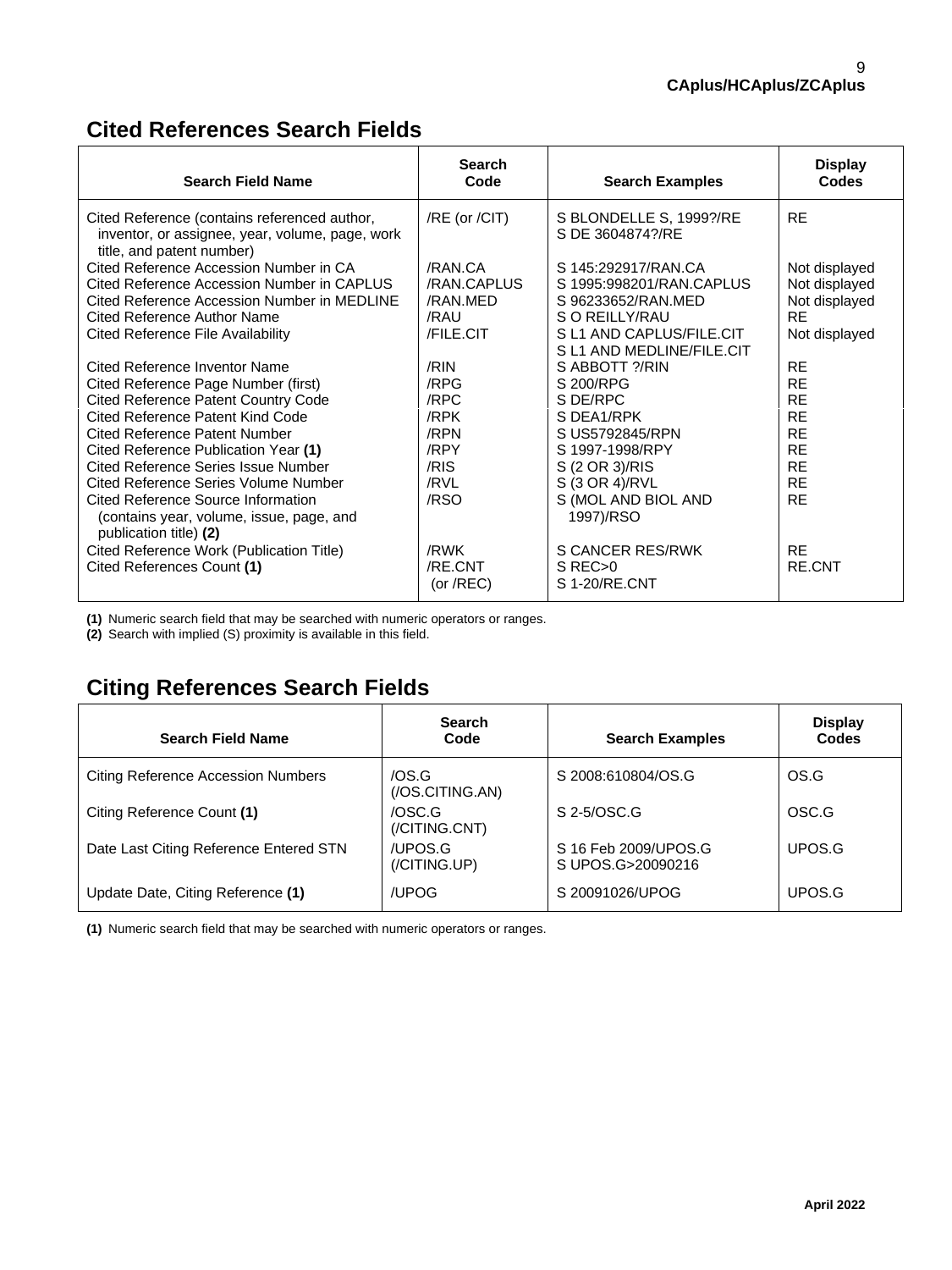# **REGISTRY Search Fields**

You can search directly in CAplus any REGISTRY search term, including structures, with REG1stRY. To search a REGISTRY term in CAplus, enter the SEARCH command and your term followed by the REGISTRY field code, and then followed by /REG, e.g., SEARCH FENFLURAMINE/CN/REG. The REGISTRY search and crossover to CAplus are executed automatically, and only the final CAplus answer set L-number is shown.

To suppress the automatic REG1stRY processing when searching CAS Registry Numbers® in CAplus, enter SET REG1stRY OFF at an arrow prompt (=>). To retain the OFF setting beyond the current session, enter SET REG1stRY OFF PERM at an arrow prompt.

Enter HELP FIRST at an arrow prompt in CAplus for more information.

# **CA Section (/CC) Thesaurus**

The CA Section (/CC) thesaurus is available for records from 1907 to the present.

All Relationship Codes may be used with both the SEARCH and EXPAND commands in the /CC thesaurus.

| Code        | <b>Content</b>                                                                | <b>Examples</b>                                         |
|-------------|-------------------------------------------------------------------------------|---------------------------------------------------------|
| <b>ALL</b>  | All Associated Terms (BT, SELF, NOTE, HNTE,<br>OLD, CUR, REPL, NT)            | E 57 CERAMICS, 1967 TO PRESENT+ALL/CC                   |
| <b>BT</b>   | Broader Terms (BT, SELF)                                                      | E 1 PHARMACOLOGY, 1982 TO PRESENT+BT/CC                 |
| <b>CUR</b>  | Current Terms (SELF, CUR)                                                     | E 1 PHARMACODYNAMICS, 1972-1981+CUR/CC                  |
| HIE.        | Hierarchy (Broader and Narrower Terms)<br>(BT, SELF, NT)                      | E 31 ALKALOIDS, 1967 TO PRESENT+HIE/CC                  |
| <b>HIS</b>  | History (SELF, HNTE, CUR, OLD, REPL)                                          | E 17 FOOD AND FEED CHEMISTRY, 1982 TO<br>PRESENT+HIS/CC |
| <b>HNTE</b> | History Note (SELF, HNTE)                                                     | E 1 PHARMACOLOGY, 1982 TO PRESENT+HNTE/CC               |
| KT          | Keyword Terms (SELF, KT)                                                      | E TOXICITY+KT/CC                                        |
| <b>NOTE</b> | Notes associated with the term<br>(SELF, NOTE, HNTE)                          | E 4 TOXICOLOGY, 1972 TO PRESENT+NOTE/CC                 |
| NT.         | Narrower Terms (SELF, NT)                                                     | E 4 TOXICOLOGY, 1972 TO PRESENT+NT/CC                   |
| RT.         | Related Terms (SELF, RT)                                                      | E 33 CARBOHYDRATES, 1967 TO PRESENT+RT/CC               |
| <b>STD</b>  | Standard (Broader Terms, Notes, Narrower<br>Terms) (BT, SELF, HNTE, NOTE, NT) | E 32 STEROIDS, 1967 TO PRESENT+STD/CC                   |
| UF          | Used For (Forbidden Terms) (SELF, UF)                                         | E 32 STEROIDS, 1967 TO PRESENT+UF/CC                    |
| <b>USE</b>  | Use (Preferred Terms) (SELF, USE)                                             | E IMMUNOCHEMISTRY+USE/CC                                |

## **Field Descriptors for the /CC Thesaurus**

| Code          | <b>Description</b>                                                   |
|---------------|----------------------------------------------------------------------|
| $\rightarrow$ | Self                                                                 |
| BT.           | Broader Term (CA section grouping)                                   |
| <b>CUR</b>    | Current Term (current CA section)                                    |
| <b>HNTE</b>   | History Note (section history note)                                  |
| KT            | Keyword Terms (thesaurus terms containing the SELF term)             |
| <b>NOTE</b>   | Note (CA section content note)                                       |
| NT            | Narrower Term (subsections for CA sections from 1972 to the present) |
| OLD.          | Old Term (previously used sections                                   |
| <b>REPL</b>   | Replacing Term (more recent, but not current, section)               |
| RT.           | Related Term (related concurrently existing sections)                |
| UF            | Used For Term (non-preferred terms or sections)                      |
| <b>USE</b>    | Use Term (Preferred Terms)                                           |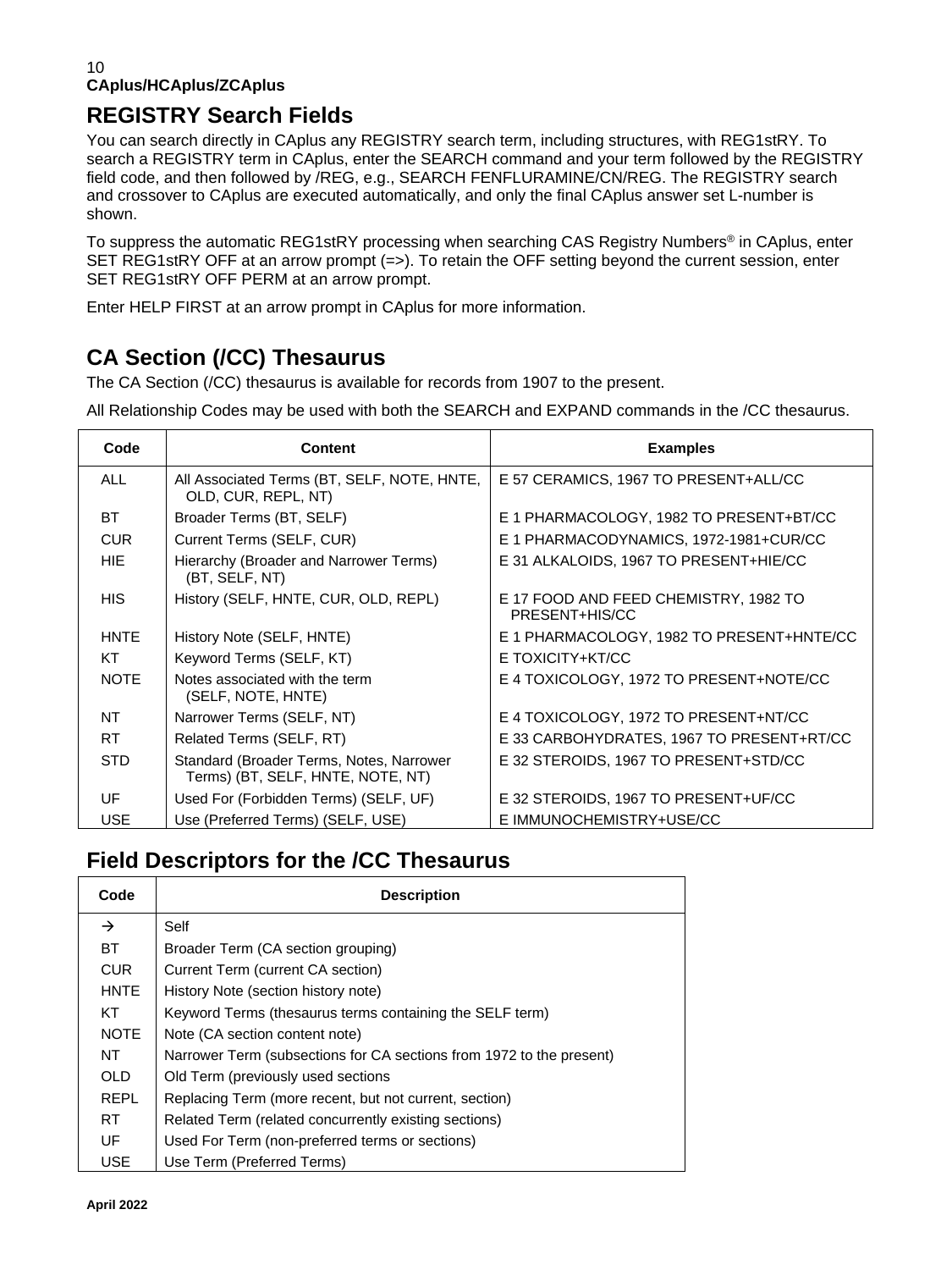## **Company Name (/CO) Thesaurus Search Aid**

The Company Name thesaurus search aid is available in the /CO field with the most frequently occurring major company names for records from 1907 to the present.

All Relationship Codes may be used with both the SEARCH and EXPAND commands in the /CO field.

| Code               | <b>Content</b>                                                   | <b>Examples</b>                                            |
|--------------------|------------------------------------------------------------------|------------------------------------------------------------|
| <b>ALL</b>         | All Associated Terms (CNUM, NAME, SELF, RT,<br>NOTE)             | E DOW CHEMICAL CO+ALL/CO                                   |
| <b>CNUM</b>        | CAS Assigned Number (CNUM, SELF, NOTE,<br>NAME, RT)              | E HONDA MOTOR CO LTD+CNUM/CO                               |
| <b>NAME</b>        | Highest level company name information (NAME,<br>SELF, NOTE, RT) | E DOW CHEMICAL+NAME/CO<br>E ANGUS CHEMICAL COMPANY+NAME/CO |
| <b>NOTE</b><br>RT. | Note (SELF, NOTE)<br>Related Term (SELF, RT, NAME, NOTE)         | E CANON INC+NOTE/CO<br>E CANON INC+RT/CO                   |

## **Field Descriptors for the /CO Thesaurus Search Aid**

| Code        | <b>Description</b>                                  |
|-------------|-----------------------------------------------------|
|             | Self                                                |
| <b>NAMF</b> | Preferred name for the highest level company name   |
| <b>CNUM</b> | CAS Assigned Number to identify each company family |
| <b>NOTE</b> | Note associated with the term                       |
| RT          | <b>Related Term</b>                                 |

## **Controlled Term (/CT) Thesaurus for the CA Lexicon**

The CA Lexicon is an online search tool for the CA indexing terms for concepts, chemical classes, and taxonomic vocabulary. The thesaurus is available for records from 1967 to the present.

All Relationship Codes may be used with both the SEARCH and EXPAND commands in the /CT thesaurus.

| Code        | <b>Content</b>                                                                                           | <b>Examples</b>                |
|-------------|----------------------------------------------------------------------------------------------------------|--------------------------------|
| <b>ALL</b>  | All Associated Terms except for LT terms (BT, SELF,<br>HN, NOTE, UF, USE, OLD, NEW, NT, RT, RTCS)        | E AZO DYES+ALL/CT              |
| <b>BT</b>   | Broader Terms (BT, SELF, HN)                                                                             | E BRAIN+BT/CT                  |
| HIE.        | Hierarchy (Broader and Narrower Terms) (BT, SELF,<br>NT)                                                 | E BOROXINS+HIE/CT              |
| KT          | Keyword Terms (SELF, KT)                                                                                 | E DYES+KT/CT                   |
| <b>HN</b>   | History Note (HN)                                                                                        | E PHOTOLYSIS+HN/CT             |
| LT.         | Linking Terms (index heading modifying term)                                                             | E RADIOLYSIS+LT/CT             |
| MAX         | All Associated Terms, including LT terms (BT, SELF,<br>HN, NOTE, UF, USE, OLD, NEW, NT, RT, RTCS,<br>LT) | E DRUG DELIVERY SYSTEMS+MAX/CT |
| <b>NEW</b>  | New Terms (replace OLD terms)                                                                            | E NEOPLASM INHIBITORS+NEW/CT   |
| <b>NOTE</b> | Notes associated with the term (SELF, HN, NOTE)                                                          | E FISH+NOTE/CT                 |
| <b>NT</b>   | Narrower Terms (SELF, NT)                                                                                | E ANTIBIOTICS+NT/CT            |
| OLD.        | Old term (replaced by NEW term)                                                                          | E ANTITUMOR AGENTS+OLD/CT      |
| <b>PFT</b>  | Preferred and Forbidden Terms (SELF, OLD, NEW,<br>USE, UF)                                               | E PERFUMES+PFT/CT              |
| RT.         | Related Terms (SELF, RT, RTCS)                                                                           | E PHOTORESISTS+RT/CT           |
| <b>RTCS</b> | Related Chemical Substance Terms (SELF, RTCS)                                                            | E REFRIGERANTS+RTCS/CT         |
| STD.        | Standard Terms (SELF, BT, HN, NOTE, NT, RT,<br>RTCS)                                                     | E SUNSCREENS+STD/CT            |
| UF          | Used For (Forbidden Terms) (SELF, UF)                                                                    | E ARECA CATECHU+UF/CT          |
| <b>USE</b>  | Use (SELF, USE)                                                                                          | E BETEL NUT+USE/CT             |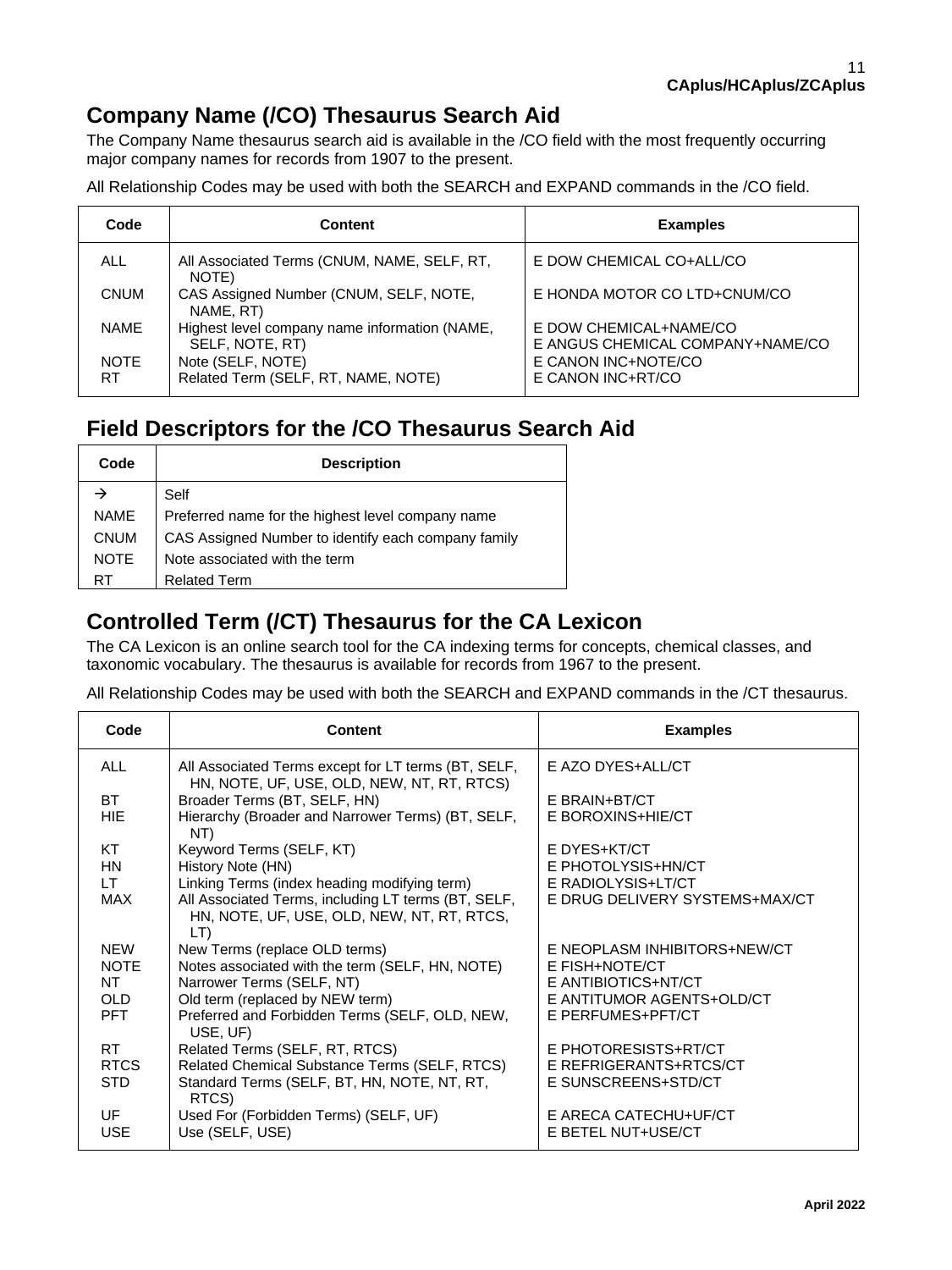## **Field Descriptors for the /CT Thesaurus**

| Code        | <b>Description</b>                           |
|-------------|----------------------------------------------|
| →           | Self                                         |
| BТ          | <b>Broader Term</b>                          |
| HN          | <b>History Note</b>                          |
| КT          | <b>Keyword Terms</b>                         |
| <b>NOTE</b> | <b>Indexing Note</b>                         |
| NT          | Narrower Term                                |
| RT          | <b>Related Term</b>                          |
| UF          | Used For                                     |
| USE         | Use                                          |
| <b>RTCS</b> | <b>Related Chemical Substance Terms</b>      |
| ΙT          | Linking Terms (index heading modifying term) |
| OL D        | Old term (replaced by NEW term)              |
| <b>NEW</b>  | New Terms (replace OLD terms)                |

## **CPC (/CPC) Thesaurus**

The Cooperative Patent Classification (CPC) is jointly developed and maintained by the European Patent Office and the US Patent and Trademark Office. This thesaurus is available in the /CPC search field. All relationship codes can be used with both the EXPAND and SEARCH commands.

| <b>Relationship Code</b>                                                  | <b>Content</b>                                                                                                                                                                                                                                                                                                                                              | <b>Search Examples</b>                                                                                                                                                                            |
|---------------------------------------------------------------------------|-------------------------------------------------------------------------------------------------------------------------------------------------------------------------------------------------------------------------------------------------------------------------------------------------------------------------------------------------------------|---------------------------------------------------------------------------------------------------------------------------------------------------------------------------------------------------|
| <b>ALL</b><br>AUTO (1)<br>ВT<br><b>CODE</b><br><b>DEF</b><br>HIE.         | All usually required terms (BT, SELF, CODE, DEF)<br>Automatic relationship (BT, SELF, CODE, DEF)<br>Broader terms (BT, SELF)<br>Classification Code (SELF, CODE)<br>Definition (SELF, DEF)<br>Hierarchy terms (all broader and narrower terms) (BT, SELF,                                                                                                   | E C12M0001-005+ALL/CPC<br>E G01J003-443+AUTO/CPC<br>E G01J0003-443+BT/CPC<br>E CARTRIDGES+CODE/CPC<br>E B65G0045-16+DEF/CPC<br>$E$ A01B0001-00+HIE/CPC                                            |
| KT<br>MAX<br><b>NEXT</b><br>NEXT(n)<br>NT<br><b>PREV</b><br>PREV(n)<br>TI | DEF, NT)<br>Keyword terms (SELF, KT)<br>All associated terms<br>Next classification within the same class (SELF, NEXT)<br>Next n classification within the same class<br>Narrower terms<br>Previous Code within the same class (SELF, PREV)<br>Previous n classifications within the same class<br>Complete Title of SELF Term and Broader Terms (BT, SELF) | E LASER+KT/CPC<br>E G01J0003-44+MAX/CPC<br>E A01B0001-24+NEXT/CPC<br>E A01B0001-24+NEXT3/CPC<br>E G05B0001-04+NT/CPC<br>E G05B0019-00+PREV/CPC<br>E G05B0019-00+PREV2/CPC<br>E G05B0001-03+TI/CPC |

**(1)** Automatic Relationship is SET OFF. In case of SET REL ON the result of EXPAND or SEARCH without any relationship code is the same as described for AUTO.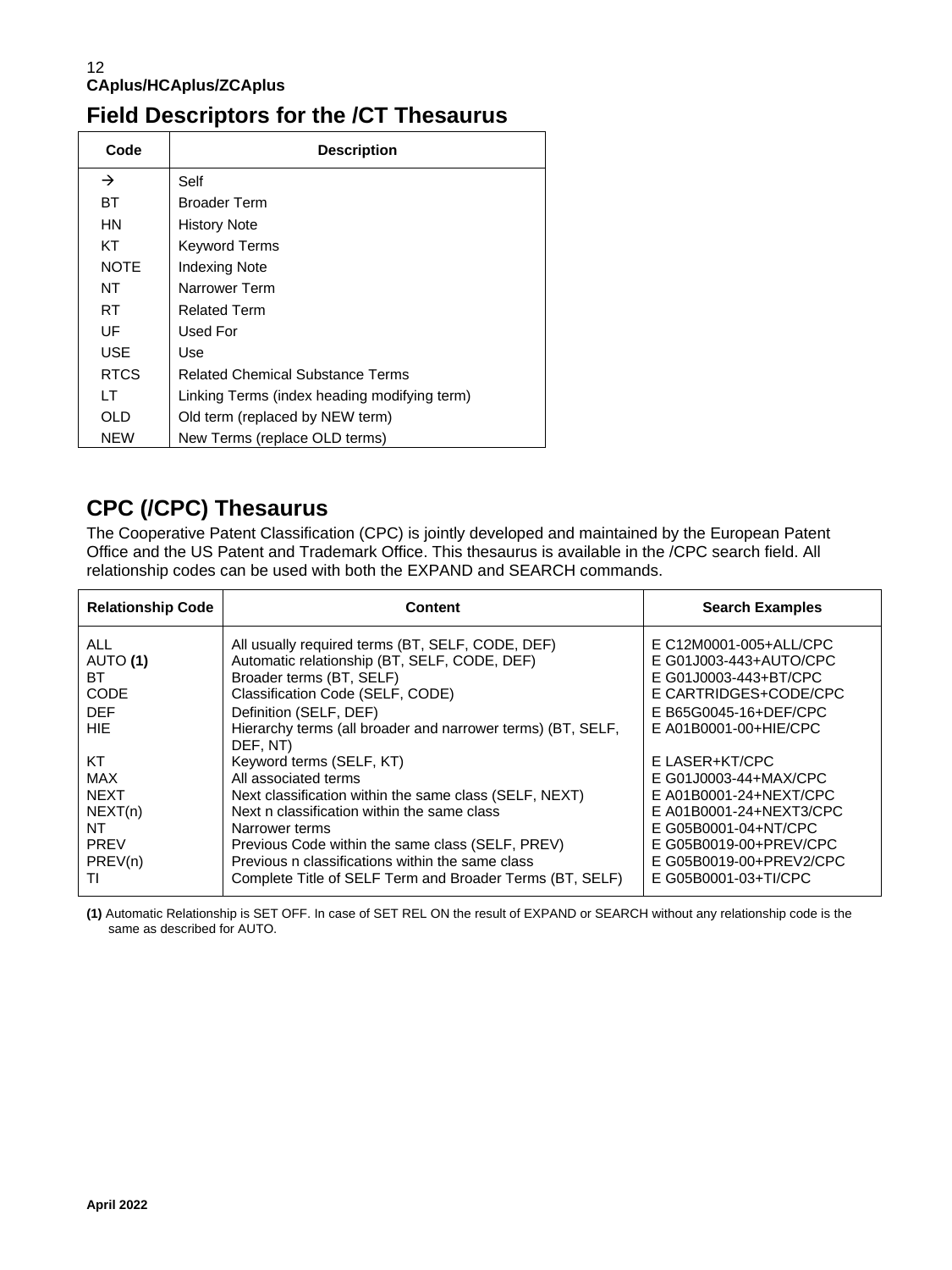## **European Patent Classification (/ECLA or /EPC) and ICO Thesauri**

These thesauri are available in the /EPC search field (for ECLA codes) and /ICO search field (for in-computeronly codes). All relationship codes can be used with both the EXPAND and SEARCH commands.

| Relationship<br>Code | <b>Content</b>                                                          | <b>Search Examples</b>           |
|----------------------|-------------------------------------------------------------------------|----------------------------------|
| <b>ALL</b>           | All associated terms                                                    | E C12M0001-34H2+ALL/EPC          |
| AUTO (1)             | Automatic relationship (BT, SELF, CODE, DEF)                            | E G01J003-443+AUTO/EPC           |
| ВT                   | Broader terms (BT, SELF, DEF)                                           | E G01J0003-443+BT/EPC            |
| <b>CODE</b>          | Classification Code (SELF, CODE)                                        | E SCRAPER BIASING MEANS+CODE/EPC |
| <b>DEF</b>           | Definition (SELF, DEF)                                                  | E B65G0045-16+DEF/EPC            |
| <b>HIE</b>           | Hierarchy terms (all broader and narrower terms) (BT,<br>SELF, DEF, NT) | $E$ A01B0001+HIE/EPC             |
| КT                   | Keyword terms (SELF, KT)                                                | E LASER+KT/EPC                   |
| <b>MAX</b>           | All associated terms                                                    | E G01J0003-44B+MAX/EPC           |
| <b>NEXT</b>          | Next classification within the same class (SELF, NEXT,<br>DEF)          | E A01B0001-24+NEXT/EPC           |
| NEXT(n)              | Next n classification within the same class                             | E A01B0001-24+NEXT3/EPC          |
| NT                   | Narrower terms (SELF, NT, DEF)                                          | E G05B0001-04+NT/EPC             |
| <b>PREV</b>          | Previous Code within the same class (PREV, SELF,<br>DEF)                | E G05B0019-418N1+PREV/EPC        |
| PREV(n)              | Previous n codes within the same class                                  | E G05B0019-418N1+PREV2/EPC       |
| TI                   | Complete Title of the SELF Term and Broader Terms<br>(BT, SELF, DEF)    | E G05B0001-03+TI/EPC             |

**(1)** Automatic Relationship is SET OFF. In case of SET REL ON the result of EXPAND or SEARCH without any relationship code is the same as described for AUTO.

## **F-Term (/FTERM) Thesaurus**

This thesaurus is available in the F-Term (/FTERM) field that contains patent classifications from the Japanese Patent Office in records from January 2004 to the present.

| Code          | <b>Content</b>                                   | <b>Example</b>           |
|---------------|--------------------------------------------------|--------------------------|
| ALL.          | All Associated Terms (BT, SELF, TI, NT)          | E 4K001/AA16+ALL/FTERM   |
| $BRO(n)$ (1)  | Browse n preceding and following Classifications | E 4K001/AA20+BRO3/FTERM  |
| ВT            | Broader Terms (BT, SELF)                         | E 4K001/AA25+BT/FTERM    |
| HIE.          | Hierarchy (BT, SELF, NT)                         | E 4K001/AA14+HIE/FTERM   |
| $NEXT(n)$ (1) | Next n Classifications                           | E 4K001/AA16+NEXT5/FTERM |
| NT            | Narrower Terms (SELF, NT)                        | E 4K001+NT/FTERM         |
| $PREV(n)$ (1) | Previous n Classifications                       | E 5K002+PREV3/FTERM      |
| RT.           | Related term                                     | E 4K001+RT/FTERM         |
| ΤI            | Complete Title of the SELF Term                  | E 4K001/AA07+TI/FTERM    |

**(1)** When using this code in the F-Term thesaurus, you must specify a number between 1-999 as shown in example.

## **Field Descriptors for the F-Term Thesaurus**

| Code     | <b>Description</b>     |  |
|----------|------------------------|--|
| →        | Self                   |  |
| BТ       | <b>Broader Term</b>    |  |
| NT<br>TI | Narrower Term<br>Title |  |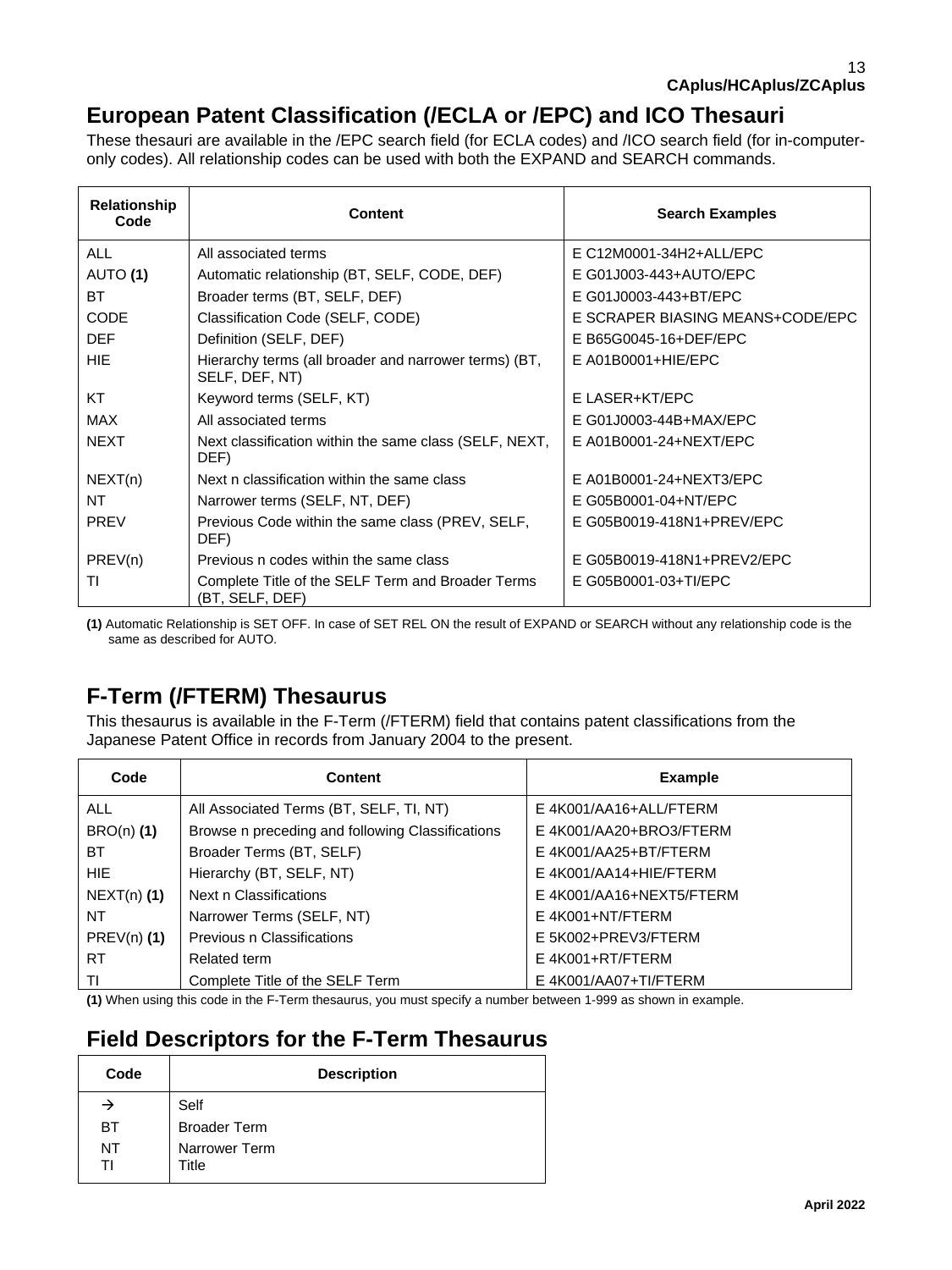## **IPC Thesaurus**

The classifications and catchwords for the main headings and subheadings from the current (8<sup>th</sup>) edition of the WIPO International Patent Classification (IPC) manual are available. The classifications from the previous editions (1-7) are also available as separate thesauri. To EXPAND and SEARCH in the thesauri for editions 1-7, use the field code followed by the edition number, e.g., /IPC2, for the 2<sup>nd</sup> edition. Catchwords are included only in the thesauri for the  $8<sup>th</sup>$ ,  $7<sup>th</sup>$ ,  $6<sup>th</sup>$ , and  $5<sup>th</sup>$  editions. The IPC thesauri are available for records from 1967 to the present.

| Code         | <b>Content</b>                                                  | <b>Examples</b>          |
|--------------|-----------------------------------------------------------------|--------------------------|
| <b>ALL</b>   | All Associated Terms (BT, SELF, NT, RT)                         | E C01C003-00+ALL/IPC     |
| ADV          | Advanced Terms (SELF, ADVANCED)                                 | E A01N0047-02+ADV/IPC    |
| BRO MAN)     | <b>Complete Class</b>                                           | $E CO1C + BRO/IPC$       |
| BT.          | Broader Terms (SELF, BT)                                        | E C01F001-00+BT/IPC      |
| <b>COR</b>   | Core Terms (SELF, CORE)                                         | E A01N0047-04+COR/IPC    |
| FD.          | Complete title of the SELF term and IPC manual edition          | E C01F001-00+ED/IPC      |
| HIE.         | Hierarchy Terms (Broader and Narrower Terms)<br>(BT, SELF, NT)  | E C01C003-00+HIE/IPC     |
| <b>INDEX</b> | Complete title of the SELF term                                 | $E$ C01F001-00+INDEX/IPC |
| KT           | Keyword Terms (catchwords) (SELF, KT)                           | E CYANOGEN+KT/IPC        |
| <b>NEXT</b>  | <b>Next Classification</b>                                      | E C01C001-00+NEXT5/IPC   |
| NT           | Narrower Terms (SELF, NT)                                       | $E$ C01C+NT/IPC          |
| <b>PREV</b>  | <b>Previous Classification</b>                                  | E C01C001-12+PREV10/IPC  |
| RT (SIB)     | Related Terms (SELF, RT)                                        | E C01C003-20+RT/IPC      |
| ΤI           | Complete Title of the SELF Term and Broader Terms<br>(BT. SELF) | E C01F001-00+TI/IPC      |

## **Field Descriptors for the IPC Thesaurus**

| Code      | <b>Description</b>  |
|-----------|---------------------|
| →         | Self                |
| ВT        | <b>Broader Term</b> |
| KT        | Keyword Term        |
| NT        | Narrower Term       |
| <b>RT</b> | <b>Related Term</b> |
| Τl        | Title               |

## **National Patent Classification Thesaurus**

A thesaurus is present for the National Patent Classification, Current (/NCL) and National Patent Classification, Issue (/INCL) fields.

| Code      | <b>Content</b>                                   | <b>Example</b>        |
|-----------|--------------------------------------------------|-----------------------|
| ALL       | All Associated Terms (BT, SELF, TI, NT)          | E 210190000+ALL/NCL   |
| BRO(n)    | Browse n preceding and following Classifications | E 502060000+BRO3/NCL  |
| BT        | Broader Terms (BT, SELF)                         | E 502060000+BT/NCL    |
| HIE.      | Hierarchy (BT, SELF, NT)                         | E 502060000+HIE/NCL   |
| KT        | Keyword Terms (SELF, KT) (1)                     | E ZEOLITES+KT/NCL     |
| NEXT(n)   | Next n Classifications                           | E 210660000+NEXT5/NCL |
| NT        | Narrower Terms (SELF, NT)                        | E 502060000+NT/NCL    |
| PREV(n)   | Previous n Classifications                       | E 210665000+PREV3/NCL |
| <b>RT</b> | <b>Related Term</b>                              | $E$ 220+RT/NCL        |
| ΤI        | Complete Title of the SELF Term                  | E 502060000+TI/NCL    |

**(1)** Keyword terms are the catchwords corresponding to the USPTO Manual of Classifications subject index headings and subheadings.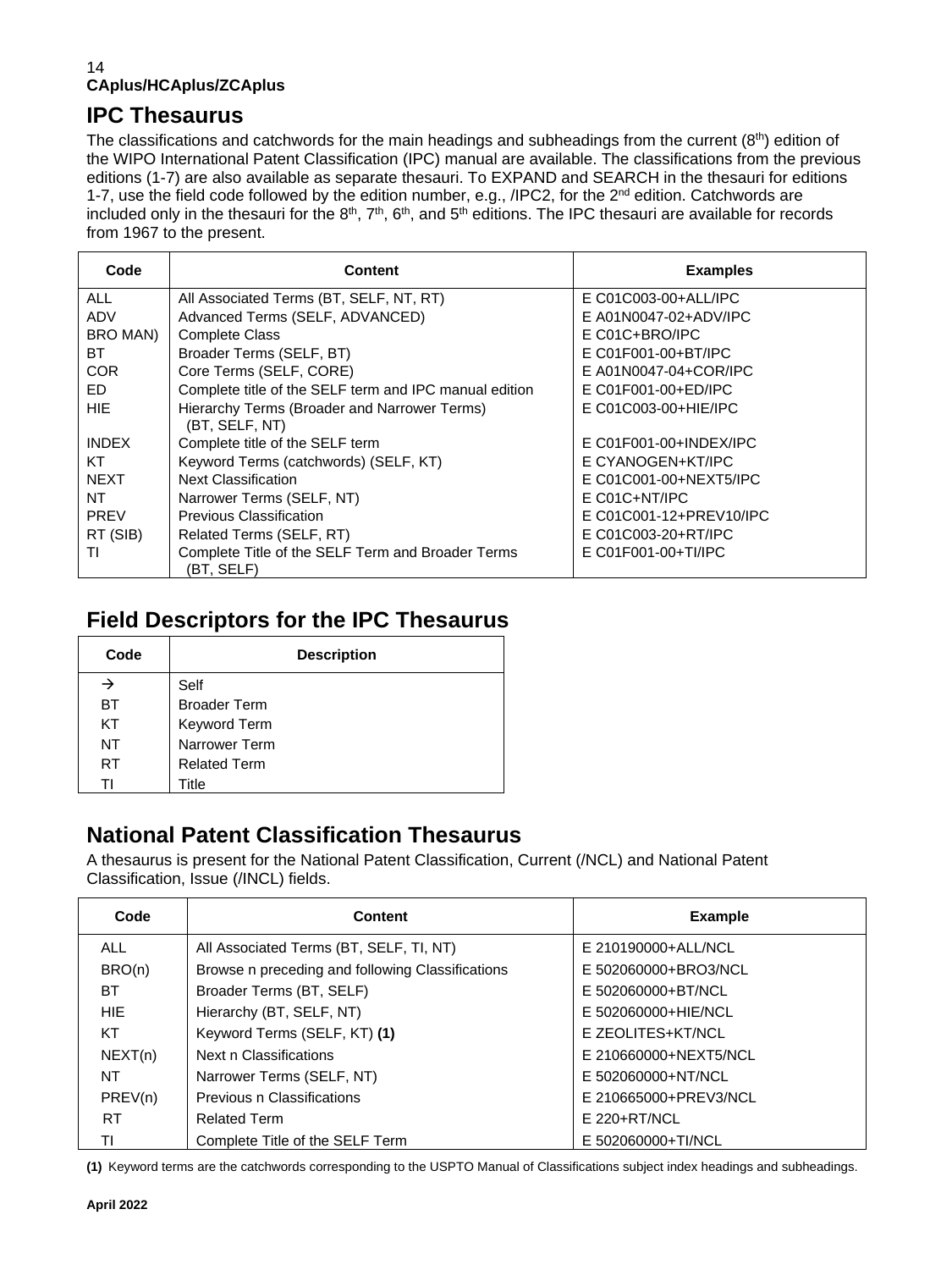## **Field Descriptors for the National Patent Classification Thesaurus**

| Code | <b>Description</b>  |
|------|---------------------|
|      | Self                |
| BT   | <b>Broader Term</b> |
| KT   | Keyword Term        |
| NT   | Narrower Term       |
|      | Title               |

## **Role (/RL) Thesaurus**

The Role (/RL) thesaurus is available for records from 1967 to the present.

| Code        | <b>Content</b>                                              | <b>Examples</b> |
|-------------|-------------------------------------------------------------|-----------------|
| <b>ALL</b>  | All Associated Terms, including Notes (BT, SELF, NOTE, NT)  | E SPN+ALL/RL    |
| BT.         | Broader Terms (SELF, BT)                                    | E CAT+BT/RL     |
| HIE.        | Hierarchy Terms (Broader and Narrower Terms) (BT, SELF, NT) | E FFD+HIE/RL    |
| <b>NOTE</b> | Any Notes (role definitions) (SELF, NOTE)                   | E IMF+NOTE/RL   |
| NT          | Narrower Terms (SELF, NT)                                   | E USES+NT/RL    |

## **Field Descriptors for the Role Thesaurus**

| Code | <b>Description</b>  |
|------|---------------------|
|      | Self                |
| BT.  | <b>Broader Term</b> |
| NOTE | <b>Note</b>         |
| NT   | Narrower Term       |

## **DISPLAY and PRINT Formats**

Any combination of formats may be used to display or print answers. Multiple codes must be separated by spaces or commas, e.g., D L1 1-5 TI AU; D L1 1-5 TI, AU. The fields are displayed or printed in the order requested.

Hit-term highlighting is available in all fields except FAN. In the table-like display of the Patent Information (PI) field, highlighting is shown by an arrow on the right side pointing to the line that includes the hit terms. Highlighting must be on during SEARCH in order to use the FHITSEQ, FHITSTR, HIT, HITIND, HITRN, HITSEQ, HITSTR, KWIC, and OCC display formats.

| Format            | <b>Content</b>                                                   | <b>Examples</b> |
|-------------------|------------------------------------------------------------------|-----------------|
| AB.               | <b>Abstract Text</b>                                             | D TI AB         |
| AI (AP) (1,2)     | Patent Application Information                                   | D AI            |
| AI.B (AP.B) (1,2) | Patent Application Information, Basic                            | D AI.B          |
| AN                | Accession Number, Document Number, and Original Reference Number | D 1-5 AN        |
| AU                | <b>Author Name</b>                                               | D AU. TI        |
| $CC$ (SC)         | CA Classification Code (CA section and section cross-references) | D CC            |
| CCN (SCN)         | <b>CA Classification Code Section Descriptor</b>                 | D SCN           |
| CLM(2)            | Claim Text                                                       | D CLM           |
| $CLM(n)$ (2)      | Claim Text for Claim n                                           | D CLM(9)        |
| <b>CLMN</b>       | Number of Claims                                                 | D CLMN          |
| CPC               | Cooperative Patent Classification                                | D CPC           |
| CPC.TAB           | <b>CPC Tabular Display</b>                                       | D CPC.TAB       |
| CPC.UNIQ          | CPC codes unique for a basic patent and equivalents              | D CPC.UNIQ      |
| <b>CPCI</b>       | <b>CPC Initial Classification</b>                                | D CPCI          |
| <b>CPCR</b>       | <b>CPC Reclassification</b>                                      | D CPCR          |
| CS.               | <b>Corporate Source</b>                                          | D TI AU CS      |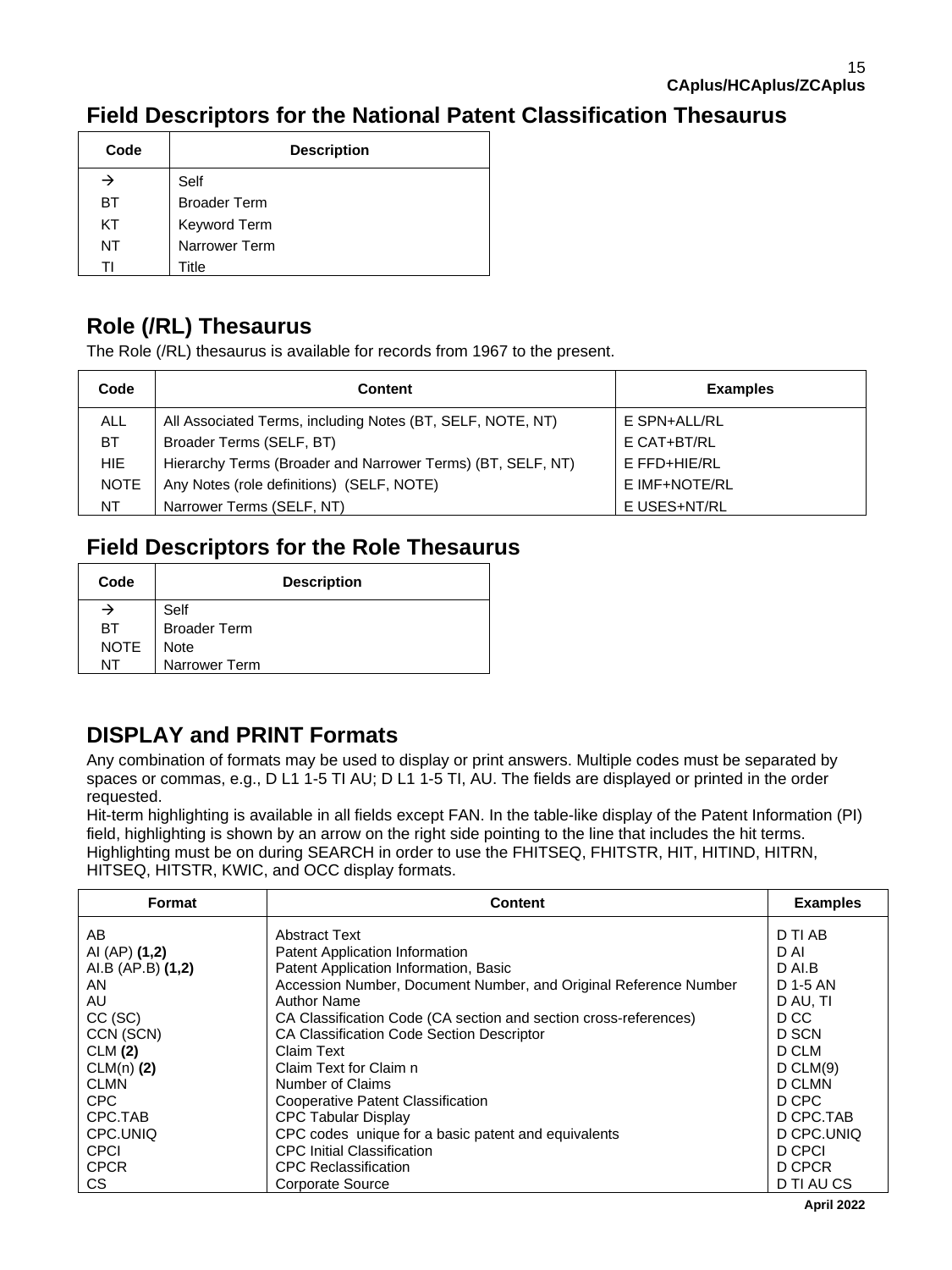# **DISPLAY and PRINT Formats (cont'd)**

| Format                      | <b>Content</b>                                                              | <b>Examples</b>         |
|-----------------------------|-----------------------------------------------------------------------------|-------------------------|
| CS.DIV                      | Corporate Source Division                                                   | D CS.DIV                |
| CS.ORG                      | Corporate Source Organization                                               | D CS.ORG                |
| CT $(2)$                    | <b>Controlled Term</b>                                                      | D CT                    |
| CUR(3)                      | <b>Patent Currency Status</b>                                               | <b>D CUR ALL</b>        |
| CYA(2)                      | Country of Author                                                           | D CYA                   |
| CYC (CY.CNT) (2)            | <b>Patent Country Count</b>                                                 | D CYC                   |
| DOI (FTDOI)                 | Digital Object Identifier                                                   | D DOI                   |
| DN.                         | Document Number (CA Reference Number)                                       | D DN                    |
| DS(2)                       | <b>Designated States</b>                                                    | D DS<br>D DS.B          |
| DS.B (2)<br>DT (TC)         | Designated States, Basic<br>Document Type                                   | D DT                    |
| ECLA (EPC, EPCLA)           | Patent Family European Classifications associated with patent numbers       | D ECLA                  |
| ED(2)                       | <b>Entry Date</b>                                                           | D ED                    |
| ECLM (2)                    | <b>Exemplary Claim</b>                                                      | <b>D ECLM</b>           |
| FS(2)                       | <b>File Segment</b>                                                         | D FS                    |
| FTERM (FTCLA, JPCLA)        | File Forming Terms from Japanese Patent Office associated with patent       | <b>D FTERM</b>          |
|                             | numbers                                                                     |                         |
| GI(2)                       | Graphic Image or Graphic Image Information                                  | D GI                    |
| IC                          | Main and Secondary IPC                                                      | D IC                    |
| ICA                         | Additional or Supplementary IPC                                             | D ICA                   |
| ICI                         | Index or Complementary IPC                                                  | D ICI                   |
| <b>ICM</b>                  | Main IPC                                                                    | D ICM                   |
| ICO                         | <b>ICO Classification</b>                                                   | D ICO                   |
| ICS                         | Secondary IPC                                                               | D ICS                   |
| IN                          | <b>Inventor Name</b>                                                        | D IN                    |
| <b>INCL</b>                 | <b>Issued National Classification</b>                                       | <b>D INCL</b>           |
| IPC.B                       | <b>IPC of the Basic Patent</b>                                              | D IPC.B                 |
| IPC.F                       | IPC, First Invention                                                        | D IPC.F                 |
| IPC.TAB<br>IPC.UNIQ         | IPC, Tabular Display<br>IPC codes unique for a basic patent and equivalents | D IPC.TAB<br>D IPC.UNIQ |
| <b>IPCI</b>                 | <b>IPC Initial Classification</b>                                           | D IPCI                  |
| <b>IPCR</b>                 | <b>IPC Reclassification</b>                                                 | <b>DIPCR</b>            |
| ISN(2)                      | International Standard (Document) Number                                    | D ISN                   |
| IT $(4)$                    | Index Term and Role                                                         | D AN IT                 |
| JT (2)                      | Journal Title                                                               | D JT                    |
| <b>JTA (2)</b>              | Journal Title, Abbreviated                                                  | D JTA                   |
| JTF (2,6)                   | Journal Title, Full                                                         | D JTF 1-3               |
| LA                          | Language                                                                    | D LA                    |
| LSUS(2)                     | Legal status information for U.S. patents                                   | D LSUS                  |
| <b>NCL</b>                  | National Patent Classification, Current                                     | D PI IC NCL             |
| OREF <sub>(5)</sub>         | Original Reference Number                                                   | <b>D OREF</b>           |
| OS                          | Other Source                                                                | D TI OS                 |
| OS.G (OS.CITING.AN)         | <b>Citing Reference Accession Numbers</b>                                   | D OS.G                  |
| OSC.G (CITING.CNT)          | <b>Citing Reference Count</b>                                               | D OSC.G                 |
| PA                          | Patent Assignee                                                             | D PA                    |
| PB                          | Publisher<br><b>Patent Information Table</b>                                | D PB<br>D TI PI         |
| PI (1)<br>PI.B (PN.B) (1,2) | Patent Information, Basic                                                   | D PI.B                  |
| PN.                         | Patent Number                                                               | D PN                    |
| PNC (PN.CNT) (2)            | <b>Patent Number Count</b>                                                  | D PNC                   |
| <b>PNK</b>                  | Patent Number/Kind Code                                                     | D PNK                   |
| PNK.B                       | Patent Number/Kind Code of the Basic Patent                                 | D PNK.B                 |
| PRAI (PRN) (1)              | Priority Application Information                                            | <b>D PRAI</b>           |
| PRAI.B (PRN.B) (1,2)        | Priority Application Information, Basic                                     | D PRAI.B                |
| <b>PSPI</b>                 | Patent Status Patent Information Table                                      | D PSPI                  |
| PSPI.B                      | Patent Status Information, Basic                                            | D PSPI.B                |
| <b>PUI (2)</b>              | Publisher Item Identifier                                                   | D PUI                   |
| PY (2)                      | <b>Publication Year</b>                                                     | D TI PY                 |
| PY.B (2)                    | Publication Year, Basic                                                     | D TI PY.B               |
| RE (5)                      | <b>Cited References</b>                                                     | D TI RE                 |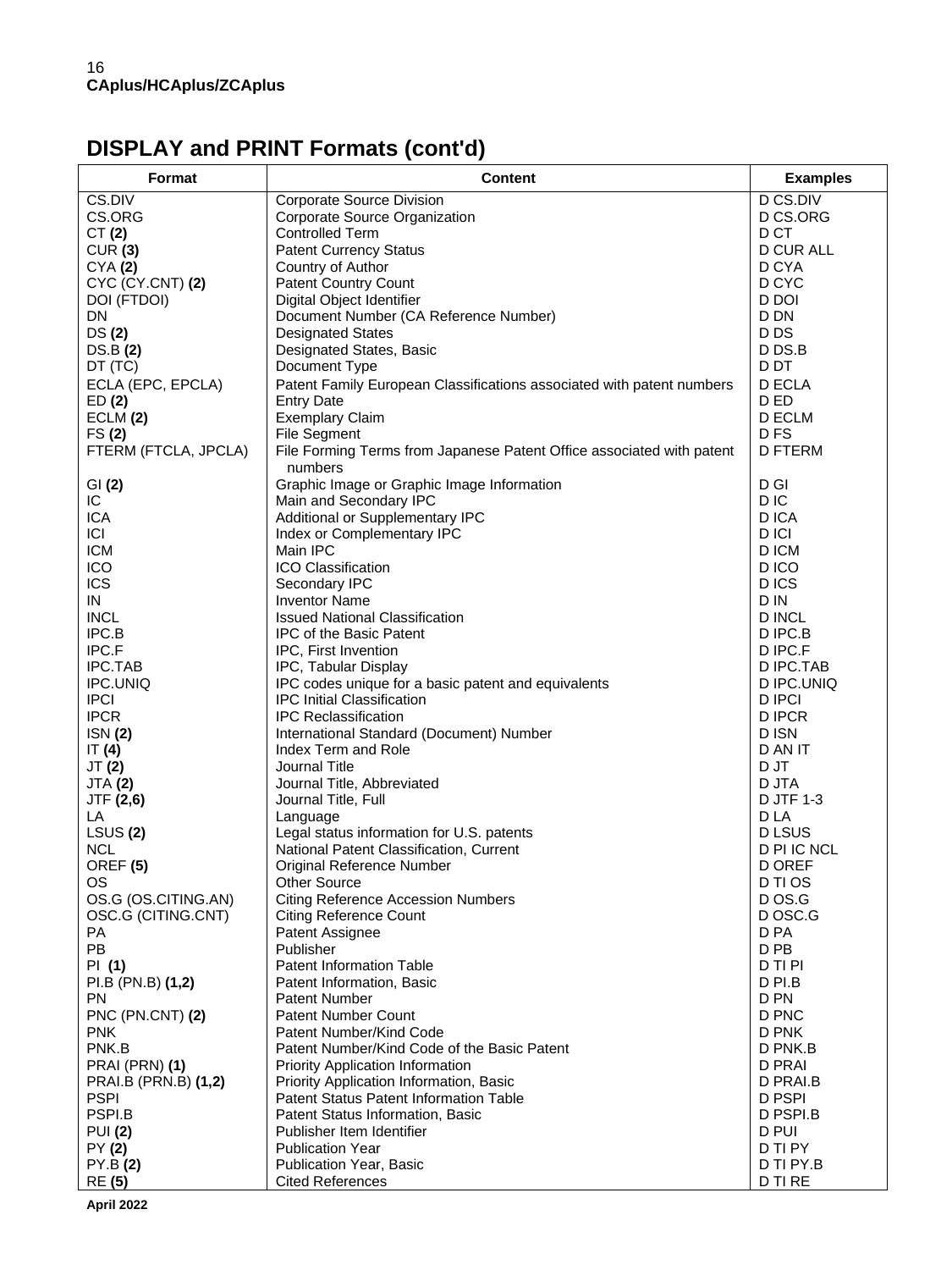# **DISPLAY and PRINT Formats (cont'd)**

| RETABLE (2,5)<br>D Ti AU RETABLE<br><b>Cited References Table</b><br>D REC<br>RE.CNT (REC) (5)<br><b>Cited References Count</b><br>D <sub>RL</sub><br>Index Term and Role<br><b>RL</b> (4)<br><b>RN</b> (2)<br><b>CAS Registry Number</b><br>D AN RN<br><b>RNK (10)</b><br>Rank, Relevance Score<br>D RNK<br><b>Rank Multifiles</b><br>D RNKM<br><b>RNKM (10)</b><br>SO<br>D TI AU SO<br>Source<br><b>ST</b><br>D ST<br>Supplementary Term (CA Keyword)<br><b>STED</b><br><b>Patent Status Established Date</b><br>D STED, D PSPI<br><b>STEY</b><br>Patent Status Established Year<br>D STEY, D PSPI<br>STI<br>Patent Status Indicator<br>D STI, D PSPI<br>SX(2,7)<br><b>CA Section Cross Reference Code</b><br>D TI SX<br>Title of Document<br><b>DIS TI 1-10</b><br>ΤI<br>UPOS.G (CITING.UP)<br>Date Last Citing Reference Entered STN<br>D UPOS.G<br><b>UPP (1)</b><br>Update Date, Patent Family<br>D UPP<br>Uniform Resource Locator<br><b>D URL</b><br><b>URL (2)</b><br>ABS<br>GI, AB<br>D ABS<br>AN, DN, OREF, ED, TI, AU, IN, CS, PA, SO, DOI, PB, DT, LA, CLMN,<br>D 1-30 ALL<br>ALL (1,4)<br>CC, FAN.CNT, PI, PRAI, CLASS, OS, GI, AB, ST, IT, RL, OSC.G,<br>UPOS.G, OS.G, RE.CNT, RE (If PatentPak enabled, PPPI and PPAK<br>also included.)<br>AI, PRAI<br>APPS (1)<br>D APPS<br>APPS.B(1)<br>AI, PRAI (for Basic Patent)<br>D APPS.B<br>AN, DN, OREF, TI, AU, IN, CS, PA, SO, DOI, PB, DT, LA, FAN.CNT,<br>BIB (1)<br>D 1 3<br>PI, PRAI, OS, OSC.G, RE.CNT (If PatentPak™ enabled, PPPI also<br>included.) (BIB is the default)<br>List of CA Abstract Numbers, no L-number headers<br>CAN<br>D CAN<br><b>CBIB</b> (1)<br>AN, DN, OREF, plus compressed bibliographic data<br>DL2 1 CBIB<br><b>CLASS</b><br>Classifications (IPC, CPC, NCL, ECLA, ICO, and FTERM codes)<br><b>D CLASS</b><br>associated with basic patent and family members<br><b>CPC</b><br>CPCI, CPCR for the basic patent and patent family members<br>D CPC<br>CPC.TAB<br>CPC, CPC.KW, CPC.ACD, CPC.VER in tabular format<br>D CPC.TAB<br>CPC.UNIQ<br>Deduplicated list of CPC codes for the patent family<br>D CPC.UNIQ<br>ALL, delimited for post-processing<br><b>D DALL</b><br>DALL (1,4)<br>MAX, delimited for post-processing<br>D DMAX<br>DMAX (1,4)<br>AN, DN, FAN.CNT, PI for the accession number, plus PI for other family<br><b>FAM</b><br>D FAM<br>accession numbers<br><b>FAN</b><br>Family Accession Number (AN, FAN.CNT, FAN)<br>D FAN<br><b>FBIB</b> (1)<br>BIB plus PI for other family accession numbers<br>D FBIB<br><b>IABS</b><br>ABS, with text labels<br>D IABS<br>IALL (1,4)<br>D IALL<br>ALL, indented with text labels<br><b>IBIB</b><br>D IBIB<br>BIB, indented with text labels<br>IMAX(1,4)<br>MAX, indented with text labels<br>D IMAX<br>INCL, IPCI, IPCR, CPCI, CPCR, NCL, ECLA, ICO, FTERM, CC, SX,<br>IND(4)<br>D TI IND<br>ST, IT, RL<br><b>IPC</b><br>IPCI, IPCR, for the basic patent and patent family members<br><b>DL21 IPC</b><br>IPC.TAB<br>IPC, Tabular Display<br>D IPC.TAB<br>IPC.UNIQ<br>IPC codes unique for a basic patent and equivalents<br>D IPC.UNIQ<br>ISTD(1)<br><b>DISTD</b><br>STD, indented with text labels<br>ALL, plus FAN and PI for other family accession numbers (If PatentPak<br>MAX (1,4)<br>D MAX<br>enabled, PPPI and PPAK also included.)<br>BIB, Original, without patent family data (AN, DN, OREF, TI, AU, IN,<br>D OBIB<br>OBIB (1)<br>CS, PA, SO, DOI, PB, PI, PRAI, DT, LA, OS)<br>OBIB, indented with text labels<br>D OIBIB<br>OIBIB(1)<br><b>OSG</b><br>OSC.G, UPOS.G, OS.G (up to 50 accession numbers)<br>D OSG<br>OSG.MAX<br>OSC.G, UPOS.G, and OS.G (up to 1020 accession numbers)<br>D OSG.MAX<br>OS.GMAX<br>OS.G (up to 1020 accession numbers)<br>D OS.GMAX<br>Page images of CA pages containing the AN of a record<br>PAGE (8)<br>D PAGE<br><b>D PATS</b><br>PATS(1)<br>PI, SO<br>PI, SO for basic patents<br><b>PATS.B (1)</b><br>D PATS.B | Format           | <b>Content</b>                                                   | <b>Examples</b> |
|------------------------------------------------------------------------------------------------------------------------------------------------------------------------------------------------------------------------------------------------------------------------------------------------------------------------------------------------------------------------------------------------------------------------------------------------------------------------------------------------------------------------------------------------------------------------------------------------------------------------------------------------------------------------------------------------------------------------------------------------------------------------------------------------------------------------------------------------------------------------------------------------------------------------------------------------------------------------------------------------------------------------------------------------------------------------------------------------------------------------------------------------------------------------------------------------------------------------------------------------------------------------------------------------------------------------------------------------------------------------------------------------------------------------------------------------------------------------------------------------------------------------------------------------------------------------------------------------------------------------------------------------------------------------------------------------------------------------------------------------------------------------------------------------------------------------------------------------------------------------------------------------------------------------------------------------------------------------------------------------------------------------------------------------------------------------------------------------------------------------------------------------------------------------------------------------------------------------------------------------------------------------------------------------------------------------------------------------------------------------------------------------------------------------------------------------------------------------------------------------------------------------------------------------------------------------------------------------------------------------------------------------------------------------------------------------------------------------------------------------------------------------------------------------------------------------------------------------------------------------------------------------------------------------------------------------------------------------------------------------------------------------------------------------------------------------------------------------------------------------------------------------------------------------------------------------------------------------------------------------------------------------------------------------------------------------------------------------------------------------------------------------------------------------------------------------------------------------------------------------------------------------------------------------------------------------------------------------------------------------------------------------------------------------------------------------------------------------------------------------------------------------------------------------------------------------------------------------------------------------------------------------------------------------|------------------|------------------------------------------------------------------|-----------------|
|                                                                                                                                                                                                                                                                                                                                                                                                                                                                                                                                                                                                                                                                                                                                                                                                                                                                                                                                                                                                                                                                                                                                                                                                                                                                                                                                                                                                                                                                                                                                                                                                                                                                                                                                                                                                                                                                                                                                                                                                                                                                                                                                                                                                                                                                                                                                                                                                                                                                                                                                                                                                                                                                                                                                                                                                                                                                                                                                                                                                                                                                                                                                                                                                                                                                                                                                                                                                                                                                                                                                                                                                                                                                                                                                                                                                                                                                                                                        |                  |                                                                  |                 |
|                                                                                                                                                                                                                                                                                                                                                                                                                                                                                                                                                                                                                                                                                                                                                                                                                                                                                                                                                                                                                                                                                                                                                                                                                                                                                                                                                                                                                                                                                                                                                                                                                                                                                                                                                                                                                                                                                                                                                                                                                                                                                                                                                                                                                                                                                                                                                                                                                                                                                                                                                                                                                                                                                                                                                                                                                                                                                                                                                                                                                                                                                                                                                                                                                                                                                                                                                                                                                                                                                                                                                                                                                                                                                                                                                                                                                                                                                                                        |                  |                                                                  |                 |
|                                                                                                                                                                                                                                                                                                                                                                                                                                                                                                                                                                                                                                                                                                                                                                                                                                                                                                                                                                                                                                                                                                                                                                                                                                                                                                                                                                                                                                                                                                                                                                                                                                                                                                                                                                                                                                                                                                                                                                                                                                                                                                                                                                                                                                                                                                                                                                                                                                                                                                                                                                                                                                                                                                                                                                                                                                                                                                                                                                                                                                                                                                                                                                                                                                                                                                                                                                                                                                                                                                                                                                                                                                                                                                                                                                                                                                                                                                                        |                  |                                                                  |                 |
|                                                                                                                                                                                                                                                                                                                                                                                                                                                                                                                                                                                                                                                                                                                                                                                                                                                                                                                                                                                                                                                                                                                                                                                                                                                                                                                                                                                                                                                                                                                                                                                                                                                                                                                                                                                                                                                                                                                                                                                                                                                                                                                                                                                                                                                                                                                                                                                                                                                                                                                                                                                                                                                                                                                                                                                                                                                                                                                                                                                                                                                                                                                                                                                                                                                                                                                                                                                                                                                                                                                                                                                                                                                                                                                                                                                                                                                                                                                        |                  |                                                                  |                 |
|                                                                                                                                                                                                                                                                                                                                                                                                                                                                                                                                                                                                                                                                                                                                                                                                                                                                                                                                                                                                                                                                                                                                                                                                                                                                                                                                                                                                                                                                                                                                                                                                                                                                                                                                                                                                                                                                                                                                                                                                                                                                                                                                                                                                                                                                                                                                                                                                                                                                                                                                                                                                                                                                                                                                                                                                                                                                                                                                                                                                                                                                                                                                                                                                                                                                                                                                                                                                                                                                                                                                                                                                                                                                                                                                                                                                                                                                                                                        |                  |                                                                  |                 |
|                                                                                                                                                                                                                                                                                                                                                                                                                                                                                                                                                                                                                                                                                                                                                                                                                                                                                                                                                                                                                                                                                                                                                                                                                                                                                                                                                                                                                                                                                                                                                                                                                                                                                                                                                                                                                                                                                                                                                                                                                                                                                                                                                                                                                                                                                                                                                                                                                                                                                                                                                                                                                                                                                                                                                                                                                                                                                                                                                                                                                                                                                                                                                                                                                                                                                                                                                                                                                                                                                                                                                                                                                                                                                                                                                                                                                                                                                                                        |                  |                                                                  |                 |
|                                                                                                                                                                                                                                                                                                                                                                                                                                                                                                                                                                                                                                                                                                                                                                                                                                                                                                                                                                                                                                                                                                                                                                                                                                                                                                                                                                                                                                                                                                                                                                                                                                                                                                                                                                                                                                                                                                                                                                                                                                                                                                                                                                                                                                                                                                                                                                                                                                                                                                                                                                                                                                                                                                                                                                                                                                                                                                                                                                                                                                                                                                                                                                                                                                                                                                                                                                                                                                                                                                                                                                                                                                                                                                                                                                                                                                                                                                                        |                  |                                                                  |                 |
|                                                                                                                                                                                                                                                                                                                                                                                                                                                                                                                                                                                                                                                                                                                                                                                                                                                                                                                                                                                                                                                                                                                                                                                                                                                                                                                                                                                                                                                                                                                                                                                                                                                                                                                                                                                                                                                                                                                                                                                                                                                                                                                                                                                                                                                                                                                                                                                                                                                                                                                                                                                                                                                                                                                                                                                                                                                                                                                                                                                                                                                                                                                                                                                                                                                                                                                                                                                                                                                                                                                                                                                                                                                                                                                                                                                                                                                                                                                        |                  |                                                                  |                 |
|                                                                                                                                                                                                                                                                                                                                                                                                                                                                                                                                                                                                                                                                                                                                                                                                                                                                                                                                                                                                                                                                                                                                                                                                                                                                                                                                                                                                                                                                                                                                                                                                                                                                                                                                                                                                                                                                                                                                                                                                                                                                                                                                                                                                                                                                                                                                                                                                                                                                                                                                                                                                                                                                                                                                                                                                                                                                                                                                                                                                                                                                                                                                                                                                                                                                                                                                                                                                                                                                                                                                                                                                                                                                                                                                                                                                                                                                                                                        |                  |                                                                  |                 |
|                                                                                                                                                                                                                                                                                                                                                                                                                                                                                                                                                                                                                                                                                                                                                                                                                                                                                                                                                                                                                                                                                                                                                                                                                                                                                                                                                                                                                                                                                                                                                                                                                                                                                                                                                                                                                                                                                                                                                                                                                                                                                                                                                                                                                                                                                                                                                                                                                                                                                                                                                                                                                                                                                                                                                                                                                                                                                                                                                                                                                                                                                                                                                                                                                                                                                                                                                                                                                                                                                                                                                                                                                                                                                                                                                                                                                                                                                                                        |                  |                                                                  |                 |
|                                                                                                                                                                                                                                                                                                                                                                                                                                                                                                                                                                                                                                                                                                                                                                                                                                                                                                                                                                                                                                                                                                                                                                                                                                                                                                                                                                                                                                                                                                                                                                                                                                                                                                                                                                                                                                                                                                                                                                                                                                                                                                                                                                                                                                                                                                                                                                                                                                                                                                                                                                                                                                                                                                                                                                                                                                                                                                                                                                                                                                                                                                                                                                                                                                                                                                                                                                                                                                                                                                                                                                                                                                                                                                                                                                                                                                                                                                                        |                  |                                                                  |                 |
|                                                                                                                                                                                                                                                                                                                                                                                                                                                                                                                                                                                                                                                                                                                                                                                                                                                                                                                                                                                                                                                                                                                                                                                                                                                                                                                                                                                                                                                                                                                                                                                                                                                                                                                                                                                                                                                                                                                                                                                                                                                                                                                                                                                                                                                                                                                                                                                                                                                                                                                                                                                                                                                                                                                                                                                                                                                                                                                                                                                                                                                                                                                                                                                                                                                                                                                                                                                                                                                                                                                                                                                                                                                                                                                                                                                                                                                                                                                        |                  |                                                                  |                 |
|                                                                                                                                                                                                                                                                                                                                                                                                                                                                                                                                                                                                                                                                                                                                                                                                                                                                                                                                                                                                                                                                                                                                                                                                                                                                                                                                                                                                                                                                                                                                                                                                                                                                                                                                                                                                                                                                                                                                                                                                                                                                                                                                                                                                                                                                                                                                                                                                                                                                                                                                                                                                                                                                                                                                                                                                                                                                                                                                                                                                                                                                                                                                                                                                                                                                                                                                                                                                                                                                                                                                                                                                                                                                                                                                                                                                                                                                                                                        |                  |                                                                  |                 |
|                                                                                                                                                                                                                                                                                                                                                                                                                                                                                                                                                                                                                                                                                                                                                                                                                                                                                                                                                                                                                                                                                                                                                                                                                                                                                                                                                                                                                                                                                                                                                                                                                                                                                                                                                                                                                                                                                                                                                                                                                                                                                                                                                                                                                                                                                                                                                                                                                                                                                                                                                                                                                                                                                                                                                                                                                                                                                                                                                                                                                                                                                                                                                                                                                                                                                                                                                                                                                                                                                                                                                                                                                                                                                                                                                                                                                                                                                                                        |                  |                                                                  |                 |
|                                                                                                                                                                                                                                                                                                                                                                                                                                                                                                                                                                                                                                                                                                                                                                                                                                                                                                                                                                                                                                                                                                                                                                                                                                                                                                                                                                                                                                                                                                                                                                                                                                                                                                                                                                                                                                                                                                                                                                                                                                                                                                                                                                                                                                                                                                                                                                                                                                                                                                                                                                                                                                                                                                                                                                                                                                                                                                                                                                                                                                                                                                                                                                                                                                                                                                                                                                                                                                                                                                                                                                                                                                                                                                                                                                                                                                                                                                                        |                  |                                                                  |                 |
|                                                                                                                                                                                                                                                                                                                                                                                                                                                                                                                                                                                                                                                                                                                                                                                                                                                                                                                                                                                                                                                                                                                                                                                                                                                                                                                                                                                                                                                                                                                                                                                                                                                                                                                                                                                                                                                                                                                                                                                                                                                                                                                                                                                                                                                                                                                                                                                                                                                                                                                                                                                                                                                                                                                                                                                                                                                                                                                                                                                                                                                                                                                                                                                                                                                                                                                                                                                                                                                                                                                                                                                                                                                                                                                                                                                                                                                                                                                        |                  |                                                                  |                 |
|                                                                                                                                                                                                                                                                                                                                                                                                                                                                                                                                                                                                                                                                                                                                                                                                                                                                                                                                                                                                                                                                                                                                                                                                                                                                                                                                                                                                                                                                                                                                                                                                                                                                                                                                                                                                                                                                                                                                                                                                                                                                                                                                                                                                                                                                                                                                                                                                                                                                                                                                                                                                                                                                                                                                                                                                                                                                                                                                                                                                                                                                                                                                                                                                                                                                                                                                                                                                                                                                                                                                                                                                                                                                                                                                                                                                                                                                                                                        |                  |                                                                  |                 |
|                                                                                                                                                                                                                                                                                                                                                                                                                                                                                                                                                                                                                                                                                                                                                                                                                                                                                                                                                                                                                                                                                                                                                                                                                                                                                                                                                                                                                                                                                                                                                                                                                                                                                                                                                                                                                                                                                                                                                                                                                                                                                                                                                                                                                                                                                                                                                                                                                                                                                                                                                                                                                                                                                                                                                                                                                                                                                                                                                                                                                                                                                                                                                                                                                                                                                                                                                                                                                                                                                                                                                                                                                                                                                                                                                                                                                                                                                                                        |                  |                                                                  |                 |
|                                                                                                                                                                                                                                                                                                                                                                                                                                                                                                                                                                                                                                                                                                                                                                                                                                                                                                                                                                                                                                                                                                                                                                                                                                                                                                                                                                                                                                                                                                                                                                                                                                                                                                                                                                                                                                                                                                                                                                                                                                                                                                                                                                                                                                                                                                                                                                                                                                                                                                                                                                                                                                                                                                                                                                                                                                                                                                                                                                                                                                                                                                                                                                                                                                                                                                                                                                                                                                                                                                                                                                                                                                                                                                                                                                                                                                                                                                                        |                  |                                                                  |                 |
|                                                                                                                                                                                                                                                                                                                                                                                                                                                                                                                                                                                                                                                                                                                                                                                                                                                                                                                                                                                                                                                                                                                                                                                                                                                                                                                                                                                                                                                                                                                                                                                                                                                                                                                                                                                                                                                                                                                                                                                                                                                                                                                                                                                                                                                                                                                                                                                                                                                                                                                                                                                                                                                                                                                                                                                                                                                                                                                                                                                                                                                                                                                                                                                                                                                                                                                                                                                                                                                                                                                                                                                                                                                                                                                                                                                                                                                                                                                        |                  |                                                                  |                 |
|                                                                                                                                                                                                                                                                                                                                                                                                                                                                                                                                                                                                                                                                                                                                                                                                                                                                                                                                                                                                                                                                                                                                                                                                                                                                                                                                                                                                                                                                                                                                                                                                                                                                                                                                                                                                                                                                                                                                                                                                                                                                                                                                                                                                                                                                                                                                                                                                                                                                                                                                                                                                                                                                                                                                                                                                                                                                                                                                                                                                                                                                                                                                                                                                                                                                                                                                                                                                                                                                                                                                                                                                                                                                                                                                                                                                                                                                                                                        |                  |                                                                  |                 |
|                                                                                                                                                                                                                                                                                                                                                                                                                                                                                                                                                                                                                                                                                                                                                                                                                                                                                                                                                                                                                                                                                                                                                                                                                                                                                                                                                                                                                                                                                                                                                                                                                                                                                                                                                                                                                                                                                                                                                                                                                                                                                                                                                                                                                                                                                                                                                                                                                                                                                                                                                                                                                                                                                                                                                                                                                                                                                                                                                                                                                                                                                                                                                                                                                                                                                                                                                                                                                                                                                                                                                                                                                                                                                                                                                                                                                                                                                                                        |                  |                                                                  |                 |
|                                                                                                                                                                                                                                                                                                                                                                                                                                                                                                                                                                                                                                                                                                                                                                                                                                                                                                                                                                                                                                                                                                                                                                                                                                                                                                                                                                                                                                                                                                                                                                                                                                                                                                                                                                                                                                                                                                                                                                                                                                                                                                                                                                                                                                                                                                                                                                                                                                                                                                                                                                                                                                                                                                                                                                                                                                                                                                                                                                                                                                                                                                                                                                                                                                                                                                                                                                                                                                                                                                                                                                                                                                                                                                                                                                                                                                                                                                                        |                  |                                                                  |                 |
|                                                                                                                                                                                                                                                                                                                                                                                                                                                                                                                                                                                                                                                                                                                                                                                                                                                                                                                                                                                                                                                                                                                                                                                                                                                                                                                                                                                                                                                                                                                                                                                                                                                                                                                                                                                                                                                                                                                                                                                                                                                                                                                                                                                                                                                                                                                                                                                                                                                                                                                                                                                                                                                                                                                                                                                                                                                                                                                                                                                                                                                                                                                                                                                                                                                                                                                                                                                                                                                                                                                                                                                                                                                                                                                                                                                                                                                                                                                        |                  |                                                                  |                 |
|                                                                                                                                                                                                                                                                                                                                                                                                                                                                                                                                                                                                                                                                                                                                                                                                                                                                                                                                                                                                                                                                                                                                                                                                                                                                                                                                                                                                                                                                                                                                                                                                                                                                                                                                                                                                                                                                                                                                                                                                                                                                                                                                                                                                                                                                                                                                                                                                                                                                                                                                                                                                                                                                                                                                                                                                                                                                                                                                                                                                                                                                                                                                                                                                                                                                                                                                                                                                                                                                                                                                                                                                                                                                                                                                                                                                                                                                                                                        |                  |                                                                  |                 |
|                                                                                                                                                                                                                                                                                                                                                                                                                                                                                                                                                                                                                                                                                                                                                                                                                                                                                                                                                                                                                                                                                                                                                                                                                                                                                                                                                                                                                                                                                                                                                                                                                                                                                                                                                                                                                                                                                                                                                                                                                                                                                                                                                                                                                                                                                                                                                                                                                                                                                                                                                                                                                                                                                                                                                                                                                                                                                                                                                                                                                                                                                                                                                                                                                                                                                                                                                                                                                                                                                                                                                                                                                                                                                                                                                                                                                                                                                                                        |                  |                                                                  |                 |
|                                                                                                                                                                                                                                                                                                                                                                                                                                                                                                                                                                                                                                                                                                                                                                                                                                                                                                                                                                                                                                                                                                                                                                                                                                                                                                                                                                                                                                                                                                                                                                                                                                                                                                                                                                                                                                                                                                                                                                                                                                                                                                                                                                                                                                                                                                                                                                                                                                                                                                                                                                                                                                                                                                                                                                                                                                                                                                                                                                                                                                                                                                                                                                                                                                                                                                                                                                                                                                                                                                                                                                                                                                                                                                                                                                                                                                                                                                                        |                  |                                                                  |                 |
|                                                                                                                                                                                                                                                                                                                                                                                                                                                                                                                                                                                                                                                                                                                                                                                                                                                                                                                                                                                                                                                                                                                                                                                                                                                                                                                                                                                                                                                                                                                                                                                                                                                                                                                                                                                                                                                                                                                                                                                                                                                                                                                                                                                                                                                                                                                                                                                                                                                                                                                                                                                                                                                                                                                                                                                                                                                                                                                                                                                                                                                                                                                                                                                                                                                                                                                                                                                                                                                                                                                                                                                                                                                                                                                                                                                                                                                                                                                        |                  |                                                                  |                 |
|                                                                                                                                                                                                                                                                                                                                                                                                                                                                                                                                                                                                                                                                                                                                                                                                                                                                                                                                                                                                                                                                                                                                                                                                                                                                                                                                                                                                                                                                                                                                                                                                                                                                                                                                                                                                                                                                                                                                                                                                                                                                                                                                                                                                                                                                                                                                                                                                                                                                                                                                                                                                                                                                                                                                                                                                                                                                                                                                                                                                                                                                                                                                                                                                                                                                                                                                                                                                                                                                                                                                                                                                                                                                                                                                                                                                                                                                                                                        |                  |                                                                  |                 |
|                                                                                                                                                                                                                                                                                                                                                                                                                                                                                                                                                                                                                                                                                                                                                                                                                                                                                                                                                                                                                                                                                                                                                                                                                                                                                                                                                                                                                                                                                                                                                                                                                                                                                                                                                                                                                                                                                                                                                                                                                                                                                                                                                                                                                                                                                                                                                                                                                                                                                                                                                                                                                                                                                                                                                                                                                                                                                                                                                                                                                                                                                                                                                                                                                                                                                                                                                                                                                                                                                                                                                                                                                                                                                                                                                                                                                                                                                                                        |                  |                                                                  |                 |
|                                                                                                                                                                                                                                                                                                                                                                                                                                                                                                                                                                                                                                                                                                                                                                                                                                                                                                                                                                                                                                                                                                                                                                                                                                                                                                                                                                                                                                                                                                                                                                                                                                                                                                                                                                                                                                                                                                                                                                                                                                                                                                                                                                                                                                                                                                                                                                                                                                                                                                                                                                                                                                                                                                                                                                                                                                                                                                                                                                                                                                                                                                                                                                                                                                                                                                                                                                                                                                                                                                                                                                                                                                                                                                                                                                                                                                                                                                                        |                  |                                                                  |                 |
|                                                                                                                                                                                                                                                                                                                                                                                                                                                                                                                                                                                                                                                                                                                                                                                                                                                                                                                                                                                                                                                                                                                                                                                                                                                                                                                                                                                                                                                                                                                                                                                                                                                                                                                                                                                                                                                                                                                                                                                                                                                                                                                                                                                                                                                                                                                                                                                                                                                                                                                                                                                                                                                                                                                                                                                                                                                                                                                                                                                                                                                                                                                                                                                                                                                                                                                                                                                                                                                                                                                                                                                                                                                                                                                                                                                                                                                                                                                        |                  |                                                                  |                 |
|                                                                                                                                                                                                                                                                                                                                                                                                                                                                                                                                                                                                                                                                                                                                                                                                                                                                                                                                                                                                                                                                                                                                                                                                                                                                                                                                                                                                                                                                                                                                                                                                                                                                                                                                                                                                                                                                                                                                                                                                                                                                                                                                                                                                                                                                                                                                                                                                                                                                                                                                                                                                                                                                                                                                                                                                                                                                                                                                                                                                                                                                                                                                                                                                                                                                                                                                                                                                                                                                                                                                                                                                                                                                                                                                                                                                                                                                                                                        |                  |                                                                  |                 |
|                                                                                                                                                                                                                                                                                                                                                                                                                                                                                                                                                                                                                                                                                                                                                                                                                                                                                                                                                                                                                                                                                                                                                                                                                                                                                                                                                                                                                                                                                                                                                                                                                                                                                                                                                                                                                                                                                                                                                                                                                                                                                                                                                                                                                                                                                                                                                                                                                                                                                                                                                                                                                                                                                                                                                                                                                                                                                                                                                                                                                                                                                                                                                                                                                                                                                                                                                                                                                                                                                                                                                                                                                                                                                                                                                                                                                                                                                                                        |                  |                                                                  |                 |
|                                                                                                                                                                                                                                                                                                                                                                                                                                                                                                                                                                                                                                                                                                                                                                                                                                                                                                                                                                                                                                                                                                                                                                                                                                                                                                                                                                                                                                                                                                                                                                                                                                                                                                                                                                                                                                                                                                                                                                                                                                                                                                                                                                                                                                                                                                                                                                                                                                                                                                                                                                                                                                                                                                                                                                                                                                                                                                                                                                                                                                                                                                                                                                                                                                                                                                                                                                                                                                                                                                                                                                                                                                                                                                                                                                                                                                                                                                                        |                  |                                                                  |                 |
|                                                                                                                                                                                                                                                                                                                                                                                                                                                                                                                                                                                                                                                                                                                                                                                                                                                                                                                                                                                                                                                                                                                                                                                                                                                                                                                                                                                                                                                                                                                                                                                                                                                                                                                                                                                                                                                                                                                                                                                                                                                                                                                                                                                                                                                                                                                                                                                                                                                                                                                                                                                                                                                                                                                                                                                                                                                                                                                                                                                                                                                                                                                                                                                                                                                                                                                                                                                                                                                                                                                                                                                                                                                                                                                                                                                                                                                                                                                        |                  |                                                                  |                 |
|                                                                                                                                                                                                                                                                                                                                                                                                                                                                                                                                                                                                                                                                                                                                                                                                                                                                                                                                                                                                                                                                                                                                                                                                                                                                                                                                                                                                                                                                                                                                                                                                                                                                                                                                                                                                                                                                                                                                                                                                                                                                                                                                                                                                                                                                                                                                                                                                                                                                                                                                                                                                                                                                                                                                                                                                                                                                                                                                                                                                                                                                                                                                                                                                                                                                                                                                                                                                                                                                                                                                                                                                                                                                                                                                                                                                                                                                                                                        |                  |                                                                  |                 |
|                                                                                                                                                                                                                                                                                                                                                                                                                                                                                                                                                                                                                                                                                                                                                                                                                                                                                                                                                                                                                                                                                                                                                                                                                                                                                                                                                                                                                                                                                                                                                                                                                                                                                                                                                                                                                                                                                                                                                                                                                                                                                                                                                                                                                                                                                                                                                                                                                                                                                                                                                                                                                                                                                                                                                                                                                                                                                                                                                                                                                                                                                                                                                                                                                                                                                                                                                                                                                                                                                                                                                                                                                                                                                                                                                                                                                                                                                                                        |                  |                                                                  |                 |
|                                                                                                                                                                                                                                                                                                                                                                                                                                                                                                                                                                                                                                                                                                                                                                                                                                                                                                                                                                                                                                                                                                                                                                                                                                                                                                                                                                                                                                                                                                                                                                                                                                                                                                                                                                                                                                                                                                                                                                                                                                                                                                                                                                                                                                                                                                                                                                                                                                                                                                                                                                                                                                                                                                                                                                                                                                                                                                                                                                                                                                                                                                                                                                                                                                                                                                                                                                                                                                                                                                                                                                                                                                                                                                                                                                                                                                                                                                                        |                  |                                                                  |                 |
|                                                                                                                                                                                                                                                                                                                                                                                                                                                                                                                                                                                                                                                                                                                                                                                                                                                                                                                                                                                                                                                                                                                                                                                                                                                                                                                                                                                                                                                                                                                                                                                                                                                                                                                                                                                                                                                                                                                                                                                                                                                                                                                                                                                                                                                                                                                                                                                                                                                                                                                                                                                                                                                                                                                                                                                                                                                                                                                                                                                                                                                                                                                                                                                                                                                                                                                                                                                                                                                                                                                                                                                                                                                                                                                                                                                                                                                                                                                        |                  |                                                                  |                 |
|                                                                                                                                                                                                                                                                                                                                                                                                                                                                                                                                                                                                                                                                                                                                                                                                                                                                                                                                                                                                                                                                                                                                                                                                                                                                                                                                                                                                                                                                                                                                                                                                                                                                                                                                                                                                                                                                                                                                                                                                                                                                                                                                                                                                                                                                                                                                                                                                                                                                                                                                                                                                                                                                                                                                                                                                                                                                                                                                                                                                                                                                                                                                                                                                                                                                                                                                                                                                                                                                                                                                                                                                                                                                                                                                                                                                                                                                                                                        |                  |                                                                  |                 |
|                                                                                                                                                                                                                                                                                                                                                                                                                                                                                                                                                                                                                                                                                                                                                                                                                                                                                                                                                                                                                                                                                                                                                                                                                                                                                                                                                                                                                                                                                                                                                                                                                                                                                                                                                                                                                                                                                                                                                                                                                                                                                                                                                                                                                                                                                                                                                                                                                                                                                                                                                                                                                                                                                                                                                                                                                                                                                                                                                                                                                                                                                                                                                                                                                                                                                                                                                                                                                                                                                                                                                                                                                                                                                                                                                                                                                                                                                                                        |                  |                                                                  |                 |
|                                                                                                                                                                                                                                                                                                                                                                                                                                                                                                                                                                                                                                                                                                                                                                                                                                                                                                                                                                                                                                                                                                                                                                                                                                                                                                                                                                                                                                                                                                                                                                                                                                                                                                                                                                                                                                                                                                                                                                                                                                                                                                                                                                                                                                                                                                                                                                                                                                                                                                                                                                                                                                                                                                                                                                                                                                                                                                                                                                                                                                                                                                                                                                                                                                                                                                                                                                                                                                                                                                                                                                                                                                                                                                                                                                                                                                                                                                                        |                  |                                                                  |                 |
|                                                                                                                                                                                                                                                                                                                                                                                                                                                                                                                                                                                                                                                                                                                                                                                                                                                                                                                                                                                                                                                                                                                                                                                                                                                                                                                                                                                                                                                                                                                                                                                                                                                                                                                                                                                                                                                                                                                                                                                                                                                                                                                                                                                                                                                                                                                                                                                                                                                                                                                                                                                                                                                                                                                                                                                                                                                                                                                                                                                                                                                                                                                                                                                                                                                                                                                                                                                                                                                                                                                                                                                                                                                                                                                                                                                                                                                                                                                        |                  |                                                                  |                 |
|                                                                                                                                                                                                                                                                                                                                                                                                                                                                                                                                                                                                                                                                                                                                                                                                                                                                                                                                                                                                                                                                                                                                                                                                                                                                                                                                                                                                                                                                                                                                                                                                                                                                                                                                                                                                                                                                                                                                                                                                                                                                                                                                                                                                                                                                                                                                                                                                                                                                                                                                                                                                                                                                                                                                                                                                                                                                                                                                                                                                                                                                                                                                                                                                                                                                                                                                                                                                                                                                                                                                                                                                                                                                                                                                                                                                                                                                                                                        |                  |                                                                  |                 |
|                                                                                                                                                                                                                                                                                                                                                                                                                                                                                                                                                                                                                                                                                                                                                                                                                                                                                                                                                                                                                                                                                                                                                                                                                                                                                                                                                                                                                                                                                                                                                                                                                                                                                                                                                                                                                                                                                                                                                                                                                                                                                                                                                                                                                                                                                                                                                                                                                                                                                                                                                                                                                                                                                                                                                                                                                                                                                                                                                                                                                                                                                                                                                                                                                                                                                                                                                                                                                                                                                                                                                                                                                                                                                                                                                                                                                                                                                                                        |                  |                                                                  |                 |
|                                                                                                                                                                                                                                                                                                                                                                                                                                                                                                                                                                                                                                                                                                                                                                                                                                                                                                                                                                                                                                                                                                                                                                                                                                                                                                                                                                                                                                                                                                                                                                                                                                                                                                                                                                                                                                                                                                                                                                                                                                                                                                                                                                                                                                                                                                                                                                                                                                                                                                                                                                                                                                                                                                                                                                                                                                                                                                                                                                                                                                                                                                                                                                                                                                                                                                                                                                                                                                                                                                                                                                                                                                                                                                                                                                                                                                                                                                                        |                  |                                                                  |                 |
|                                                                                                                                                                                                                                                                                                                                                                                                                                                                                                                                                                                                                                                                                                                                                                                                                                                                                                                                                                                                                                                                                                                                                                                                                                                                                                                                                                                                                                                                                                                                                                                                                                                                                                                                                                                                                                                                                                                                                                                                                                                                                                                                                                                                                                                                                                                                                                                                                                                                                                                                                                                                                                                                                                                                                                                                                                                                                                                                                                                                                                                                                                                                                                                                                                                                                                                                                                                                                                                                                                                                                                                                                                                                                                                                                                                                                                                                                                                        |                  |                                                                  |                 |
|                                                                                                                                                                                                                                                                                                                                                                                                                                                                                                                                                                                                                                                                                                                                                                                                                                                                                                                                                                                                                                                                                                                                                                                                                                                                                                                                                                                                                                                                                                                                                                                                                                                                                                                                                                                                                                                                                                                                                                                                                                                                                                                                                                                                                                                                                                                                                                                                                                                                                                                                                                                                                                                                                                                                                                                                                                                                                                                                                                                                                                                                                                                                                                                                                                                                                                                                                                                                                                                                                                                                                                                                                                                                                                                                                                                                                                                                                                                        |                  |                                                                  |                 |
|                                                                                                                                                                                                                                                                                                                                                                                                                                                                                                                                                                                                                                                                                                                                                                                                                                                                                                                                                                                                                                                                                                                                                                                                                                                                                                                                                                                                                                                                                                                                                                                                                                                                                                                                                                                                                                                                                                                                                                                                                                                                                                                                                                                                                                                                                                                                                                                                                                                                                                                                                                                                                                                                                                                                                                                                                                                                                                                                                                                                                                                                                                                                                                                                                                                                                                                                                                                                                                                                                                                                                                                                                                                                                                                                                                                                                                                                                                                        |                  |                                                                  |                 |
|                                                                                                                                                                                                                                                                                                                                                                                                                                                                                                                                                                                                                                                                                                                                                                                                                                                                                                                                                                                                                                                                                                                                                                                                                                                                                                                                                                                                                                                                                                                                                                                                                                                                                                                                                                                                                                                                                                                                                                                                                                                                                                                                                                                                                                                                                                                                                                                                                                                                                                                                                                                                                                                                                                                                                                                                                                                                                                                                                                                                                                                                                                                                                                                                                                                                                                                                                                                                                                                                                                                                                                                                                                                                                                                                                                                                                                                                                                                        |                  |                                                                  |                 |
|                                                                                                                                                                                                                                                                                                                                                                                                                                                                                                                                                                                                                                                                                                                                                                                                                                                                                                                                                                                                                                                                                                                                                                                                                                                                                                                                                                                                                                                                                                                                                                                                                                                                                                                                                                                                                                                                                                                                                                                                                                                                                                                                                                                                                                                                                                                                                                                                                                                                                                                                                                                                                                                                                                                                                                                                                                                                                                                                                                                                                                                                                                                                                                                                                                                                                                                                                                                                                                                                                                                                                                                                                                                                                                                                                                                                                                                                                                                        |                  |                                                                  |                 |
|                                                                                                                                                                                                                                                                                                                                                                                                                                                                                                                                                                                                                                                                                                                                                                                                                                                                                                                                                                                                                                                                                                                                                                                                                                                                                                                                                                                                                                                                                                                                                                                                                                                                                                                                                                                                                                                                                                                                                                                                                                                                                                                                                                                                                                                                                                                                                                                                                                                                                                                                                                                                                                                                                                                                                                                                                                                                                                                                                                                                                                                                                                                                                                                                                                                                                                                                                                                                                                                                                                                                                                                                                                                                                                                                                                                                                                                                                                                        |                  |                                                                  |                 |
|                                                                                                                                                                                                                                                                                                                                                                                                                                                                                                                                                                                                                                                                                                                                                                                                                                                                                                                                                                                                                                                                                                                                                                                                                                                                                                                                                                                                                                                                                                                                                                                                                                                                                                                                                                                                                                                                                                                                                                                                                                                                                                                                                                                                                                                                                                                                                                                                                                                                                                                                                                                                                                                                                                                                                                                                                                                                                                                                                                                                                                                                                                                                                                                                                                                                                                                                                                                                                                                                                                                                                                                                                                                                                                                                                                                                                                                                                                                        |                  |                                                                  |                 |
|                                                                                                                                                                                                                                                                                                                                                                                                                                                                                                                                                                                                                                                                                                                                                                                                                                                                                                                                                                                                                                                                                                                                                                                                                                                                                                                                                                                                                                                                                                                                                                                                                                                                                                                                                                                                                                                                                                                                                                                                                                                                                                                                                                                                                                                                                                                                                                                                                                                                                                                                                                                                                                                                                                                                                                                                                                                                                                                                                                                                                                                                                                                                                                                                                                                                                                                                                                                                                                                                                                                                                                                                                                                                                                                                                                                                                                                                                                                        |                  |                                                                  |                 |
|                                                                                                                                                                                                                                                                                                                                                                                                                                                                                                                                                                                                                                                                                                                                                                                                                                                                                                                                                                                                                                                                                                                                                                                                                                                                                                                                                                                                                                                                                                                                                                                                                                                                                                                                                                                                                                                                                                                                                                                                                                                                                                                                                                                                                                                                                                                                                                                                                                                                                                                                                                                                                                                                                                                                                                                                                                                                                                                                                                                                                                                                                                                                                                                                                                                                                                                                                                                                                                                                                                                                                                                                                                                                                                                                                                                                                                                                                                                        |                  |                                                                  |                 |
|                                                                                                                                                                                                                                                                                                                                                                                                                                                                                                                                                                                                                                                                                                                                                                                                                                                                                                                                                                                                                                                                                                                                                                                                                                                                                                                                                                                                                                                                                                                                                                                                                                                                                                                                                                                                                                                                                                                                                                                                                                                                                                                                                                                                                                                                                                                                                                                                                                                                                                                                                                                                                                                                                                                                                                                                                                                                                                                                                                                                                                                                                                                                                                                                                                                                                                                                                                                                                                                                                                                                                                                                                                                                                                                                                                                                                                                                                                                        | SAM (SAMPLE) (4) | INCL, IPCI, IPCR, CPCI, CPCR, NCL, ECLA, ICO, CC, TI, ST, IT, RL | DIS SAM 1-5     |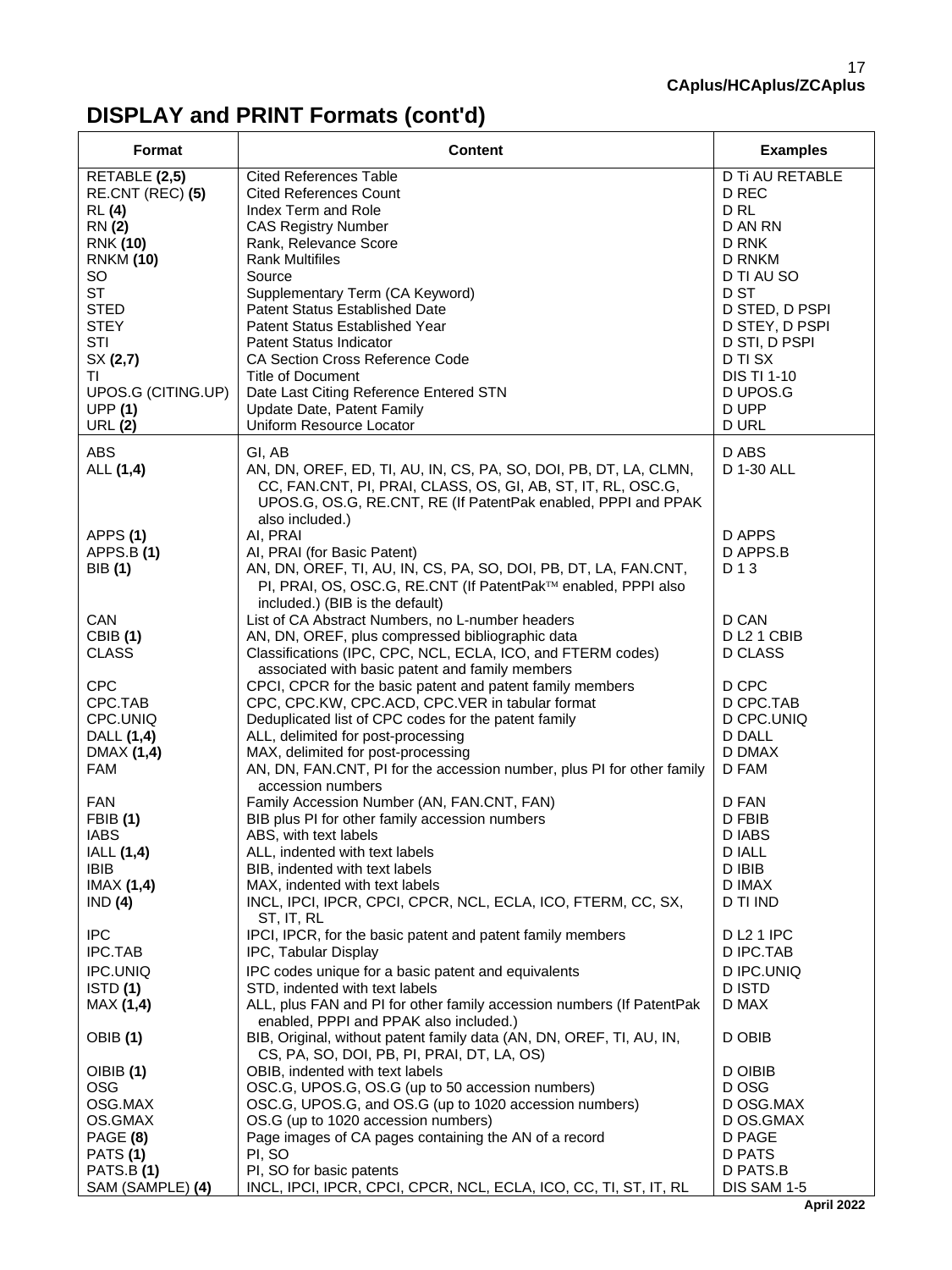# **DISPLAY and PRINT Formats (cont'd)**

| Format                      | <b>Content</b>                                                                                                                                                       | <b>Examples</b>                 |
|-----------------------------|----------------------------------------------------------------------------------------------------------------------------------------------------------------------|---------------------------------|
| <b>SCAN (5,9)</b>           | INCL, IPCI, IPCR, CPCI, CPCR, NCL, ECLA, ICO, FTERM, CC, TI, ST,<br>IT fields will appear if available (random display, no answer number                             | D SCAN                          |
| <b>SBIB</b> (1)             | BIB, Standard, without RE.CNT (AN, DN, OREF, TI, AU, IN, CS, PA,<br>SO, DOI, PB, DT, LA, FAN.CNT, DE, AI, PI, PRAI, OS)                                              | D <sub>13</sub> SBIB            |
| <b>SIBIB (1)</b><br>STD (1) | SBIB, indented with text labels<br>AN, DN, OREF, TI, AU, IN, CS, PA, SO, DOI, PB, DT, LA, FAN.CNT,<br>PI, PRAI, CLASS, OS, OSC.G, RE.CNT (If PatentPak enabled, PPPI | <b>D SIBIB</b><br>D STD         |
| XML                         | and PPAK also included.)<br>BIB AB in XML format                                                                                                                     | D XML                           |
|                             |                                                                                                                                                                      |                                 |
| CPC.HIT (HITCPC)            | HIT display of CPC code searched                                                                                                                                     | D CPC.HIT or<br>D HITCPC        |
| <b>FHITSEQ</b>              | First hit CAS Registry Number, its role, text modification, its CA index<br>name, and the sequence diagram                                                           | D CBIB FHITSEQ                  |
| <b>FHITSTR</b>              | First hit CAS Registry Number, its role, text modification, its CA index<br>name, and the structure diagram                                                          | <b>D CBIB FHITSTR</b>           |
| <b>HIT</b>                  | Fields containing hit terms                                                                                                                                          | D HIT 1-5                       |
| <b>HITIND</b>               | NCL, CC, ST, IT, and RL containing hit terms                                                                                                                         | D HITIND                        |
| HITPPAK (11)                | Hit PatentPak Substance Names and CAS Registry Number                                                                                                                | D HITPPAK                       |
| <b>HITRN</b>                | Hit CAS Registry Number, its role, and text modification                                                                                                             | D HITRN                         |
| <b>HITSEQ</b>               | Hit CAS Registry Number, its role, text modification, its CA index name,<br>and its sequence diagram                                                                 | D HITSTR KWIC                   |
| <b>HITSTR</b>               | Hit CAS Registry Number, its role, text modification, its CA index name,<br>and its structure diagram                                                                | <b>D HITSTR KWIC</b>            |
| IPC.HIT (HITIPC)            | Hit IPC                                                                                                                                                              | D IPC.HIT or<br><b>D HITIPC</b> |
| KWIC                        | Hit terms plus 20 words on either side (Key-Word-In-Context)                                                                                                         | D 1-7 TI KWIC                   |
| OCC (5)                     | Number of occurrences of hit terms and fields in which they occur                                                                                                    | D OCC                           |

**(1)** By default, patent, application, and priority numbers are displayed in STN format. To display them in Derwent format, enter SET PATENT DERWENT at an arrow prompt. To reset display to STN format, enter SET PATENT STN.

**(2)** Custom display only.

**(3)** CUR must be entered on the command line, e.g., D CUR. The patent status information displays before the requested records.

**(4)** By default, roles are displayed as codes and text. To suppress display of role codes and text, enter SET ROLES OFF. To display only codes, enter SET ROLES CODES.

**(5)** No online display fee for this format.

**(6)** Full journal titles are available for most records.

**(7)** SX displays all information in the CC field, i.e., CA section and section cross-references.

**(8)** The PAGE format is used in the DISPLAY command to download images of pages of printed CA with abstracts published in 1907- 1998. If the abstract is located on more than one page, all the relevant pages are automatically downloaded.

**(9)** SCAN must be specified on the command line, i.e., D SCAN or DISPLAY SCAN.

**(10)** The RNK and RNKM formats display only the hit term occurrence ranking for the record, with the following line: RELEVANCE SCORE ##. RNK is for the single file environment, while RNKM is for the multifile environment.

**(11)** Custom displays of HITPPAK are available exclusively to PatentPak STN subscribers.

## **Displaying CAplus or MEDLINE documents for cited references**

Enter the following in the DISPLAY command: L-number for the answer set; answer number (only one may be specified); RAN.CAPLUS(x-y), RAN.MED(x-y) where (x-y) is the cited reference number, numbers, or range of numbers; and the display format for the document to display, e.g., BIB ABS. For example, to display Caplus records for the cited references 1 and 2 from answer 2 in the answer set L5, enter the following:

### => **D RAN.CAPLUS(1-2) L5 2 BIB ABS**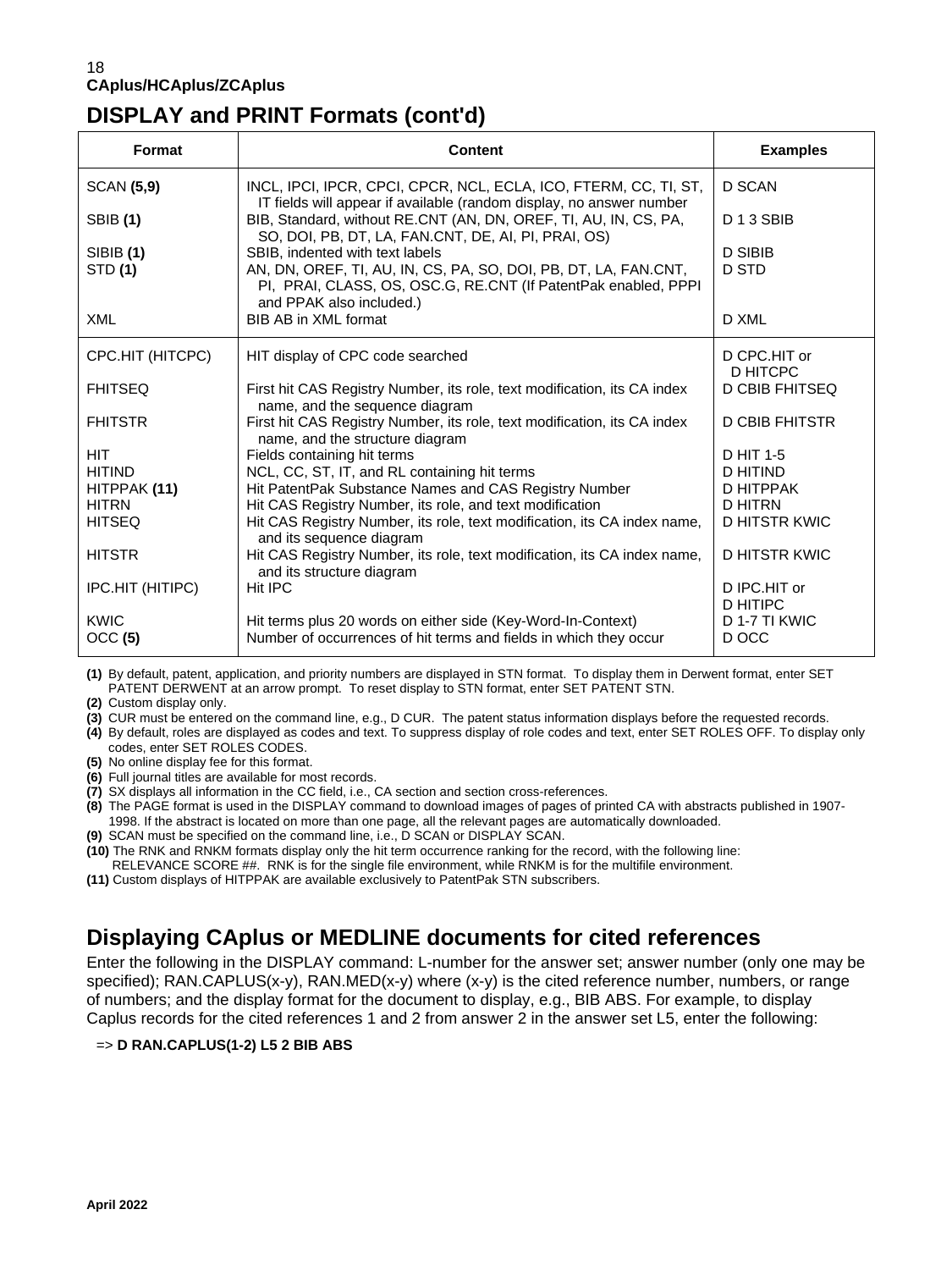# **SELECT, ANALYZE, and SORT Fields**

The SELECT command is used to create E-numbers containing terms taken from the specified field in an answer set.

The ANALYZE command is used to create an L-number containing terms taken from the specified field in an answer set.

The SORT command is used to rearrange the search results in either alphabetic or numeric order of the specified field(s).

| <b>Field Name</b>                                                   | <b>Field Code</b>                        | ANALYZE/<br>SELECT(1) | <b>SORT</b> |
|---------------------------------------------------------------------|------------------------------------------|-----------------------|-------------|
| Abstract                                                            | AВ                                       | Y                     | N           |
| <b>Accession Number</b>                                             | AN                                       | Y(2)                  | N           |
| Author                                                              | AU                                       | Υ                     | Υ           |
| CA Classification Code (section and subsection)                     | CC                                       | Υ                     | Υ           |
| CA Classification Code Section Descriptor                           | CCN (SCN)                                | Υ                     | Υ           |
| <b>CA Section Cross-Reference</b>                                   | SX                                       | Υ                     | Υ           |
| <b>CAS Registry Number</b>                                          | <b>RN</b>                                | Y(3)                  | N           |
| Citation                                                            | <b>CIT</b>                               | Y(4,5)                | N           |
| <b>Cited References</b>                                             | <b>RE</b>                                | Y                     | N           |
| Cited Reference(n)                                                  | RE(n)                                    | Υ                     | N           |
| Cited Reference Accession Number in CA                              | RAN.CA                                   | Y(6)                  | N           |
| Cited Reference Accession Number(n) in CA                           | RAN.CA(n)                                | Y(6)                  | N           |
| Cited Reference Accession Number in CAplus                          | RAN.CAPLUS                               | Y(6)                  | N           |
| Cited Reference Accession Number(n) in CAplus                       | RAN.CAPLUS(n)                            | Y(6)                  | N           |
| Cited Reference Accession Number in MEDLINE                         | RAN.MED                                  | Y(6)                  | N           |
| Cited Reference Accession Number(n) in MEDLINE                      | RAN.MED(n)                               | Y(6)                  | N           |
| <b>Cited Reference Author Name</b>                                  | RAU                                      | Υ                     | N           |
| <b>Cited Reference Count</b>                                        | RE.CNT (REC)                             | Y                     | Y           |
| Cited Reference Page Number (first)                                 | <b>RPG</b>                               | Y                     | N           |
| <b>Cited Reference Patent Number</b>                                | <b>RPN</b>                               | Υ                     | N           |
| <b>Cited Reference Publication Year</b>                             | <b>RPY</b>                               | Υ                     | N           |
| <b>Cited Reference Volume Number</b>                                | <b>RVL</b>                               | Υ                     | N           |
| <b>Cited Reference Work Title</b>                                   | <b>RWK</b>                               | Υ                     | N           |
| Citing Reference Accession Numbers (up to 50)                       | OS.G (OS.CITING.AN)                      | Y                     | N           |
| Citing Reference OS.G Information (up to 1020 accession<br>numbers) | OS.GMAX                                  | Υ                     | N           |
| Citing Reference Information (OSC.G, UPOS.G, OS.G)(up               | OSG.MAX                                  | Υ                     | N           |
| to 1020 accession numbers)<br><b>Citing Reference Count</b>         |                                          | Υ                     | Y           |
| <b>Citing Reference Date</b>                                        | OSC.G (CITING.CNT)<br>UPOS.G (CITING.UP) | Υ                     | Y           |
| Claim Text                                                          | <b>CLM</b>                               | Υ                     | N           |
| <b>CODEN</b>                                                        | <b>CODEN</b>                             | Y(7)                  | Υ           |
| <b>Company Name</b>                                                 | CO                                       | Y                     | Υ           |
| <b>Controlled Term</b>                                              | <b>CT</b>                                | Y                     | Υ           |
| <b>CPC Classification</b>                                           | <b>CPC</b>                               | Υ                     | N           |
| CPC, Initial                                                        | <b>CPCI</b>                              | Υ                     | N           |
| CPC, Reclassified                                                   | <b>CPCR</b>                              | Υ                     | N           |
| <b>CPC Hit Display</b>                                              | CPC.HIT (HITCPC)                         | N                     | Υ           |
| CPC Codes Deduplicated for patent family                            | CPC.UNIQ                                 | N                     | Υ           |
| Corporate Source                                                    | CS                                       | ٧                     | Υ           |
| Corporate Source, Division                                          | CS.DIV                                   | Υ                     | N           |
| Corporate Source, Organization                                      | CS.ORG                                   | Υ                     | N           |
| Country of Author                                                   | <b>CYA</b>                               | Υ                     | Υ           |
| <b>Designated States</b>                                            | DS                                       | Υ                     | N           |
| Designated States, Basic                                            | DS.B                                     | Y(5,8)                | ${\sf N}$   |
| Digital Object Identifier                                           | DOI (FTDOI)                              | N                     | Y           |
| Document Number                                                     | DN                                       | Υ                     | N           |
| Document Type                                                       | DT (TC)                                  | Υ                     | Y           |
| <b>Entry Date</b>                                                   | <b>ED</b>                                | Υ                     | Υ           |
| <b>European Classifications</b>                                     | ECLA (EPC, EPCLA)                        | Υ                     | N           |
| <b>Exemplary Claim Text</b>                                         | <b>ECLM</b>                              | Υ                     | ${\sf N}$   |
| Family Accession Number                                             | <b>FAN</b>                               | Y(5,6)                | N           |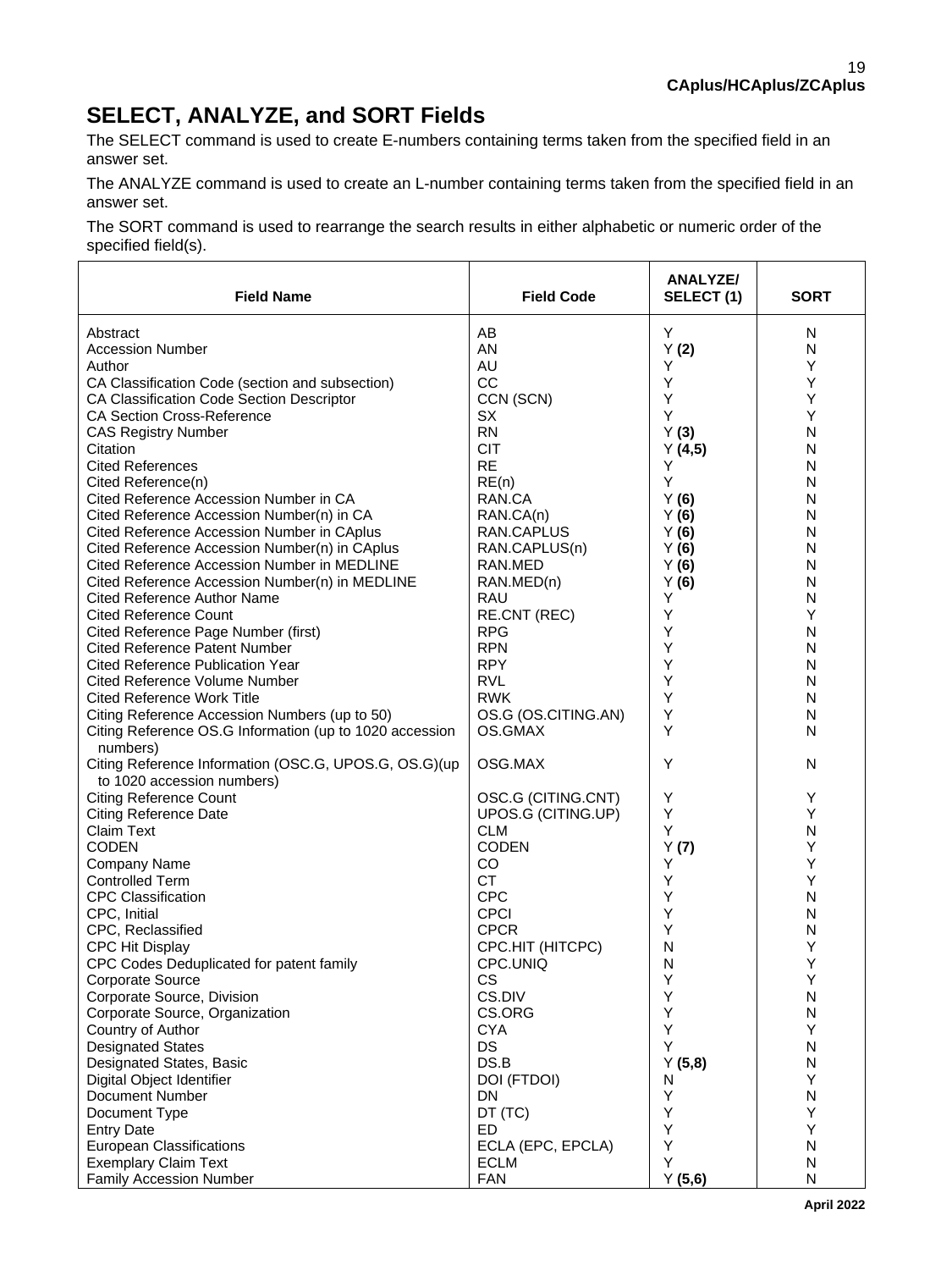# **SELECT, ANALYZE, and SORT Fields (cont'd)**

| <b>Field Name</b>                             | <b>Field Code</b>      | <b>ANALYZE/</b><br>SELECT (1) | <b>SORT</b> |
|-----------------------------------------------|------------------------|-------------------------------|-------------|
| <b>File Forming Terms</b>                     | FTERM (FTCLA, JPCLA)   | Y                             | N           |
| <b>File Segment</b>                           | <b>FS</b>              | Υ                             | Y           |
| <b>GENBANK<sup>®</sup> Numbers</b>            | <b>GBN (GENBANK)</b>   | Y                             | N           |
| <b>HIT Cited Reference</b>                    | <b>HITRE</b>           | N                             | Y           |
| ICO Classification                            | <b>ICO</b>             | Υ                             | N           |
| <b>Index Term</b>                             | $\mathsf{I}\mathsf{T}$ | Υ                             | N           |
| <b>International Standard Book Number</b>     | <b>ISBN</b>            | Y(7)                          | Y           |
| International Standard (Document) Number      | <b>ISN</b>             | Y                             | N           |
| <b>International Standard Serial Number</b>   | <b>ISSN</b>            | Y(7)                          | Υ           |
| <b>Inventor Name</b>                          | IN                     | Y                             | Υ           |
| IPC, All                                      | <b>IPC</b>             | Y(9)                          | N           |
| IPC, Initial Classification                   | <b>IPCI</b>            | Y                             | N           |
| IPC, Reclassification                         | <b>IPCR</b>            | Υ                             | N           |
| IPC, Additional or Supplementary              | <b>ICA</b>             | Υ                             | Υ           |
| IPC, Basic Patent                             | IPC.B                  | Y(9)                          | N           |
| IPC, First                                    | IPC.F                  | Y(9)                          | N           |
| IPC, Index or Complementary                   | ICI                    | Y                             | Υ           |
| IPC, Main                                     | <b>ICM</b>             | Υ                             | Υ           |
| IPC, Main and Secondary                       | IC                     | Υ                             | Υ           |
| IPC, Secondary                                | <b>ICS</b>             | Y                             | Υ           |
| <b>Issued National Classification</b>         | <b>INCL</b>            | Υ                             | Υ           |
| Journal Title                                 | <b>JT</b>              | Υ                             | Υ           |
| Journal Title, Abbreviated                    | <b>JTA</b>             | Y(10)                         | Υ           |
| Journal Title, Full                           | <b>JTF</b>             | Y(10)                         | Υ           |
| Language                                      | LA                     | Y                             | Υ           |
| National Patent Classification, Current       | <b>NCL</b>             | Υ                             | N           |
| Occurrence of Hit Terms                       | <b>OCC</b>             | N                             | Υ           |
| Original Reference Number                     | <b>OREF</b>            | Y(5,6)                        | Υ           |
| <b>Other Source</b>                           | OS                     | Y                             | Υ           |
| <b>Patent Application Country</b>             | AC                     | Y(5)                          | Υ           |
| Patent Application Country, Basic             | AC.B                   | Y(5, 11)                      | Υ           |
| <b>Patent Application Date</b>                | <b>AD</b>              | Y(5)                          | Υ           |
| Patent Application Date, Basic                | AD.B                   | Y(12)                         | Υ           |
| Patent Application Information                | AI                     | Y(5, 13, 14)                  | Υ           |
| Patent Application Information, Basic         | AI.B                   | Y(13, 14)                     | Υ           |
| <b>Patent Application Number</b>              | AP                     | Y(5, 14)                      | Υ           |
| Patent Application Number, Basic              | AP.B                   | Y(5, 13, 14)                  | Υ           |
| Patent Application and Priority Number        | <b>APPS</b>            | Y(5, 13, 15)                  | N           |
| Patent Application and Priority Number, Basic | APPS.B                 | Y(5, 13, 15)                  | N           |
| Patent Application Year                       | AY                     | Y                             | Y           |
| Patent Application Year, Basic                | AY.B                   | Y(16)                         | Υ           |
| Patent Assignee                               | PA                     | Y                             | Υ           |
| <b>Patent Countries</b>                       | <b>PCS</b>             | Y(5, 17)                      | N           |
| Patent Countries, Basic                       | PCS.B                  | Y(5, 17)                      | N           |
| <b>Patent Country</b>                         | PC                     | Y(5)                          | Υ           |
| Patent Country, Basic                         | PC.B                   | Y(5, 18)                      | Υ           |
| <b>Patent Country Count</b>                   | CYC (CY.CNT)           | Y(19)                         | N           |
| Patent Information                            | PI                     | Y(5, 14, 20)                  | Υ           |
| Patent Information, Basic                     | PI.B                   | Y(14,20)                      | Υ           |
| <b>Patent Kind Code</b>                       | <b>PK</b>              | Y(5)                          | Υ           |
| Patent Kind Code, Basic                       | PK.B                   | Y(5,21)                       | Υ           |
| <b>Patent Number</b>                          | PN                     | Y(5, 14)                      | Υ           |
|                                               | <b>PATS</b>            | Y(5, 14, 22)                  | ${\sf N}$   |
| Patent Number, Basic                          | PN.B                   | Y(14,23)                      | Υ           |
|                                               | PATS.B                 | Y(5, 14, 22)                  | N           |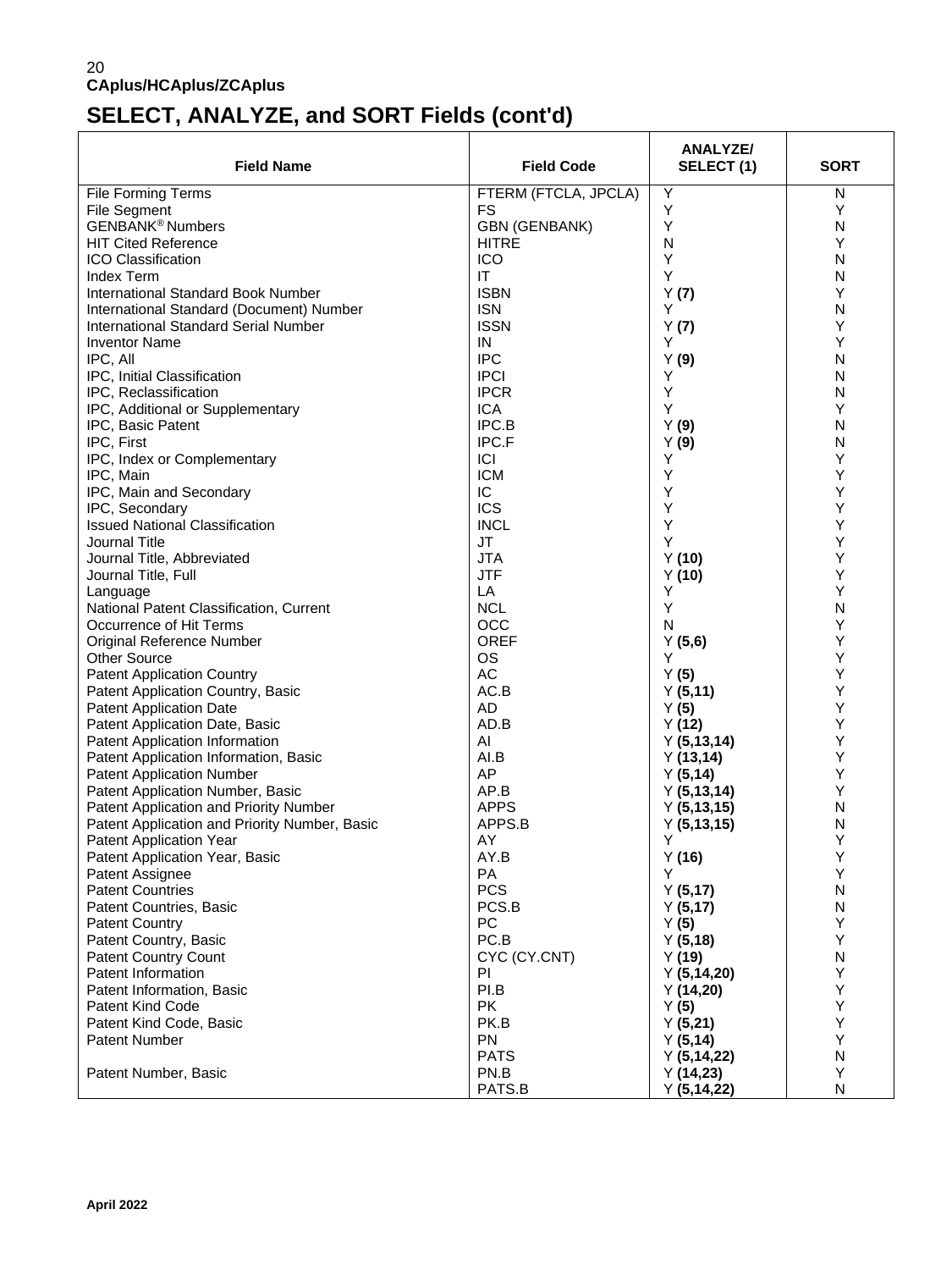## **SELECT, ANALYZE, and SORT Fields (cont'd)**

| <b>Field Name</b>                           | <b>Field Code</b> | <b>ANALYZE/</b><br>SELECT (1) | <b>SORT</b> |
|---------------------------------------------|-------------------|-------------------------------|-------------|
| <b>Patent Number Count</b>                  | PNC (PN.CNT)      | Y(24)                         | N           |
| Patent Number/Kind Code                     | <b>PNK</b>        |                               | Y           |
| Patent Number/Kind Code of the Basic Patent | PNK.B             | Υ                             | Υ           |
| <b>Priority Application Country</b>         | <b>PRC</b>        | Y(5)                          | Υ           |
| Priority Application Country, Basic         | PRC.B             | Y(5,25)                       | Y           |
| <b>Priority Application Date</b>            | <b>PRD</b>        | Y (5)                         | Υ           |
| <b>Priority Application Date, Basic</b>     | PRD.B             | Y(26)                         | Υ           |
| <b>Priority Application Information</b>     | <b>PRAI</b>       | Y(5, 14, 27)                  | Υ           |
| Priority Application Information, Basic     | PRAI.B            | Y(14,27)                      | Υ           |
| <b>Priority Application Number</b>          | <b>PRN</b>        | Y(5, 14)                      | Y           |
| Priority Application Number, Basic          | PRN.B             | Y(14,27)                      | Υ           |
| <b>Priority Application Year</b>            | <b>PRY</b>        | Y(5)                          | Y           |
| Priority Application Year, Basic            | PRY.B             | Y(5,28)                       | Υ           |
| <b>Publication Date</b>                     | PD                | Y(5)                          | Υ           |
| Publication Date, Basic                     | PD.B              | Y(5,29)                       | Y           |
| <b>Publication Year</b>                     | PY                | Y                             | Υ           |
| Publication Year, Basic                     | PY.B              | Y(30)                         | Y           |
| Publisher                                   | PB                |                               | N           |
| Publisher Item Identifier                   | PUI               |                               | N           |
| Role                                        | <b>RL</b>         | Y(5)                          | N           |
| Source of Document                          | <b>SO</b>         | Y(31)                         | N           |
| Supplementary Term                          | <b>ST</b>         |                               | N           |
| Title                                       | TI                | Y (default)                   | Y           |
| <b>Treatment Code</b>                       | ТC                | Y(32)                         | Y           |
| Uniform Resource Locator                    | URL               |                               | N           |
| Volume Number                               | VL                |                               |             |

**(1)** HIT may be used to restrict terms extracted to terms that match the search expression used to create the answer set, e.g., SEL HIT RN.

**(2)** Selects or analyzes AN and DN and appends /AN to the terms created by SELECT.

- **(3)** Appends /BI to the terms created by SELECT.
- **(4)** Extracts first author, publication year, volume, and first page with a truncation symbol appended and with /RE appended to the terms created by SELECT.
- **(5)** SELECT HIT and ANALYZE HIT are not valid with this field.
- **(6)** Appends /AN to the terms created by SELECT.
- **(7)** Appends /ISN to the terms created by SELECT.
- **(8)** Appends /DS to the terms created by SELECT.
- **(9)** Selects specified IPC codes and appends /IPC to the terms created by SELECT.
- **(10)** Appends /JT to the terms created by SELECT.
- **(11)** Appends /AC to the terms created by SELECT.
- **(12)** Appends /AD to the terms created by SELECT.
- **(13)** Appends /AP to the terms created by SELECT.
- **(14)** Enter SET PATENT DERWENT at an arrow prompt to SELECT or ANALYZE patent, application, and priority numbers in Derwent format.
- **(15)** Appends /APPS to the terms created by SELECT.
- **(16)** Appends /AY to the terms created by SELECT.
- **(17)** Appends /PCS to the terms created by SELECT.
- **(18)** Appends /PC to the terms created by SELECT.
- **(19)** Appends /CY.CNT to the terms created by SELECT.
- **(20)** Appends /PN to the terms created by SELECT.
- **(21)** Appends /PK to the terms created by SELECT.
- **(22)** Appends /PATS to the terms created by SELECT.
- **(23)** Appends /PN to the terms created by SELECT.
- **(24)** Appends /PN.CNT to the terms created by SELECT.
- **(25)** Appends /PRC to the terms created by SELECT.
- **(26)** Appends /PRD to the terms created by SELECT.
- **(27)** Appends /PRN to the terms created by SELECT.
- **(28)** Appends /PRY to the terms created by SELECT.
- **(29)** Appends /PD to the terms created by SELECT.
- **(30)** Appends /PY to the terms created by SELECT.
- **(31)** Selects or analyzes CODEN and the ISSN and appends /SO to the terms created by SELECT.
- **(32)** Appends /DT to the terms created by SELECT.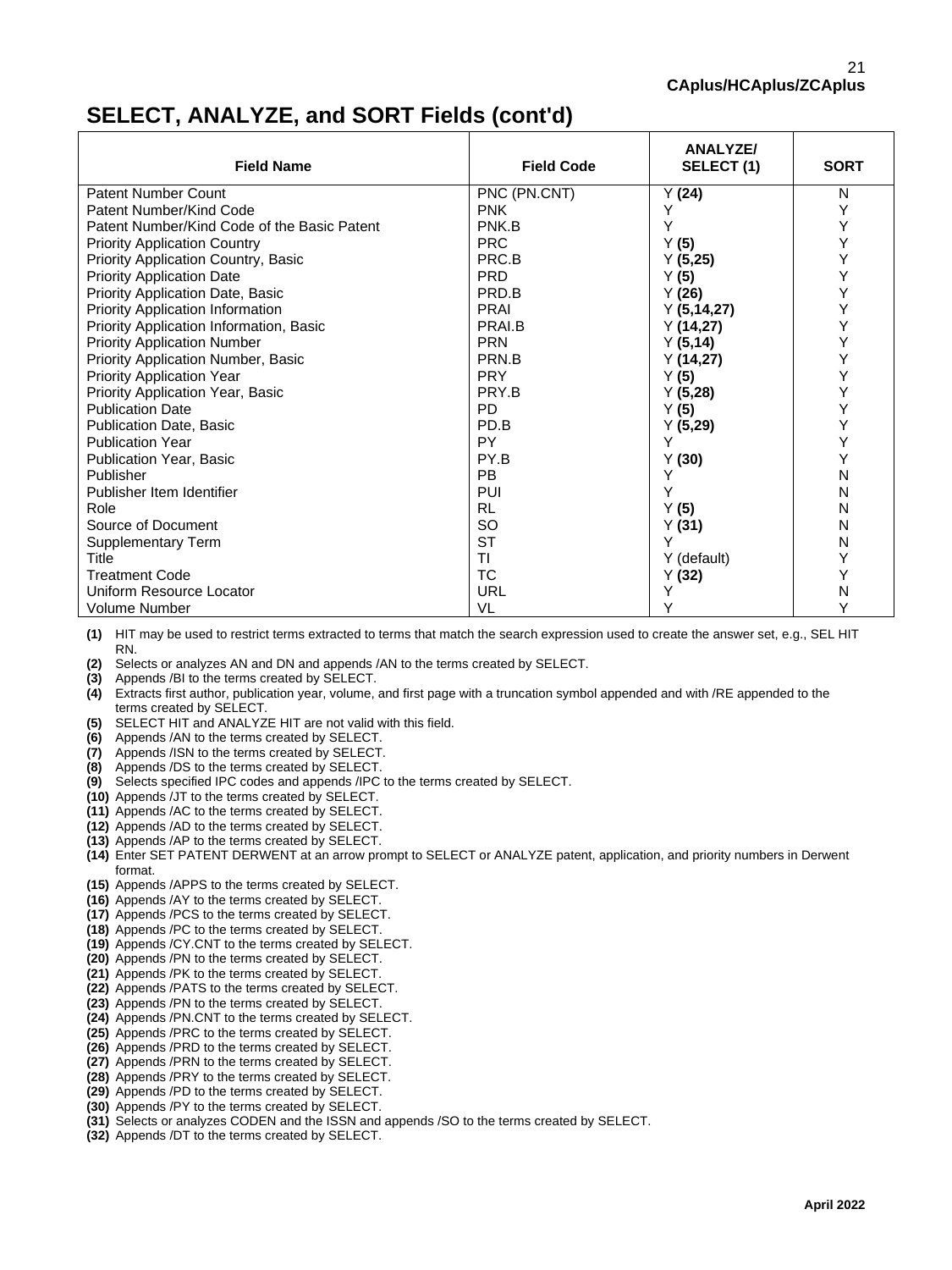### **Sample Records**

**DISPLAY ALL (Journal)** 

ANSWER 1 OF 1 CAPLUS COPYRIGHT 2013 ACS on STN AN 2000:138202 CAPLUS **Full-text**<br>DN 132:221385 DN 132:221385<br>ED Entered STI ED Entered STN: 01 Mar 2000<br>TI Production process for re TI Production process for recombinant human angiostatin in Pichia pastoris<br>AU Lin. J.: Panigraphy. D.: Trinh. L. B.: Folkman. J.: Shiloach. J. AU Lin, J.; Panigraphy, D.; Trinh, L. B.; Folkman, J.; Shiloach, J.<br>CS Department of Surgery, Children's Hospital and Harvard Medical S Department of Surgery, Children's Hospital and Harvard Medical School, Boston, MA, 02115, USA SO Journal of Industrial Microbiology & Biotechnology (2000), 24(1), 31-35 CODEN: JIMBFL; ISSN: 1367-5435 DOI 10.1038/sj.jim.2900766<br>PB Nature Publishing Group PB Nature Publishing Group<br>DT Journal DT Journal<br>LA English English CC 16-2 (Fermentation and Bioindustrial Chemistry)<br>AB A pilot-scale production method of recombinant A pilot-scale production method of recombinant human angiostatin, a 38-kD fragment of plasminogen which has been reported to have antiangiogenic activity, has been successfully established by expressing the protein in the methylotrophic yeast Pichia pastoris. The secreted protein inhibited cultured endothelial cell proliferation in vitro and Lewis lung carcinoma growth in mice. The fermentation process was carried out using an online methanol controller, administering methanol to the growing culture and keeping its concentration under 2 g L-1. The fermentation lasted 90 h, of which 70 h were growth on methanol. During growth on methanol the culture volume increased 64%, from  $\overline{7}$  L to 11.5 L, producing 200 mg angiostatin and 5 kg of biomass.<br>ST recombinant human angiostatin ferma Pichia ST recombinant human angiostatin fermn Pichia Fermentation Komagataella pastoris (production process for recombinant human angiostatin in Pichia pastoris)<br>IT 86090-08-6P, Angiostatin 86090-08-6P, Angiostatin RL: BMF (Bioindustrial manufacture); BIOL (Biological study); PREP (Preparation) (production process for recombinant human angiostatin in Pichia pastoris)<br>IT 67-56-1. Methanol, biological studies 67-56-1, Methanol, biological studies RL: BSU (Biological study, unclassified); BIOL (Biological study) (production process for recombinant human angiostatin in Pichia pastoris)<br>OSC.G 10 THERE ARE 10 CAPLUS RECORDS THAT CITE THIS RECORD (10 CITINGS) THERE ARE 10 CAPLUS RECORDS THAT CITE THIS RECORD (10 CITINGS) UPOS.G Date last citing reference entered STN: 27 Feb 2012 OS.G CAPLUS 2012:181723; 2010:1328434; 2010:548903; 2009:1288101; 2009:637424; 2007:75901; 2005:702147; 2005:3368; 2003:236743; 2001:230866<br>RE.CNT 18 THERE ARE 1 THERE ARE 18 CITED REFERENCES AVAILABLE FOR THIS RECORD RE CITED REFERENCES (1) Brierley, R; Ann NY Acad Sci 1990, V589, P350 CAPLUS (2) Brierley, R; WO 9003431 International Patent (PCT) Application 1989 CAPLUS (3) Chen, Y; Proc Biochem 1997, V32, P107 (4) Folkman, J; Proc Natl Acad Sci 1979, V76, P5217 MEDLINE (5) Guarna, M; Biotechnol Bioeng 1997, V56, P279 CAPLUS (6) Holmgren, L; Nature Med 1995, V1, P149 CAPLUS (7) Hsiao, J; Ann NY Acad Sci 1992, V665, P320 CAPLUS (8) Invitrogen Corp; A Manual of Methods of Expression of Recombinant Proteins in Pichia pastoris 1998 (9) Loewen, M; Appl Microbiol Biotechnol 1997, V48, P480 CAPLUS (10) Mateles, R; Biotechnol Bioeng 1971, V13, P581 CAPLUS (11) O'Reilly, M; Cell 1994, V79, P315 CAPLUS (12) Romanos, M; Curr Opin Biotechnol 1995, V6, P527 CAPLUS (13) Sim, B; Cancer Res 1977, V57, P1329 (14) Sreekrishna, K; Gene 1997, V190, P55 CAPLUS (15) Sukhatme, P; WO 9929878 International Patent (PCT) application 1999 CAPLUS (16) Tschopp, J; Nucleic Acid Res 1987, V15, P3859 CAPLUS (17) Wagner, L; Biotechnol Techniques 1997, V11, P791 CAPLUS (18) Weidner, N; New Engl J Med 1991, V324, P1 MEDLINE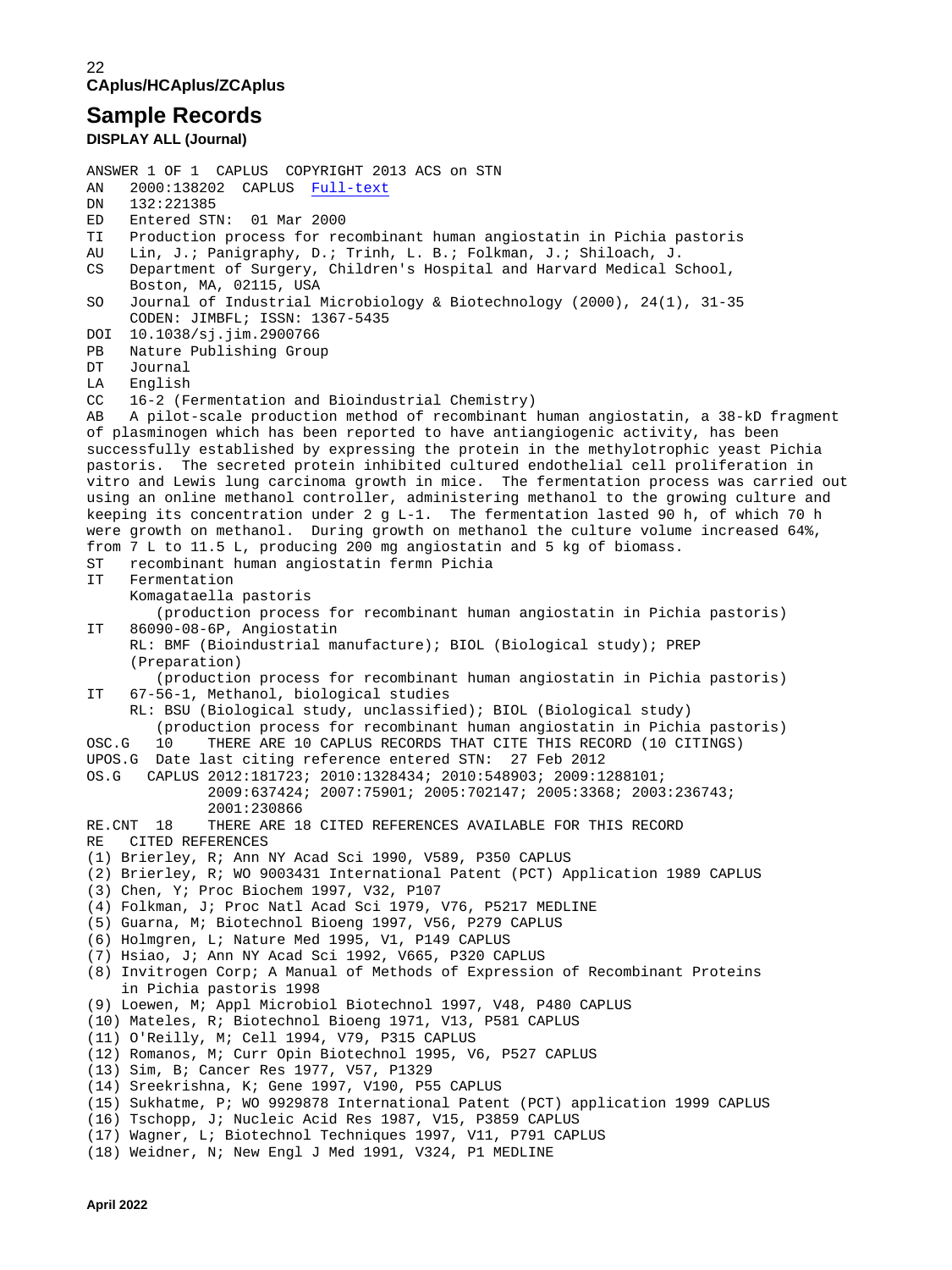### **DISPLAY ALL (7CI PATENT RECORD)**

```
ANSWER 1 OF 1 CAPLUS COPYRIGHT 2013 ACS on STN 
AN 1966:499665 CAPLUS Full-text
DN 65:99665
OREF 65:18683h,18684a-b
ED Entered STN: 22 Apr 2001
TI Adamantyl compounds
PA Eli Lilly & Co.
SO 8 pp.
DT Patent
LA Unavailable<br>CC 44 (Amino Ao
    44 (Amino Acids, Peptides, and Proteins)
FAN.CNT 1<br>PATENT NO.
      PATENT NO. KIND DATE APPLICATION NO. DATE
 --------------- ---- -------- -------------------- --------
PI NL 6600403 19660722 NL 1966-403<br>PRAIUS 19650121
                              19650121
CLASS<br>PATENT NO.
               CLASS PATENT FAMILY CLASSIFICATION CODES
 -------------- ----- ------------------------------------------------
NL 6600403
                 IPCR C07C0069-96 [I]; C07C0271-34 [I]; C07D0207-16 [I];
                       C07K0001-06 [I]
                 CPCI C07C0271-34 [I]; C07C2103-74; C07D0207-16 [I];
                        C07K0001-063 [I]; C07K0001-064 [I]
```
AB New adamantyloxycarbonyl derivs. (I) of  $\alpha$ -amino acids were prepared I includes derivs. of naturally occurring  $\alpha$ -amino acids and is a suitable blocking group in synthesis of peptides, penicillins, or cephalosporins. This blocking group can be removed with F3CCO2H, anhydrous HCl, or by other known methods. Thus, to 20 g. COCl2 in 100 ml. anhydrous C6H6, a mixture of 8 g. 1-hydroxyadamantane, 6 g. pyridine, and 200 ml. ether was added dropwise at .apprx.20° during 1 hr. to give 1-adamantyl chloroformate, m. 46-7°. Similarly, 3,5-dimethyl-1-hydroxyadamantyl chloroformate, m. .apprx.5-10°, and 3 hydroxyhomoadamantyl chloroformate, m. .apprx.0°, were prepared To 151 mg. Dphenylglycine in 2 ml. H2O and 1.2 ml. N NaOH, a solution of 225 mg. 1-adamantyl chloroformate in 2.5 ml. dioxane and 1 ml. ether was added in 5 portions during 40 min. After addition of 1 ml. N NaOH, the reaction mixture was extracted with ether, acidified with 85% H3PO4 to pH 4.5, and extracted with ether to give N-(1-adamantyloxycarbonyl)-Dphenylglycine, m. 119-20°. Also prepared was the glycine analog, m. 141-2.5°. Lactones

 $(aza)$ <br>  $T$  1195136-IT 1195136-23-2P 1195644-85-9P

 RL: SPN (Synthetic preparation); PRP (Properties); PREP (Preparation) (Adamantyl compounds)<br>TT 7781-05-7 13525-71-8

IT 7781-05-7 13525-71-8 92906-69-9 93009-71-3

(Derived from data in the 7th Collective Formula Index (1962-1966))<br>TT 768-95-6P 1-Adamantanol chloroformate and N-esters with N-carboxygly 768-95-6P, 1-Adamantanol, chloroformate and N-esters with N-carboxyglycine and D-N-carboxy-2-phenylglycine 776-99-8P, 2-Propanone, (3,4-dimethoxyphenyl)- 5854-52-4P, Formic acid, chloro-, 1-adamantyl ester 5854-56-8P, Glycine, N-carboxy-, N-1-adamantyl ester 5854-63-7P, Glycine, N-carboxy-2-phenyl-, N-1-adamantyl ester, D- 10144-56-6P, 1-Adamantanol, 3,5-dimethyl-, chloroformate 10144-78-2P, 1-Adamantanol, 3-methyl-, chloroformate 10177-46-5P, Formic acid, chloro-, tricyclo[4.3.1.13,8]undec-3-yl ester RL: PREP (Preparation)

(preparation of)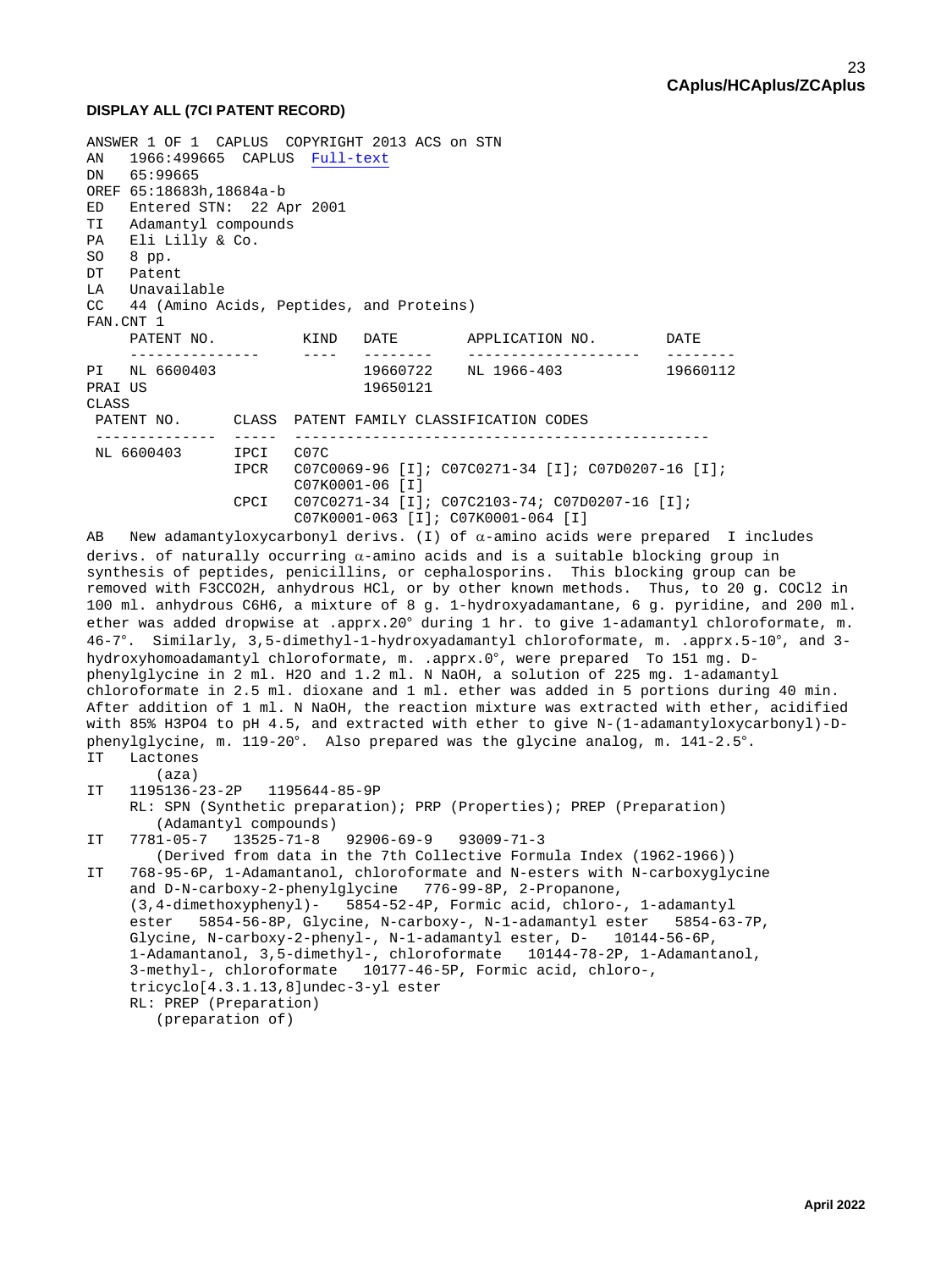**DISPLAY ALL HITPPAK (PPPI, PPAK and HITPPAK fields available exclusively to PatentPak STN subscribers)**

L1 ANSWER 1 OF 1 CAPLUS COPYRIGHT 2016 ACS on STN [PatentPak PDF](https://patentpak.cas.org/STN/patents/vmM2ll5zjZytVdV-N7m45U12d9076wHptrTQkGC00Cv6iv_4IfVMl5BrPjIRztzDjEv8LSw2QfiKU0DXJ51SNoGqe4uR2dX3Q3oig4BTPhNOwCkk_7aiF7eWaOIVB02S/pdf/full?v=1&s=ST&f=528&n=C) | [PatentPak PDF+](https://patentpak.cas.org/STN/patents/vmM2ll5zjZytVdV-N7m45U12d9076wHptrTQkGC00Cv6iv_4IfVMl5BrPjIRztzDjEv8LSw2QfiKU0DXJ51SNoGqe4uR2dX3Q3oig4BTPhNOwCkk_7aiF7eWaOIVB02S/pdf/marked-full?v=1&s=ST&f=528&n=C) | [PatentPak Interactive](https://patentpak.cas.org/STN/patents/viewer?d=vmM2ll5zjZytVdV-N7m45U12d9076wHptrTQkGC00Cv6iv_4IfVMl5BrPjIRztzDjEv8LSw2QfiKU0DXJ51SNoGqe4uR2dX3Q3oig4BTPhNOwCkk_7aiF7eWaOIVB02S&v=1&s=ST&f=528&n=C) | [Full Text](https://chemport.cas.org/cgi-bin/cp_sdcgi?4eiQjcj7atncPvbXygxLK5eeJZPPRLxln0Q__S6X0cERBwhLrxWDIOPnoX@jYxOtPceILcnmMKnqZivqnfSFLqinxW@jaPPWRRA8KWwp0_DRDzWYn0x3jxJPeFw6QN@wHh3kOPJXARExQ7JxFhIWIw@EpQ0PYPh) AN **2015:758868** CAPLUS DN 162:591100 ED Entered STN: 05 May 2015 TI Method of jetting ink IN Breton, Marcel Philippe; Belelie, Jennifer L.; Goredema, Adela; Smith, Paul F.<br>PA Xerox C Xerox Corporation, USA SO U.S., 31pp. CODEN: USXXAM<br>DT Patent DT Patent<br>LA Englis English CLMN  $18$ <br>CC  $42$ 42-2 (Coatings, Inks, and Related Products) Section cross-reference(s): 74 FAN.CNT 1 PPPI<br>PATENT NO. PATENT NO. KIND DATE LANGUAGE PatentPak --------------- ---- -------- ---------- ------------------------ B1 20150505 English [PDF](https://patentpak.cas.org/STN/patents/vmM2ll5zjZytVdV-N7m45U12d9076wHptrTQkGC00Cv6iv_4IfVMl5BrPjIRztzDjEv8LSw2QfiKU0DXJ51SNoGqe4uR2dX3Q3oig4BTPhNOwCkk_7aiF7eWaOIVB02S/pdf/full?v=1&s=ST&f=528&n=C) | [PDF+](https://patentpak.cas.org/STN/patents/vmM2ll5zjZytVdV-N7m45U12d9076wHptrTQkGC00Cv6iv_4IfVMl5BrPjIRztzDjEv8LSw2QfiKU0DXJ51SNoGqe4uR2dX3Q3oig4BTPhNOwCkk_7aiF7eWaOIVB02S/pdf/marked-full?v=1&s=ST&f=528&n=C) | [Interactive](https://patentpak.cas.org/STN/patents/viewer?d=vmM2ll5zjZytVdV-N7m45U12d9076wHptrTQkGC00Cv6iv_4IfVMl5BrPjIRztzDjEv8LSw2QfiKU0DXJ51SNoGqe4uR2dX3Q3oig4BTPhNOwCkk_7aiF7eWaOIVB02S&v=1&s=ST&f=528&n=C)<br>A1 20150528 English PDF US 20150145920 A1 20150528 English [PDF](https://patentpak.cas.org/STN/patents/vmM2ll5zjZytVdV-N7m45U12d9076wHptrTQkGC00CsTPBwjtwV7gIK2w0CrUSVLDawTJ13rbqMx7d2SKDndJCLzlaUypq6A_nojf3UJbEWUOOUpUojomTvaV-2huuSF/pdf/full?v=1&s=ST&f=528&n=C)<br>DE 102014223318 A1 20150528 German PDF<br>JP 2015101103 A 20150604 Japanese PDF A1 20150528 German A 20150604 Japanese [PDF](https://patentpak.cas.org/STN/patents/vmM2ll5zjZytVdV-N7m45U12d9076wHptrTQkGC00CsnFoaIpS1FeIgdJEI0fM8pBPYtDGfRxcf-gRWebh48aZIcC3AsJ3w27X_IxuTiMZFNRqeWy8kqlef94YbboTi6/pdf/full?v=1&s=ST&f=528&n=C) PI PATENT NO. KIND DATE APPLICATION NO. DATE --------------- ---- -------- --------------------- -------- US 9022546 B1 20150505 US 2013-14089479 20131125 US 20150145920 A1 20150528 A1 20150528<br>
A1 20150528 DE 2014-102014223318 20141114<br>
A1 20150525 CA 2014-2871394 20141117 CA 2871394 A1 20150525 CA 2014-2871394 20141117 JP 2015101103 A 20150604 JP 2014-232596 20141117 PRAI US 2013-14089479 A 20131125 PSPI PATENT NO. KIND STATUS STATUS DATE --------------- ---- ------------- ----------- US 9022546 B1 Alive 20201120 US 20150145920 A1 Alive 20201121 DE 102014223318 A1 Alive 20201120 CA 2871394 A1 Alive 20201121 CA 2871394 C Alive 20201121<br>
JP 2015101103 A Alive 20201121 JP 2015101103 CLASS<br>PATENT NO. PATENT NO. CLASS PATENT FAMILY CLASSIFICATION CODES -------------- ----- ------------------------------------------------ US 9022546 INCL 347102000 IPCI B41J0002-01 [I]; B41J0011-00 [I]; B41J0011-00 [I] IPCR B41J0002-01 [I]; B41J0011-00 [I] CPCI B41J0002-0057 [I]; B41M0005-0256 [I]; B41M0005-0356 [I] 347/102.000; 347/020.000 DE 102014223318 IPCI B41M0001-42 [I]; B41M0001-20 [I]; C09D0011-30 [I] IPCR B41M0001-42 [I]; B41M0001-20 [I]; C09D0011-30 [I] CPCI B41J0002-0057 [I]; B41M0005-0256 [I]; B41M0005-0356 [I]<br>CA 2871394 IPCI B41J0002-04 [I]; C09D0011-30 [I] CA 2871394 IPCI B41J0002-04 [I]; C09D0011-30 [I] IPCR B41J0002-04 [I]; C09D0011-30 [I] CPCI B41J0002-0057 [I]; B41M0005-0256 [I]; B41M0005-0356 [I]<br>JP 2015101103 IPCI B41M0005-00 [I]; C09D0011-30 [I]; B41J0002-01 [I] ---<br>IPCI 841M0005-00 [I]; C09D0011-30 [I]; B41J0002-01 [I]<br>IPCR 841M0005-00 [I]; B41J0002-01 [I]; C09D0011-30 [I] B41M0005-00 [I]; B41J0002-01 [I]; C09D0011-30 [I] CPCI B41J0002-0057 [I]; B41M0005-0256 [I]; B41M0005-0356 [I] ASSIGNMENT HISTORY FOR US PATENT AVAILABLE IN LSUS DISPLAY FORMAT<br>OS CASREACT 162:591100 OS CASREACT 162:591100<br>AB An indirect printing An indirect printing process for printing a gel ink is described. The process comprises providing a gel ink compn. in an ink-jet printing app.

**April 2022**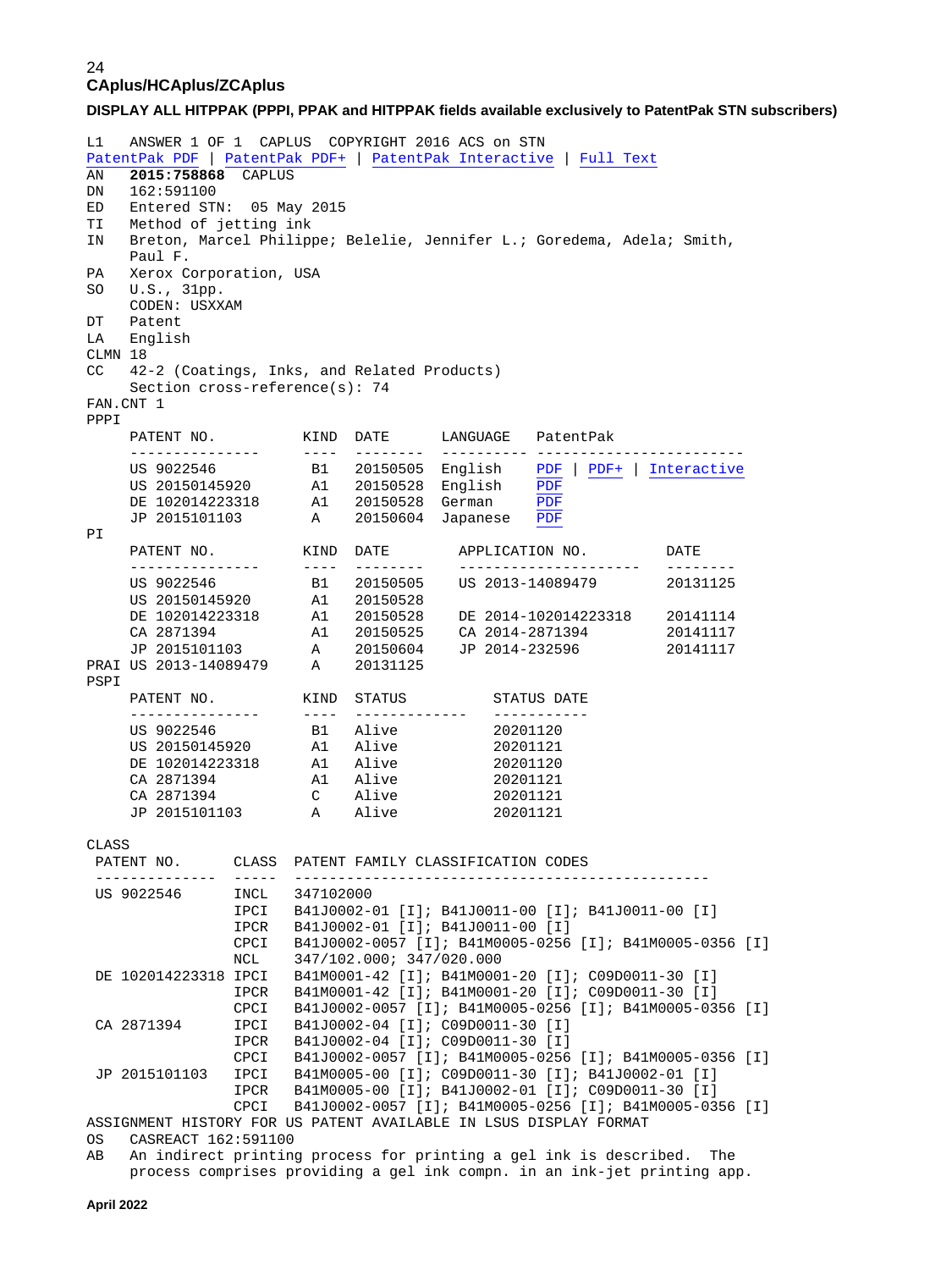Droplets of gel ink are ejected in an imagewise pattern onto an intermediate transfer member, where each ink droplet forms a substantially circular image on the transfer member. The ink droplets are gelled and dried or solidified to form a substantially dry ink pattern on the intermediate transfer member. The substantially dry ink pattern is transferred from the intermediate transfer member to a final substrate.<br>ST photocurable jet printing gel ink ST photocurable jet printing gel ink Ink-jet printing Inks (indirect printing of gel inks dropwise onto an intermediate transfer member)<br>TT Inks Inks (jet-printing, hot-melt; indirect printing of gel inks dropwise onto an intermediate transfer member)<br>IT Inks Inks (jet-printing, photocurable; indirect printing of gel inks dropwise onto an intermediate transfer member)<br>IT Polyesters Polyesters RL: POF (Polymer in formulation); TEM (Technical or engineered material use); USES (Uses) (latex; indirect printing of gel inks dropwise onto an intermediate transfer member) IT Polyesters RL: POF (Polymer in formulation); TEM (Technical or engineered material use); USES (Uses) (sulfonated, latex; indirect printing of gel inks dropwise onto an intermediate transfer member) IT 445378-05-2, Ethylenediamine-Pripol 1009 copolymer RL: POF (Polymer in formulation); TEM (Technical or engineered material use); USES (Uses) (gellant; indirect printing of gel inks dropwise onto an intermediate transfer member) IT 1413974-93-2P, SR 399LV-SR 833S-UNILIN 350 acrylate copolymer RL: IMF (Industrial manufacture); POF (Polymer in formulation); TEM (Technical or engineered material use); PREP (Preparation); USES (Uses) (indirect printing of gel inks dropwise onto an intermediate transfer member)<br>-00-1949 TT 261949-00-2P, UNILIN 350 acrylate RL: IMF (Industrial manufacture); RCT (Reactant); TEM (Technical or engineered material use); PREP (Preparation); RACT (Reactant or reagent); USES (Uses) (indirect printing of gel inks dropwise onto an intermediate transfer member)<br>IT 9003-53-6D 9003-53-6D, Polystyrene, sulfonated, sodium salt 72414-06-3, **Voranol 370** RL: POF (Polymer in formulation); TEM (Technical or engineered material use); USES (Uses) (indirect printing of gel inks dropwise onto an intermediate transfer member)<br>IT 79-10-7. A IT 79-10-7, Acrylic acid, reactions 122-99-6, 2-Phenoxyethanol 165169-28-8, Unilin 350 RL: RCT (Reactant); RACT (Reactant or reagent) (indirect printing of gel inks dropwise onto an intermediate transfer member) IT 25767-47-9P, Styrene-Butyl Acrylate copolymer RL: IMF (Industrial manufacture); POF (Polymer in formulation); TEM (Technical or engineered material use); PREP (Preparation); USES (Uses) (latex; indirect printing of gel inks dropwise onto an intermediate transfer member)<br>IT 2177-70-0D. Phenvl 2177-70-0D, Phenyl Methacrylate, terpolymer RL: POF (Polymer in formulation); TEM (Technical or engineered material use); USES (Uses) (latex; indirect printing of gel inks dropwise onto an intermediate transfer member) PPAK 445378-05-2, Ethylenediamine-Pripol 1009 copolymer, [Pg 28](https://patentpak.cas.org/STN/patents/viewer?d=vmM2ll5zjZytVdV-N7m45U12d9076wHptrTQkGC00Cv6iv_4IfVMl5BrPjIRztzDjEv8LSw2QfiKU0DXJ51SNoGqe4uR2dX3Q3oig4BTPhNOwCkk_7aiF7eWaOIVB02S&v=1&s=ST&f=528&p=28&l=344eaa25-4dec-4575-88b4-3211dad15e46&r=445378-05-2&n=C) 1413974-93-2P, SR 399LV-SR 833S-UNILIN 350 acrylate copolymer, [Pg 31](https://patentpak.cas.org/STN/patents/viewer?d=vmM2ll5zjZytVdV-N7m45U12d9076wHptrTQkGC00Cv6iv_4IfVMl5BrPjIRztzDjEv8LSw2QfiKU0DXJ51SNoGqe4uR2dX3Q3oig4BTPhNOwCkk_7aiF7eWaOIVB02S&v=1&s=ST&f=528&p=31&l=1103512a-b691-4ce9-82b9-1a1a65654c87&r=1413974-93-2&n=C)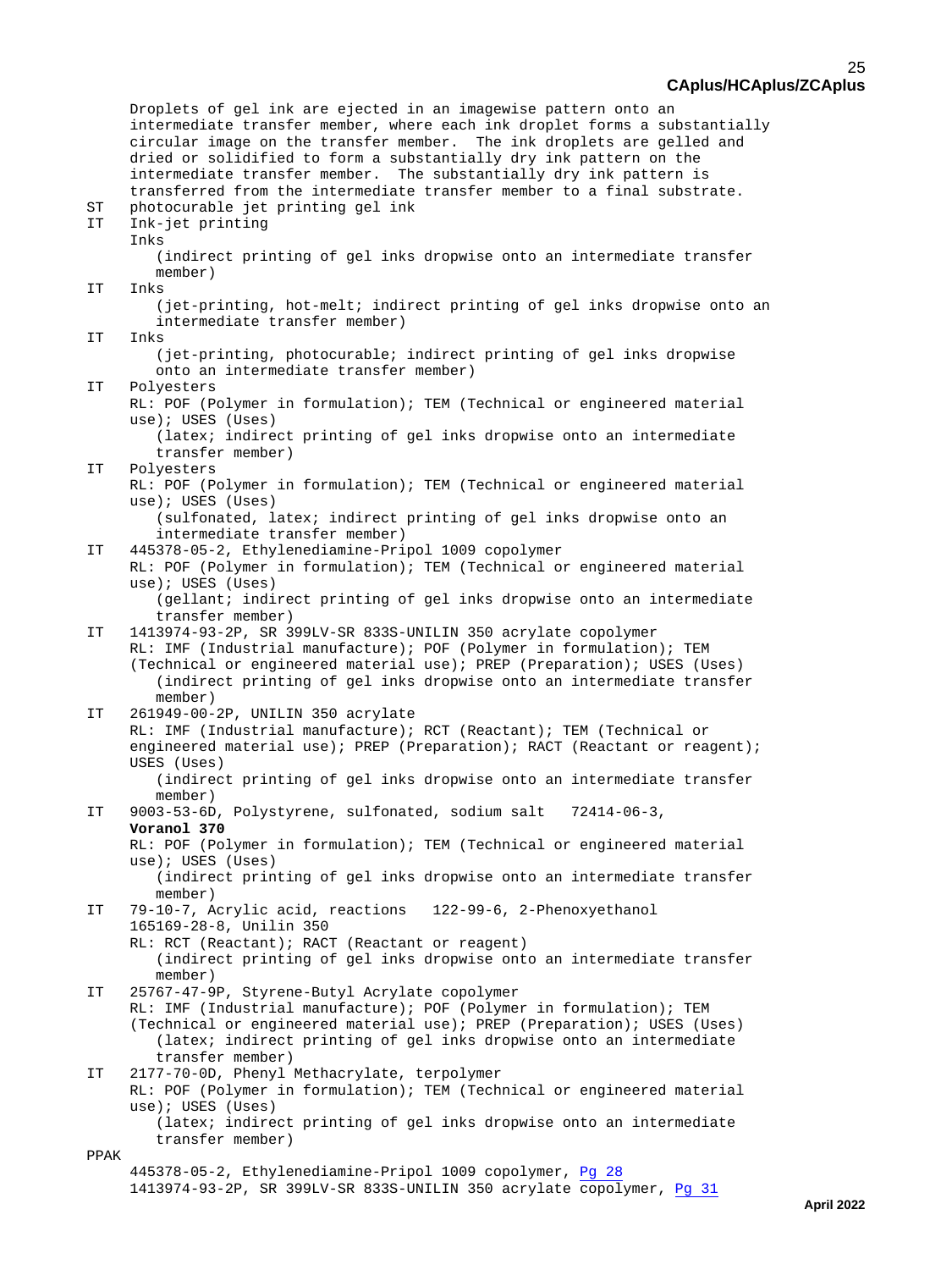```
 261949-00-2P, UNILIN 350 acrylate, Pg 30
      9003-53-6D, Polystyrene, Pg 28
      72414-06-3, Voranol 370, Pg 26
      79-10-7, Acrylic acid, Pg 30
     Pg 29
      165169-28-8, Unilin 350, Pg 30
      25767-47-9P, Styrene-Butyl Acrylate copolymer, Pg 27
 Pg 26<br>RE.CNT 31 THERE ARE 31 CITED REFERENCES
RE.CNT 31 THERE ARE 31 CITED REFERENCES AVAILABLE FOR THIS RECORD<br>RE CITED REFERENCES
   CITED REFERENCES
(1) Anon; "Dimer Acids," Kirk-Othmer Encyclopedia of Chemical Technology, vol
     8, 4th Ed (1992), pp 223-237 1992
(2) Anon; Eliyahu et al, "Inkjet Ink Containing Polystyrene-Co-Butyl Acrylate
     Latex Suitable for Indirect Printing Method", U.S Appl No 14/067,469, filed
     Oct 30, 2013, 23 Pages 2013
(3) Anon; Eliyahu et al, "Inkjet Ink for Indirect Printing Applications", U.S
     Appl No 14/066,716, filed Oct 30, 2013, 37 Pages 2013
(4) Anon; Jikei et al "Synthesis and Properties of Hyperbranched Aromatic
     Polyamide Copolymers from AB and AB2 Monomers by Direct Polycondensation",
    Macromolecules 2000, 33, pp 6228-6234 (2000) 2000
(5) Bedford; US 7767011 B2 2010 CAPLUS
(6) Belelie; US 8142557 B2 2012 CAPLUS
(7) Breton; US 7172276 B2 2007 CAPLUS
(8) Breton; US 7202883 B2 2007 CAPLUS
(9) Duff; US 5385803 A 1995 CAPLUS
(10) Gervasi; US 8268399 B2 2012 CAPLUS
(11) Goodbrand; US 5208630 A 1993 CAPLUS
(12) Jaeger; US 5621022 A 1997 CAPLUS
(13) Katsen; US 5539038 A 1996 CAPLUS
(14) Keoshkerian; US 6156858 A 2000 CAPLUS
(15) King; US 6221137 B1 2001 CAPLUS
(16) LaMora; US 5202265 A 1993
(17) Larson; US 8350879 B2 2013 CAPLUS
(18) Machell; US 5231135 A 1993 CAPLUS
(19) Morrison; US 5543177 A 1996
(20) Mychajlowskij; US 5945245 A 1999 CAPLUS
(21) Patel; US 5554480 A 1996 CAPLUS
(22) Sacripante; US 5593807 A 1997
(23) VanDusen; US 5146087 A 1992
(24) Winnick; US 5286286 A 1994 CAPLUS
(25) Winnik; US 5145518 A 1992 CAPLUS
(26) Winnik; US 5256193 A 1993 CAPLUS
(27) Winnik; US 5271764 A 1993 CAPLUS
(28) Winnik; US 5275647 A 1994 CAPLUS
(29) Winnik; US 5378574 A 1995 CAPLUS
(30) Wright; US 5225900 A 1993
(31) Wright; US 5301044 A 1994
PPAK
      72414-06-3, Voranol 370, Pg 26
```
### **DISPLAY OSG**

ANSWER 1 OF 1 CAPLUS COPYRIGHT 2013 ACS on STN OSC.G 10 THERE ARE 10 CAPLUS RECORDS THAT CITE THIS RECORD (22 CITINGS) UPOS.G Date last citing reference entered STN: 08 May 2012 OS.G CAPLUS 2012:562677; 2011:720785; 2011:145582; 2010:1528889; 2010:1345624; 2010:564089; 2010:305677; 2009:1367821; 2009:425398; 2009:233307

#### **DISPLAY IPC.TAB**

ANSWER 1 OF 1 CAPLUS COPYRIGHT 2013 ACS on STN

PI WO 2007081680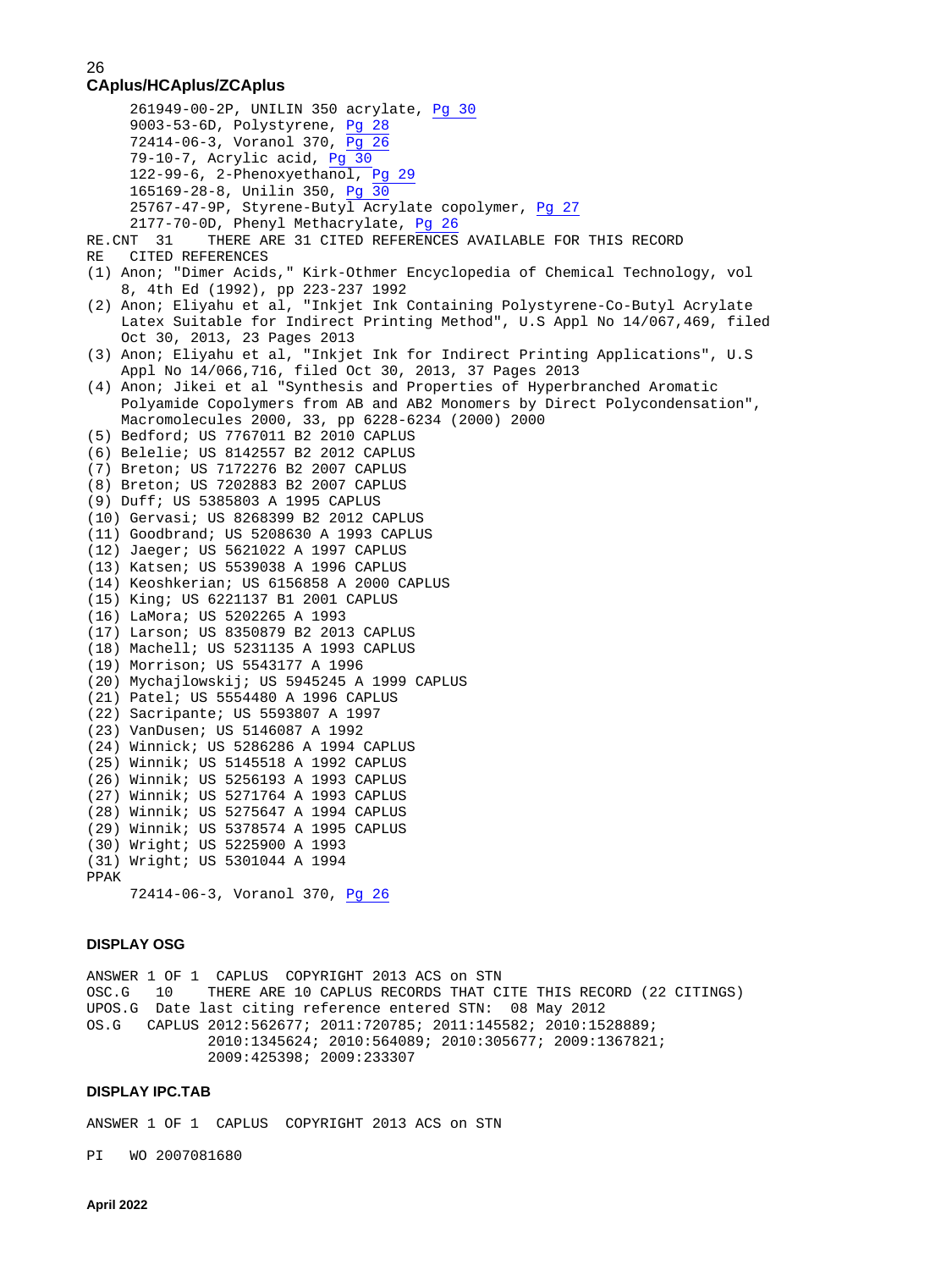| IPCI CODE   | VERSION  |   |    | POS INV CC ASSIGNMENT | <b>DATE</b> | STAT     |
|-------------|----------|---|----|-----------------------|-------------|----------|
|             |          |   |    |                       |             |          |
| A61N0001-30 | (200601) | F |    | US Human              | 20070719    | $\Omega$ |
| A61K0038-00 | (200601) | F |    | US Human              | 20071227    | $\Omega$ |
| A61K0038-00 | (200601) | F |    | US Human              | 20071227    | $\Omega$ |
| C1200001-58 | (200601) | L |    | US Human              | 20071227    | $\Omega$ |
| C1200001-58 | (200601) | L |    | US Human              | 20071227    | $\Omega$ |
|             |          |   |    |                       |             |          |
| IPCR CODE   | VERSION  |   |    | POS INV CC ASSIGNMENT | <b>DATE</b> | STAT     |
|             |          |   |    |                       |             |          |
| A61N0001-30 | (200601) | F | ΠS | Human                 | 20070719    | ∩        |
|             |          |   |    |                       |             |          |

PI AU 2007205257

| IPCI CODE   | VERSION  |    |    | POS INV CC ASSIGNMENT | <b>DATE</b> | STAT     |
|-------------|----------|----|----|-----------------------|-------------|----------|
|             |          |    |    |                       |             |          |
| A61K0038-00 | (200601) | F  | т  | US Human              | 20080129    | ∩        |
| A61K0038-00 | (200601) | F  | т  | US Human              | 20080129    | $\Omega$ |
| C1200001-58 | (200601) | L  | T. | US Human              | 20080129    | $\Omega$ |
| C1200001-58 | (200601) | L  | T. | US Human              | 20080129    | $\Omega$ |
|             |          |    |    |                       |             |          |
| IPCR CODE   | VERSION  |    |    | POS INV CC ASSIGNMENT | <b>DATE</b> | STAT     |
|             |          |    |    |                       |             |          |
| A61K0038-00 | (200601) | F  | I  | US Human              | 20080129    | Ω        |
| C1200001-58 | (200601) | т. | T. | US Human              | 20080129    | $\Omega$ |
|             |          |    |    |                       |             |          |

PI CA 2635616

● ● ●

### **DISPLAY CPC.TAB**

PI WO 2007081680

| CPCI CODE      | VERSION    |   | POS INV CC ASSIGNMENT | DATE.    | STAT     |
|----------------|------------|---|-----------------------|----------|----------|
|                |            |   |                       |          |          |
| G01N0033-57438 | (20130101) |   | EP Human              | 20130101 | $\circ$  |
| A61N0001-30    | (20130101) | A | EP Human              | 20130101 | $\Omega$ |
| C1200001-6886  | (20130101) |   | EP Human              | 20130101 | $\circ$  |
| C1202600-106   | (20130101) | A | EP Human              | 20130101 | - റ      |
| C1202600-136   | (20130101) | A | EP Human              | 20130101 | $\Omega$ |
| C1202600-178   | (20130101) | A | EP Human              | 20130101 | $\circ$  |
|                |            |   |                       |          |          |

PI AU 2007205257

| CPCI CODE      | VERSION    |   | POS INV CC ASSIGNMENT | <b>DATE</b> | <b>STAT</b> |  |
|----------------|------------|---|-----------------------|-------------|-------------|--|
|                |            |   |                       |             |             |  |
| G01N0033-57438 | (20130101) |   | EP Human              | 20130101    | $\Omega$    |  |
| A61N0001-30    | (20130101) | A | EP Human              | 20130101    | $\Omega$    |  |
| C1200001-6886  | (20130101) |   | EP Human              | 20130101    | $\Omega$    |  |
| C1202600-106   | (20130101) | A | EP Human              | 20130101    | $\Omega$    |  |
| C1202600-136   | (20130101) | A | EP Human              | 20130101    | $\Omega$    |  |
| C1202600-178   | (20130101) | A | EP Human              | 20130101    | $\Omega$    |  |
|                |            |   |                       |             |             |  |

PI CA 2635616

● ● ●

### **DISPLAY ALL (PRE-1907 JOURNAL RECORD)**

ANSWER 1 OF 1 CAPLUS COPYRIGHT 2013 ACS on STN AN 1906:419 CAPLUS <mark>[Full-text](http://chemport.cas.org/cgi-bin/ex_sdcgi?@58nMkEYgRR4JlJeHyQ7OO5abmHuYeiZFFkhYI7jeOEw1GliHLcoO38z8MAEOJK77gjhnT_gXBAIw7jox10KDO01eeirALzggpkeAW7dCFQSbOacD3EZZHsMODhP05aTwBCwuerOwijhFVFSW_DmSWJI5QJuNE@bcQSzP0lwO1ceFbyQcncHdvQfZPja)</mark> DN 0:419 ED Entered STN: 07 Dec 2003 TI CIII. - A new synthesis of phloroglucinol AU Jerdan, David Smiles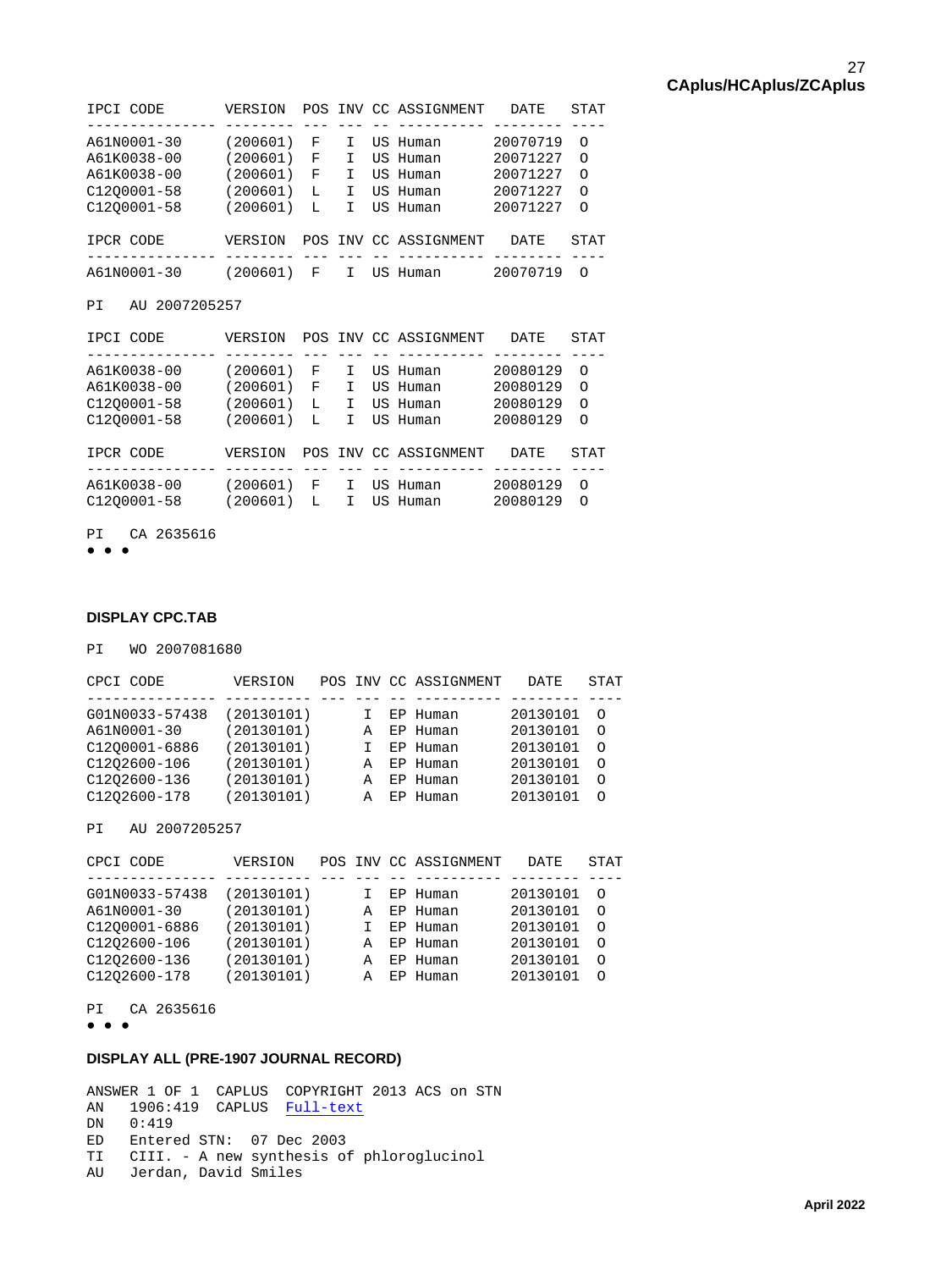```
CS Heidelberg University Chemical Laboratory, Heidelberg, Germany<br>SO Journal of the Chemical Society, Transactions (1897), 71, 1106
     Journal of the Chemical Society, Transactions (1897), 71, 1106-1114
      CODEN: JCHTA3; ISSN: 0368-1645
DOI 10.1039/ct8977101106<br>DT Journal
DT Journal<br>LA English
LA English<br>CC 10 (Orga
CC 10 (Organic Chemistry)<br>OS CASREACT 0:419
OS CASREACT 0:419<br>AB Recent researc
     Recent researches in the terpene series, and especially investigations
      into the nature of camphor, have led to the development of various
      formulae to represent the constitution of the latter. Especially
      prominent within the last few years have been the formulae proposed by
      Tiemann and others, in which camphor is represented as containing two
 ● ● ●
    Charcoal, bone
      Crystallization
      Etherification
      Fractionation
      Hydrazones
      Hydrolysis
      Lactones
      Wood, pine
(new synthesis of phloroglucinol)<br>TT 64-17-5 Ethyl alcohol 64-19-7 Act
    64-17-5, Ethyl alcohol 64-19-7, Acetic acid 67-56-1, Methyl alcohol
      67-66-3, Chloroform 71-43-2, Benzene 76-22-2, Camphor 100-63-0,
      Phenylhydrazine 105-50-0, Ethyl acetonedicarboxylate 106-93-4,
      Ethylene dibromide 107-07-3, Ethylene chlorhydrin 108-73-6,
      Phloroglucinol 124-38-9, Carbon dioxide 141-82-2, Malonic acid
      497-19-8, Sodium carbonate 513-77-9, Barium carbonate 7440-23-5,
 Sodium 7647-01-0, Hydrogen chloride 7664-93-9, Sulfuric acid
 7705-08-0, Ferric chloride 7726-95-6, Bromine 7783-89-3, Silver
      bromate 8002-05-9, Petroleum 8032-32-4, Ligroin 17194-00-2, Barium
      hydroxide 129874-08-4, Terpene
          (new synthesis of phloroglucinol)
```
#### **EXPAND in the /IPC Thesaurus**

#### **=> E H01J0001-304/IPC**

| <b>E#</b>      | FREOUENCY | AT          | TERM             |
|----------------|-----------|-------------|------------------|
|                |           |             |                  |
| E1             | 370       | 2           | H01J0001-28/IPC  |
| E2             | 4099      | 6           | H01J0001-30/IPC  |
| E3             | 3547      | 2<br>$--&>$ | H01J0001-304/IPC |
| E <sub>4</sub> | 1         |             | H01J0001-307/IPC |
| E <sub>5</sub> | 161       | 2           | H01J0001-308/IPC |
| E6             | 479       | 2           | H01J0001-312/IPC |
| E7             | 667       | 2           | H01J0001-316/IPC |
| E8             | 193       | 2           | H01J0001-32/IPC  |
| E <sub>9</sub> | 388       | 2           | H01J0001-34/IPC  |
| E10            | 37        | 2           | H01J0001-35/IPC  |
| E11            | 37        | 6           | H01J0001-36/IPC  |
| E12            | 75        | 2           | H01J0001-38/IPC  |

#### **=> E E3+HIE**

| E13<br>E14 | $\Omega$<br>$\Omega$ | BT6<br>BT5 | H0/IPC<br>H01/IPC                                                                                              |
|------------|----------------------|------------|----------------------------------------------------------------------------------------------------------------|
|            |                      |            | BASIC ELECTRIC ELEMENTS                                                                                        |
| E15        | 116658 BT4           |            | H01J/IPC                                                                                                       |
|            |                      |            | ELECTRIC DISCHARGE TUBES OR DISCHARGE LAMPS (spark-gaps<br>HO1T; arc lamps with consumable electrodes HO5B;    |
|            |                      |            | particle accelerators H05H)                                                                                    |
| E16        | 862                  |            | BT3 H01J0001-00/IPC                                                                                            |
|            |                      |            | Details of electrodes, of magnetic control means, of<br>screens, or of the mounting or spacing thereof, common |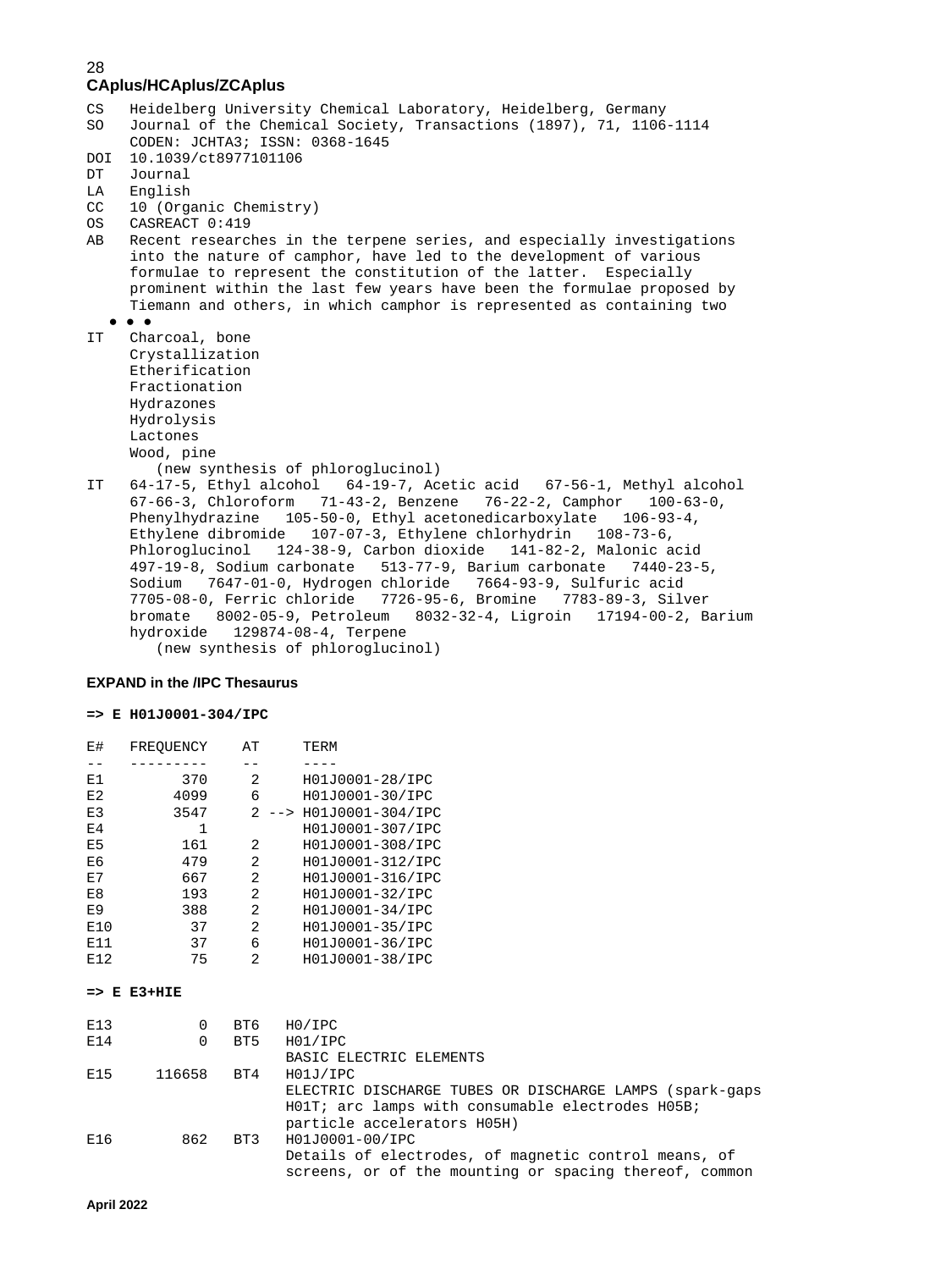|            |      |            | to two or more basic types of discharge tubes or lamps |                  |  |
|------------|------|------------|--------------------------------------------------------|------------------|--|
|            |      |            | (details of electron-optical arrangements or of ion    |                  |  |
|            |      |            | traps H01J0003-00)                                     |                  |  |
|            |      |            | CORE                                                   |                  |  |
|            |      |            | VALID FROM 19680901 TO PRESENT (                       | IPC EDITION: 1-8 |  |
| E17        | 811  | BT2        | H01J0001-02/IPC                                        |                  |  |
|            |      |            | . Main electrodes                                      |                  |  |
|            |      |            | ADVANCED                                               |                  |  |
|            |      |            | VALID FROM 19680901 TO PRESENT (IPC EDITION: 1-8)      |                  |  |
| E18        | 4099 | BT1        | H01J0001-30/IPC                                        |                  |  |
|            |      |            | . . Cold cathodes                                      |                  |  |
|            |      |            | ADVANCED                                               |                  |  |
|            |      |            | VALID FROM 19680901 TO PRESENT (IPC EDITION: 1-8)      |                  |  |
| E19        | 3547 | $--&>$     | H01J0001-304/IPC                                       |                  |  |
|            |      |            | . Field-emissive cathodes                              |                  |  |
|            |      |            | ADVANCED                                               |                  |  |
|            |      |            | VALID FROM 20000101 TO PRESENT                         | IPC EDITION: 7-8 |  |
| ********** | END  | ********** |                                                        |                  |  |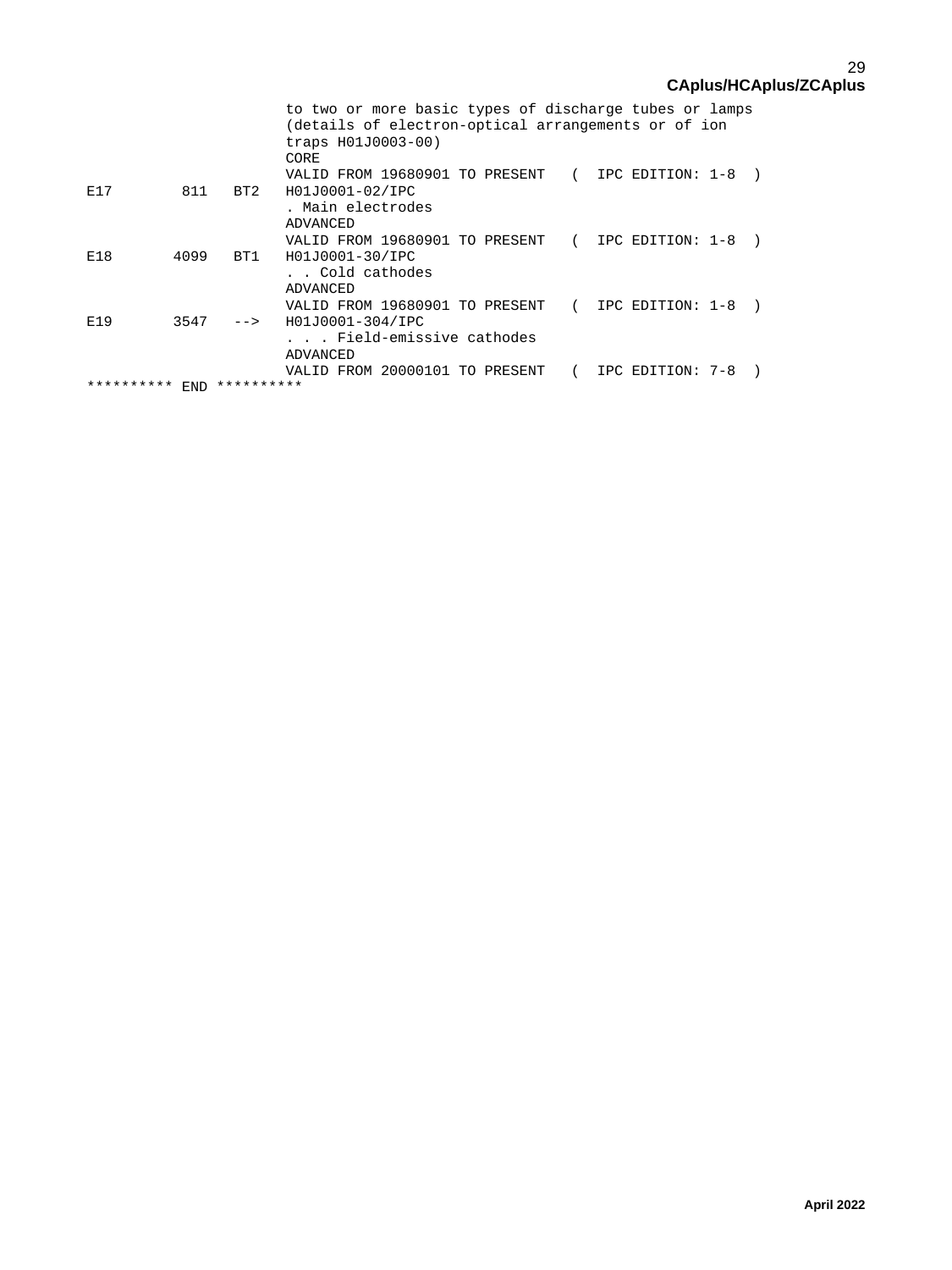### 30 **CAplus/HCAplus/ZCAplus EXPAND in the /RL Thesaurus**

**=> E PREP+ALL/RL** 

| E1             |                | 5638617 --> PREP/RL |                                                                                                                                                                                                                                                                                                                                        |
|----------------|----------------|---------------------|----------------------------------------------------------------------------------------------------------------------------------------------------------------------------------------------------------------------------------------------------------------------------------------------------------------------------------------|
| E2             | 5638617        |                     | Preparation/RL                                                                                                                                                                                                                                                                                                                         |
|                |                |                     | NOTE Vol. 1 (1907) to present - Assigned to a substance in<br>studies of the synthesis of the substance as a<br>distinct chemical entity, formed with preparative<br>intent, via a chemical, biochemical, or nuclear<br>reaction. The recovery, purification, separation, or<br>other intentional formation with preparative intent of |
|                |                |                     | a desired substance also receives a PREP role.                                                                                                                                                                                                                                                                                         |
| E.3            | 94007          | NT1                 | BMF/RL                                                                                                                                                                                                                                                                                                                                 |
| E4             | 210351         | NT1                 | BPN/RL                                                                                                                                                                                                                                                                                                                                 |
| E <sub>5</sub> | 73798          | NT1                 | BYP/RL                                                                                                                                                                                                                                                                                                                                 |
| E6             | 3186           | NT1                 | CPN/RL                                                                                                                                                                                                                                                                                                                                 |
| E7             | 805134         | NT1                 | IMF/RL                                                                                                                                                                                                                                                                                                                                 |
| E8             | 173908         | NT1                 | PNU/RL                                                                                                                                                                                                                                                                                                                                 |
| E9             | 429501         | NT1                 | PUR/RL                                                                                                                                                                                                                                                                                                                                 |
| E10            | 2721882        | NT1                 | SPN/RL                                                                                                                                                                                                                                                                                                                                 |
|                | ********** END | **********          |                                                                                                                                                                                                                                                                                                                                        |

### **EXPAND in the /CT Thesaurus for the CA Lexicon**

### **=> E AZO DYES+ALL/CT**

| E3             | 14709                     | BT3                 | Chemical compounds/CT                          |
|----------------|---------------------------|---------------------|------------------------------------------------|
| E <sub>4</sub> | 60638                     | BT <sub>2</sub>     | Organic compounds/CT                           |
| E5             | 5686                      | BT1                 | Azo compounds/CT                               |
| E6             | 32236                     | Materials/CT<br>BT3 |                                                |
| E7             | 13098                     | BT <sub>2</sub>     | Coloring materials/CT                          |
| E8             | 137066                    | BT1                 | Dyes/CT                                        |
| E9             | 10058                     | -->                 | Azo dyes/CT                                    |
|                |                           |                     | HNTE Valid heading during volume 126 (1997) to |
|                |                           |                     | present.                                       |
| E10            | 12084                     | OLD                 | Dyes, azo/CT                                   |
| E11            |                           | UF                  | Azo dye/CT                                     |
| E12            |                           | UF                  | Azodye/CT                                      |
| E13            |                           | UF                  | Azodyes/CT                                     |
| E14            | $\mathbf 0$               | NT1                 | 1-(Phenylazo)-2-naphthol/CT                    |
| E15            | 0                         | NT1                 | 4-(Dimethylamino)azobenzene/CT                 |
| E16            | 0                         | NT1                 | 4-Amino-4'-nitroazobenzene/CT                  |
| E17            | 0                         | NT1                 | 4-Aminoazobenzene/CT                           |
| E18            | 0                         | NT1                 | Amaranth (dye)/CT                              |
| E19            | 0                         | NT1                 | C.I. Acid Red 14/CT                            |
| E20            | 0                         | NT1                 | Carmine 6B/CT                                  |
| E21            | 0                         | NT1                 | Congo red/CT                                   |
| E22            | 0                         | NT1                 | Disperse Red 1/CT                              |
| E23            | $\mathbf 0$               | NT1                 | Eriochrome Black T/CT                          |
| E24            | 0                         | NT1                 | Methyl orange/CT                               |
| E25            | 0                         | NT1                 | Methyl red/CT                                  |
| E26            | 0                         | NT1                 | New Coccine/CT                                 |
| E27            | 0                         | NT1                 | Pigment Yellow 12/CT                           |
| E28            | 0                         | NT1                 | Pigment Yellow 128/CT                          |
| E29            | 1058                      | NT1                 | Reactive azo dyes/CT                           |
| E30            | 0                         | NT2                 | 4-(2-Sulfatoethylsulfonyl)aniline/CT           |
| E31            | 0                         | NT1                 | Sunset Yellow/CT                               |
| E32            | 0                         | NT1                 | Tartrazine/CT                                  |
| E33            | $\Omega$                  | NT1                 | Trypan blue/CT                                 |
| E34            | 264                       | RT                  | Formazans/CT                                   |
| E35            | 45192                     | RT                  | Pigments, nonbiological/CT                     |
| E36            | 678                       | RT                  | Stains, coloring materials/CT                  |
| E37            |                           |                     | RTCS 2,5-Dimethoxyaniline/CT                   |
| E38            |                           |                     | RTCS 4-Phenylazophenol/CT                      |
|                | ********** END ********** |                     |                                                |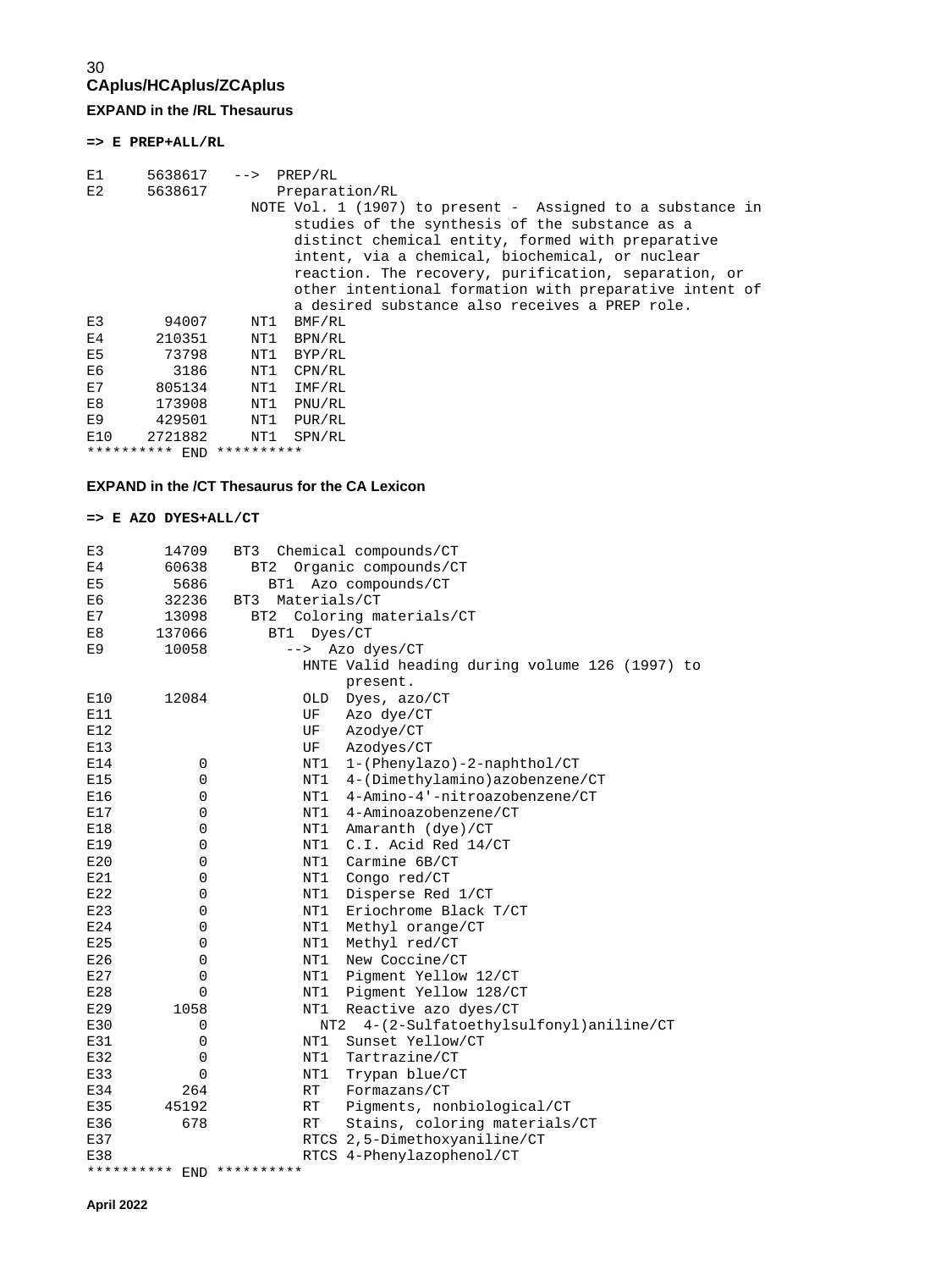## **EXPAND in the CA Section Thesaurus (/CC)**

### **=> E CERAMICS+ALL/CC**

| E1         | 517254                 | --> CERAMICS/CC           |                                                                                                              |
|------------|------------------------|---------------------------|--------------------------------------------------------------------------------------------------------------|
| E2         | 1860                   | USE                       | 17 CERAMICS, 1962 ONLY/CC                                                                                    |
| E3         | 9758                   | USE                       | 21 CERAMICS, 1963-1966/CC                                                                                    |
| E4         | 500466                 | USE                       | 57 CERAMICS, 1967 TO PRESENT/CC                                                                              |
|            |                        | ********** END ********** |                                                                                                              |
|            |                        |                           |                                                                                                              |
|            | $\Rightarrow$ E E4+ALL |                           |                                                                                                              |
| E5         | 7707105                | BT1                       | APPLIED/CC                                                                                                   |
| E6         | 500466                 | $--&>$                    | 57 CERAMICS, 1967 TO PRESENT/CC                                                                              |
|            |                        |                           | NOTE THIS SECTION INCLUDES THE PREPARATION, COMPOSITION,                                                     |
|            |                        |                           | ANALYSIS, PROPERTIES, AND USES OF GLASS, CERAMICS,                                                           |
|            |                        |                           | GLAZES, ENAMELS, REFRACTORIES, CLAY PRODUCTS,                                                                |
|            |                        |                           | ABRASIVES, AND CARBON PRODUCTS. ORGANIC GLASSES ARE                                                          |
|            |                        |                           | INCLUDED IN SECTION 37. STUDIES OF RAW MATERIALS ARE                                                         |
|            |                        |                           | INCLUDED IN SECTION 53 WHEN THE INTEREST IS OF                                                               |
|            |                        |                           | GEOLOGICAL SIGNIFICANCE AND ULTIMATE USE IS                                                                  |
|            |                        |                           | INCIDENTAL. CERMETS CONTAINING MORE THAN ONE PERCENT<br>METAL ARE INCLUDED IN SECTION 56. SOME SPECIFIC USES |
|            |                        |                           | AND PROPERTIES OF CERAMICS ARE COVERED IN OTHER                                                              |
|            |                        |                           | SECTIONS (E.G., 63, 65, 75, AND 76).                                                                         |
| E7         | 1860                   | OLD                       | 17 CERAMICS, 1962 ONLY/CC                                                                                    |
| E8         | 496                    | OLD                       | 19 GLASS AND CERAMICS, 1908-1909/CC                                                                          |
| E9         | 4422                   | <b>OLD</b>                | 19 GLASS AND CERAMICS, 1911-1920/CC                                                                          |
| E10        | 1044                   | OLD                       | 19 GLASS AND POTTERY, 1906-1907/CC                                                                           |
| E11        | 46601                  | <b>OLD</b>                | 19 GLASS, CLAY PRODUCTS, REFRACTORIES, AND ENAMELED                                                          |
|            |                        |                           | METALS, 1921-1961/CC                                                                                         |
| E12        | 252                    | OLD                       | 20 GLASS AND CERAMICS, 1910 ONLY/CC                                                                          |
| E13        | 9758                   | OLD                       | 21 CERAMICS, 1963-1966/CC                                                                                    |
| E14        | 0<br>0                 | NT1<br>NT1                | 57-0 CERAMICS, 1972 TO PRESENT, REVIEWS/CC<br>57-1 CERAMICS, 1972 TO PRESENT, GLASS (OXIDE AND               |
| E15        |                        |                           | NONOXIDE GLASSES)/CC                                                                                         |
| E16        | 0                      | NT1                       | 57-2 CERAMICS, 1972-1981, CLAYS AND CLAY PRODUCTS/CC                                                         |
| E17        | 0                      | NT1                       | 57-2 CERAMICS, 1982 TO PRESENT, CERAMICS/CC                                                                  |
| E18        | 0                      | NT1                       | 57-3 CERAMICS, 1972-1981, GLAZES/CC                                                                          |
| E19        | 0                      | NT1                       | 57-3 CERAMICS, 1982 TO PRESENT, PORCELAIN/CC                                                                 |
| E20        | 0                      | NT1                       | 57-4 CERAMICS, 1972-1981, WHITEWARE/CC                                                                       |
| E21        | $\Omega$               | NT1                       | 57-4 CERAMICS, 1982 TO PRESENT, GLAZES AND GLASSY                                                            |
|            |                        |                           | COATINGS/CC                                                                                                  |
| E22        | 0                      | NT1                       | 57-5 CERAMICS, 1972-1981, REFRACTORIES/CC                                                                    |
| E23        | 0                      | NT1                       | 57-5 CERAMICS, 1982 TO PRESENT, CLAYS AND CLAY                                                               |
|            |                        |                           | PRODUCTS/CC<br>57-6 CERAMICS, 1972-1981, ABRASIVES/CC                                                        |
| E24<br>E25 | 0<br>0                 | NT1<br>NT1                | 57-6 CERAMICS, 1982 TO PRESENT, REFRACTORIES/CC                                                              |
| E26        | 0                      | NT1                       | 57-7 CERAMICS, 1972-1981, OTHER/CC                                                                           |
| E27        | 0                      | NT1                       | 57-7 CERAMICS, 1982 TO PRESENT, ABRASIVES/CC                                                                 |
| E28        | 0                      | NT1                       | 57-8 CERAMICS, 1982 TO PRESENT, CARBON PRODUCTS/CC                                                           |
| E29        | 0                      | NT1                       | 57-9 CERAMICS, 1982 TO PRESENT, OTHER/CC                                                                     |
|            |                        | ********** END ********** |                                                                                                              |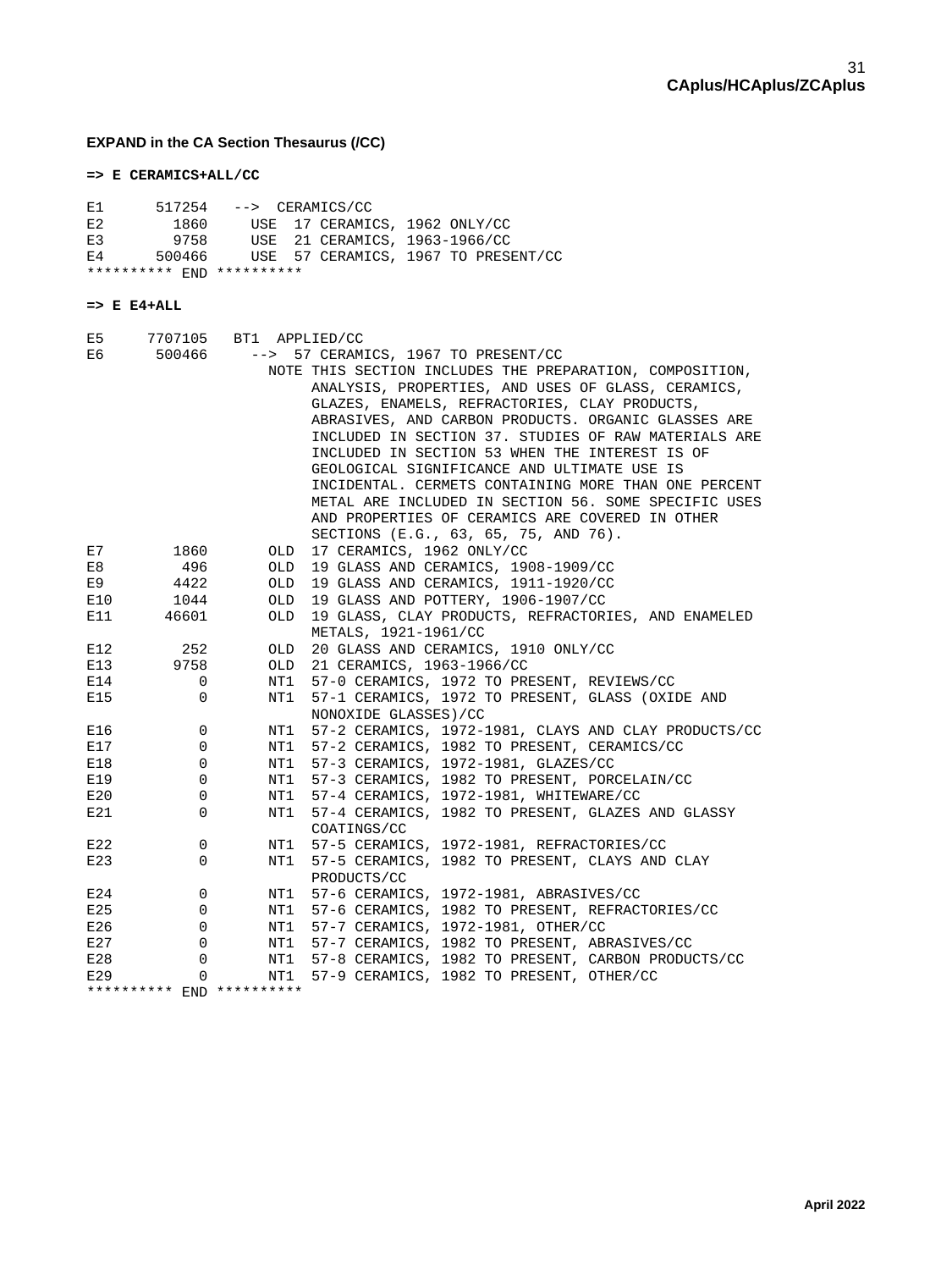**EXPAND in the Company Name (/CO) Thesaurus Search Aid** 

**=> E DOW CHEMICAL+NAME/CO**

E1 17210 NAME DOW CHEMICAL CO/CO E2 114 --> DOW CHEMICAL/CO \*\*\*\*\*\*\*\*\*\* END \*\*\*\*\*\*\*\*\*\*

### **=> E E1+ALL**

| E3 | 0     |     | CNUM CAS1000235/CO                                      |
|----|-------|-----|---------------------------------------------------------|
| E4 | 17210 |     | --> DOW CHEMICAL CO/CO                                  |
|    |       |     | NOTES 1886: Joy Morton & Co. established                |
|    |       |     | 1897: Dow Chemical Co. incorporated                     |
|    |       |     | 1898: Firma Johann Haltermann founded                   |
|    |       |     | 1900: Midland Chemical Co. merged into Dow Chemical Co. |
|    |       |     | 1907: Rohm & Haas Co. founded                           |
|    |       |     | 1910: Joy Morton & Co. renamed Morton Salt Co.          |
|    |       |     | 1917: Union Carbide & Carbon Corp. incorporated         |
|    |       |     | 1920: Carbide and Carbon Chemicals Corp. established    |
|    |       |     | 1933: Ethyl Dow Co. formed                              |
|    |       |     | 1940: Carlisle Chemical Co. founded                     |
|    |       |     | 1942: Dow Chemical of Canada organized                  |
|    |       |     | 1955: Carlisle Chemical Co. acquired Advance Solvents   |
|    |       |     | & Chemical Co.                                          |
|    |       |     | 1957: Shipley Co. founded                               |
|    |       |     | 1957: Union Carbide & Carbon Corp. renamed Union        |
|    |       |     | Carbide Corp.                                           |
|    |       |     | 1970: Rodel Inc. established                            |
|    |       |     | 1980: Carlisle Chemical Co. renamed Carstab Corp.       |
|    |       |     | 1989: DowElanco formed                                  |
|    |       |     | 1989: Morton International, Inc. acquired Carstab Corp. |
|    |       |     | 1992: Rohm & Haas Co. acquired Shipley Co.              |
|    |       |     | 1995: Union Carbide Corp. acquired Shell Polypropylene  |
|    |       |     | Company                                                 |
|    |       |     | 1997: ChiroTech Technology Ltd. established             |
|    |       |     | 1997: Dow Chemical Co. acquired full ownership of Dow   |
|    |       |     | Mitsubishi Chemical Ltd.                                |
|    |       |     | 1998: Dow Chemical Co. acquired Hampshire Chemical      |
|    |       |     | Corp.                                                   |
|    |       |     | 1998: Dow Chemical Co. acquired Mycogen Corp.           |
|    |       |     | 1998: Dow Chemical Co. acquired Sentrrachem Ltd.        |
|    |       |     | integrated                                              |
|    |       |     | 1999: Dow Chemical Co. acquired Angus Chemical Company  |
|    |       |     | 1999: Rohm & Haas Co. acquired LeaRonal, Inc.           |
|    |       |     | 1999: Rohm & Haas Co. acquired Morton International,    |
|    |       |     | Inc.                                                    |
|    |       |     | 2001: Dow-Reichhold Specialty Latex LLC formed          |
|    |       |     | 2001: Dow Chemical Co. acquired ChiroTech Technology    |
|    |       |     | Ltd.                                                    |
|    |       |     | 2001: Dow Chemical Co. acquired Haltermann AG           |
|    |       |     | 2001: Dow Chemical Co. acquired Michael Cotts Chemicals |
|    |       |     | 2001: Dow Chemical Co. acquired Union Carbide Corp.     |
|    |       |     | 2004: Shipley Co. and Rodel Inc. merged to form Rohm &  |
|    |       |     | Haas Electronic Materials                               |
|    |       |     | 2006: Dow Chemical Co. acquired Zhejiang Omex           |
|    |       |     | Environmental Engineering Ltd                           |
|    |       |     | 2007: Dow Chemical Co. acquired Wolff Walsrode AG       |
|    |       |     | 2008: Dow-Reichhold Specialty Latex LLC dissolved       |
|    |       |     | 2009: Dow Chemical Co. acquired Rohm & Haas             |
| E5 | 40    | RT1 | ADVANCE SOLVENTS CHEMICAL CORP/CO                       |
| E6 | 32    | RT1 | AGRIGENET ADV SCI CO/CO                                 |
| E7 | 33    | RT1 | AGRIGENET CORP/CO                                       |
| E8 | 79    | RT1 | AGRIGENETICS INC/CO                                     |
| E9 | 14    | RT1 | AGRIGENETICS RESEARCH ASSOCIATES LTD/CO                 |